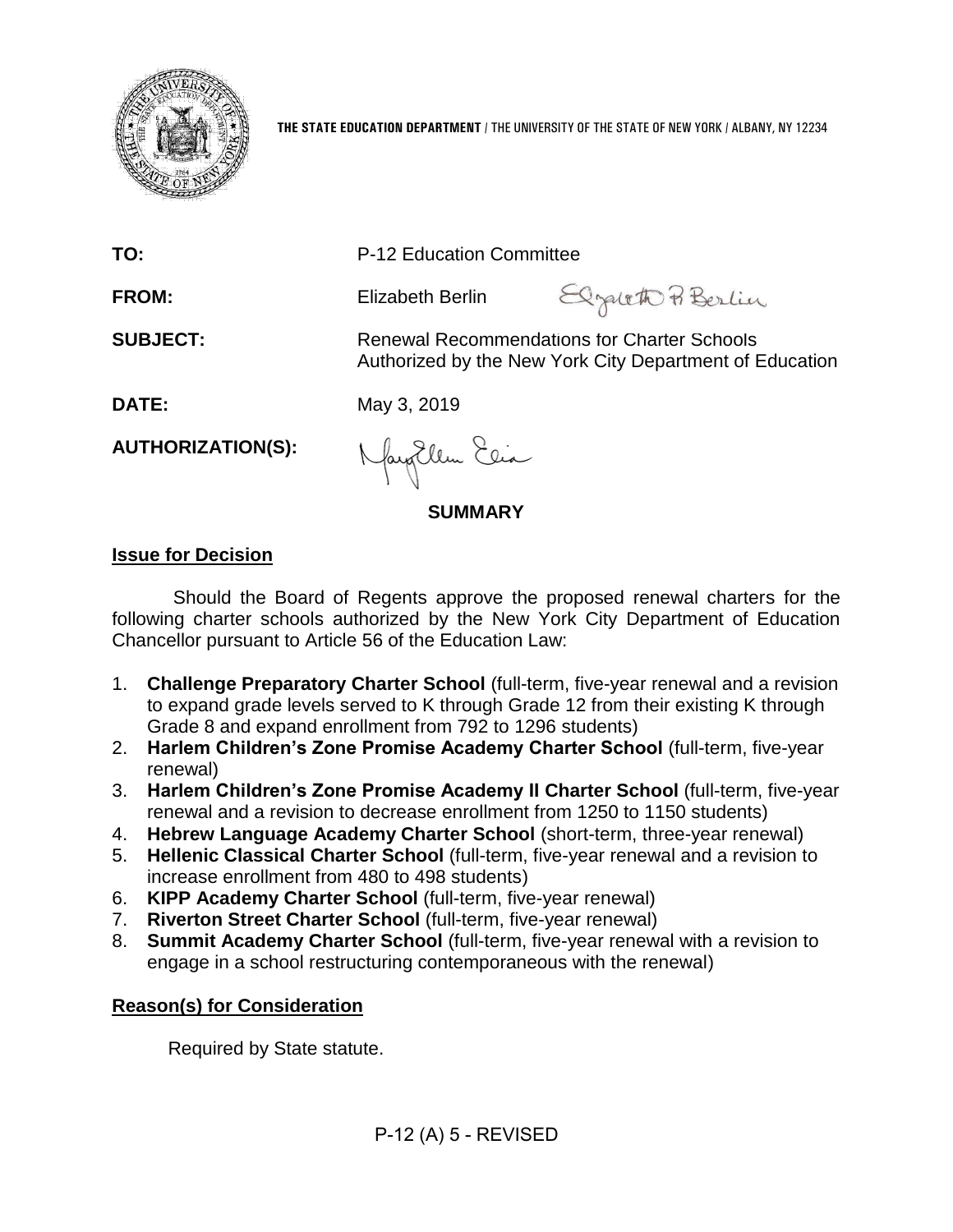# **Proposed Handling**

This issue will be before the P-12 Education Committee and the Full Board for action at the May 2019 Regents meeting.

# **Procedural History**

The New York City Department of Education Chancellor (NYCDOE) made the renewal recommendations being presented to the Board of Regents for approval and issuance as required by Article 56 of the Education Law.

# **Background Information**

Education Law §2852(2) requires the chartering entity (in this case the NYCDOE) to make the following findings when considering a charter renewal application:

- (a) The charter school described in the application meets the requirements set out in this article and all other applicable laws, rules and regulations;
- (b) The applicant can demonstrate the ability to operate the school in an educationally and fiscally sound manner;
- (c) Granting the application is likely to improve student learning and achievement and materially further the purposes set out in subdivision two of section twenty-eight hundred fifty-one of this article; and
- (d) In a school district where the total enrollment of resident students attending charter schools in the base year is greater than five percent of the total public school enrollment of the school district in the base year (i) granting the application would have a significant educational benefit to the students expected to attend the proposed charter school or (ii) the school district in which the charter school will be located consents to such application.

# **Related Regents Items**

# **Challenge Preparatory Charter School**

February 2010 Initial Charter <https://www.regents.nysed.gov/meetings/2010Meetings/February2010/0210emsca6.htm>

April 2012 Revision to expand enrollment

[http://www.regents.nysed.gov/common/regents/files/documents/meetings/2012Meetings](http://www.regents.nysed.gov/common/regents/files/documents/meetings/2012Meetings/April2012/412p12a1.pdf) [/April2012/412p12a1.pdf](http://www.regents.nysed.gov/common/regents/files/documents/meetings/2012Meetings/April2012/412p12a1.pdf)

January 2015 First Renewal <http://www.regents.nysed.gov/common/regents/files/115p12a4.pdf>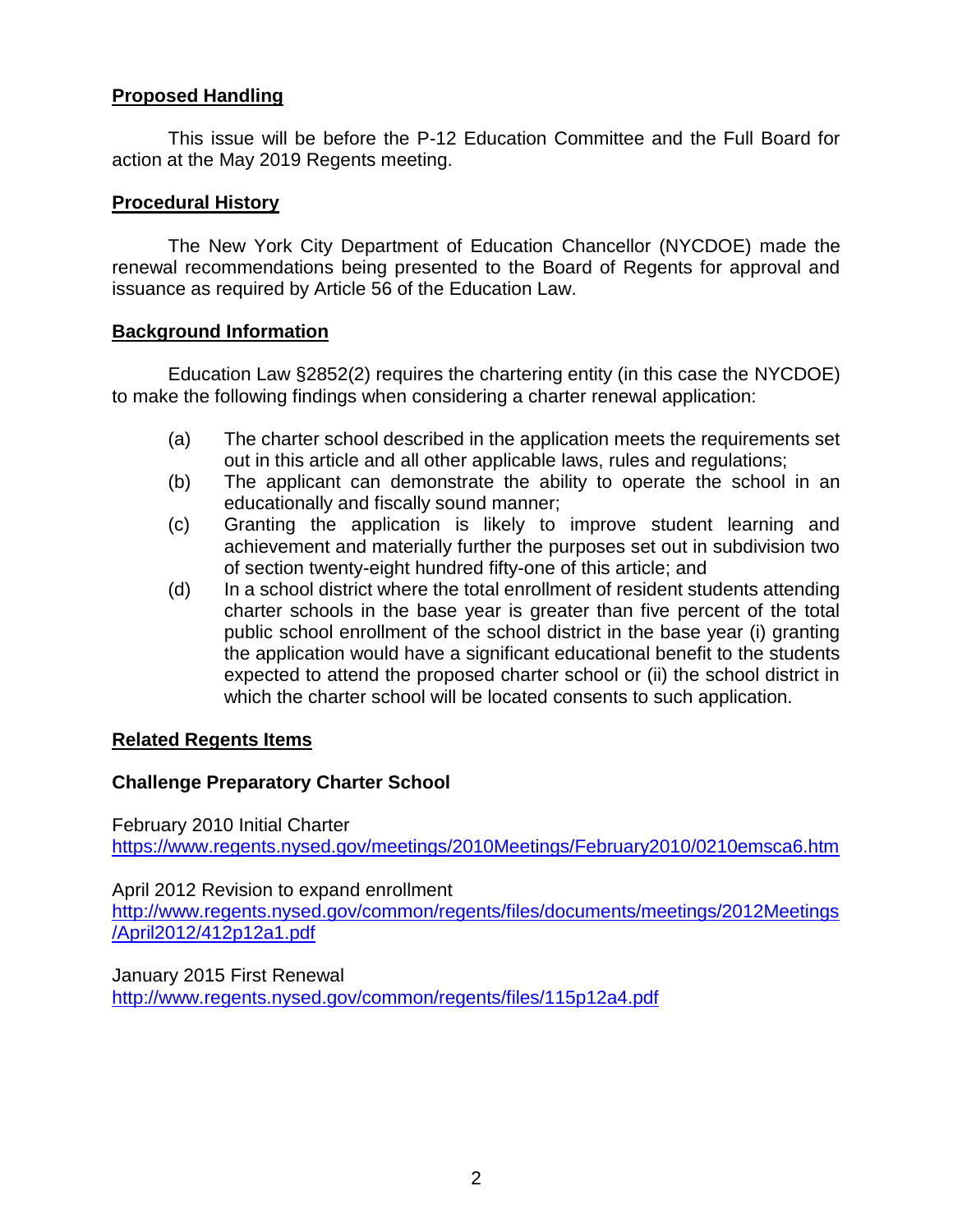# **Harlem Children's Zone Promise Academy Charter School**

February 2004 Initial Charter

[http://www.regents.nysed.gov/common/regents/files/documents/meetings/2004Meetings](http://www.regents.nysed.gov/common/regents/files/documents/meetings/2004Meetings/February2004/0204emscvesida3.htm) [/February2004/0204emscvesida3.htm](http://www.regents.nysed.gov/common/regents/files/documents/meetings/2004Meetings/February2004/0204emscvesida3.htm)

April 2007 Revision <http://www.regents.nysed.gov/meetings/2007Meetings/April2007/0407bra4.html>

February 2009 Administrative Renewal <http://www.regents.nysed.gov/meetings/2009Meetings/February2009/0209emsca6.htm>

June 2009 First Renewal <http://www.regents.nysed.gov/meetings/2009Meetings/June2009/0609emsca2.htm>

May 2014 Second Renewal <http://www.regents.nysed.gov/common/regents/files/514p12a4.pdf>

# **Harlem Children's Zone Promise Academy II Charter School**

April 2005 Initial Charter [http://www.regents.nysed.gov/common/regents/files/documents/meetings/2005Meetings](http://www.regents.nysed.gov/common/regents/files/documents/meetings/2005Meetings/April2005/0405emscvesida1.htm) [/April2005/0405emscvesida1.htm](http://www.regents.nysed.gov/common/regents/files/documents/meetings/2005Meetings/April2005/0405emscvesida1.htm)

April 2010 First Renewal Charter <http://www.regents.nysed.gov/meetings/2010Meetings/April2010/0410emsca8.htm>

February 2015 Second Renewal Charter <http://www.regents.nysed.gov/common/regents/files/215p12a10.pdf>

March 2016 Revision <http://www.regents.nysed.gov/common/regents/files/316p12a6.pdf>

# **Hebrew Language Academy Charter School**

January 2009 Initial Charter [https://www.regents.nysed.gov/meetings/2009Meetings/January2009/0109emsca10.ht](https://www.regents.nysed.gov/meetings/2009Meetings/January2009/0109emsca10.htm) [m](https://www.regents.nysed.gov/meetings/2009Meetings/January2009/0109emsca10.htm)

January 2014 First Renewal <http://www.regents.nysed.gov/common/regents/files/114p12a5%5B1%5D.pdf>

March 2015 Second Renewal

[http://www.regents.nysed.gov/common/regents/files/meetings/Mar%202015/315p12a6.](http://www.regents.nysed.gov/common/regents/files/meetings/Mar%202015/315p12a6.pdf) [pdf](http://www.regents.nysed.gov/common/regents/files/meetings/Mar%202015/315p12a6.pdf)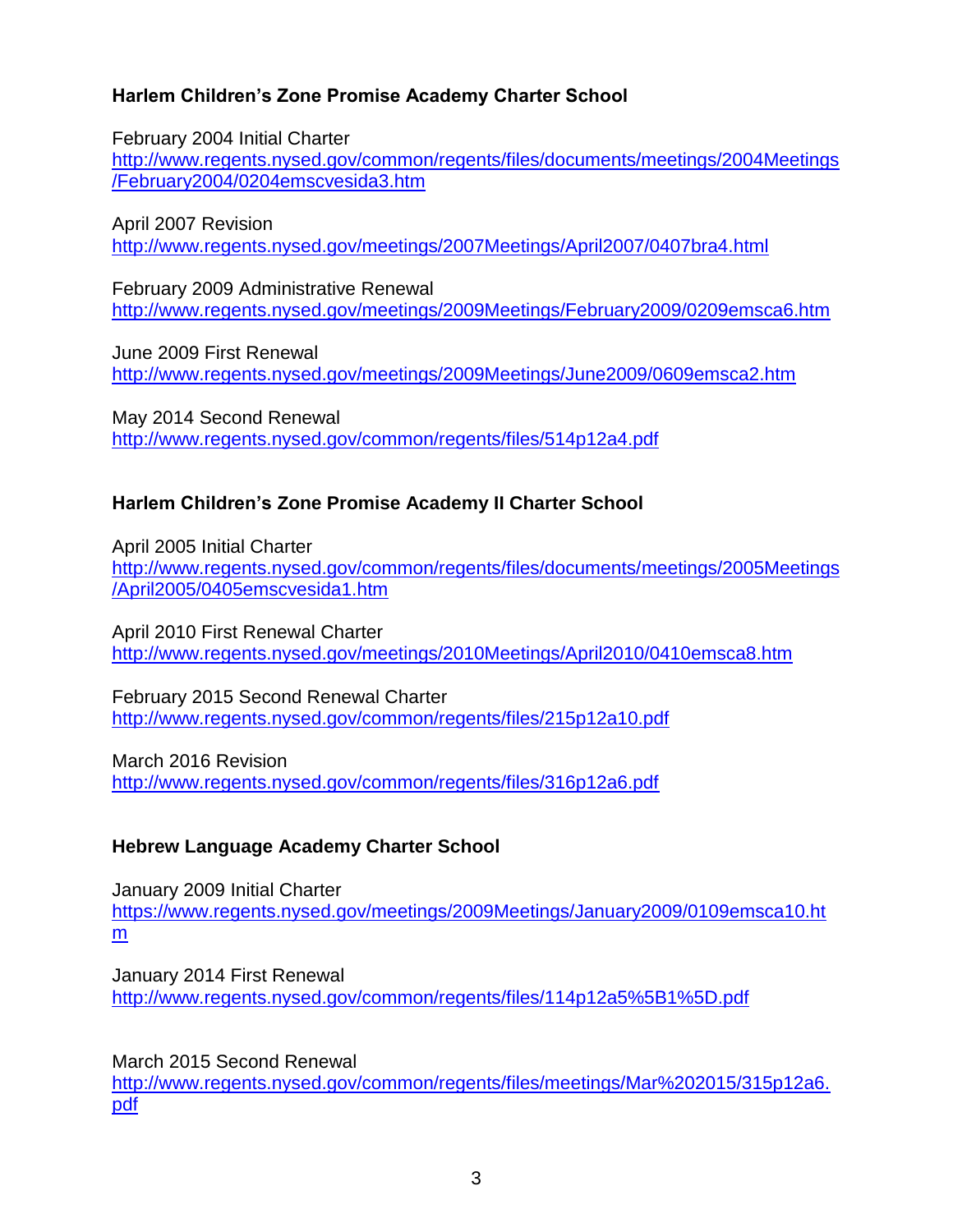# **Hellenic Classical Charter School**

January 2005 Initial Charter

[http://www.regents.nysed.gov/common/regents/files/documents/meetings/2005Meetings](http://www.regents.nysed.gov/common/regents/files/documents/meetings/2005Meetings/February2005/0205emscvesida3.htm) [/February2005/0205emscvesida3.htm](http://www.regents.nysed.gov/common/regents/files/documents/meetings/2005Meetings/February2005/0205emscvesida3.htm)

June 2008 Revision <http://www.regents.nysed.gov/meetings/2008Meetings/June2008/0608emsca4.htm>

February 2010 First Renewal

[https://www.regents.nysed.gov/meetings/2010Meetings/February2010/0210emsca12.ht](https://www.regents.nysed.gov/meetings/2010Meetings/February2010/0210emsca12.htm) [m](https://www.regents.nysed.gov/meetings/2010Meetings/February2010/0210emsca12.htm)

January 2015 Second Renewal <http://www.regents.nysed.gov/common/regents/files/115p12a4.pdf>

# **KIPP Academy Charter School**

May 2000 Conversion Materials Not Available Online

May 2005 First Renewal [http://www.regents.nysed.gov/common/regents/files/documents/meetings/2005Meetings](http://www.regents.nysed.gov/common/regents/files/documents/meetings/2005Meetings/May2005/0505emscvesida7.htm) [/May2005/0505emscvesida7.htm](http://www.regents.nysed.gov/common/regents/files/documents/meetings/2005Meetings/May2005/0505emscvesida7.htm)

July 2009 Revision <http://www.regents.nysed.gov/meetings/2009Meetings/July2009/0709bra18.htm>

May 2010 Second Renewal <http://www.regents.nysed.gov/meetings/2010Meetings/May2010/0510emsca5.htm>

April 2015 Third Renewal [http://www.regents.nysed.gov/common/regents/files/meetings/Apr%202015/415p12a7R](http://www.regents.nysed.gov/common/regents/files/meetings/Apr%202015/415p12a7Revision2.pdf) [evision2.pdf](http://www.regents.nysed.gov/common/regents/files/meetings/Apr%202015/415p12a7Revision2.pdf)

# **Riverton Street Charter School**

January 2010 Initial Charter [http://www.regents.nysed.gov/meetings/2010Meetings/January2010/0110emsccommitt](http://www.regents.nysed.gov/meetings/2010Meetings/January2010/0110emsccommitteerep.htm) [eerep.htm](http://www.regents.nysed.gov/meetings/2010Meetings/January2010/0110emsccommitteerep.htm)

July 2010 Revision [https://www.regents.nysed.gov/common/regents/files/documents/meetings/2010Meeting](https://www.regents.nysed.gov/common/regents/files/documents/meetings/2010Meetings/July2010/0710p12a16.doc) [s/July2010/0710p12a16.doc](https://www.regents.nysed.gov/common/regents/files/documents/meetings/2010Meetings/July2010/0710p12a16.doc)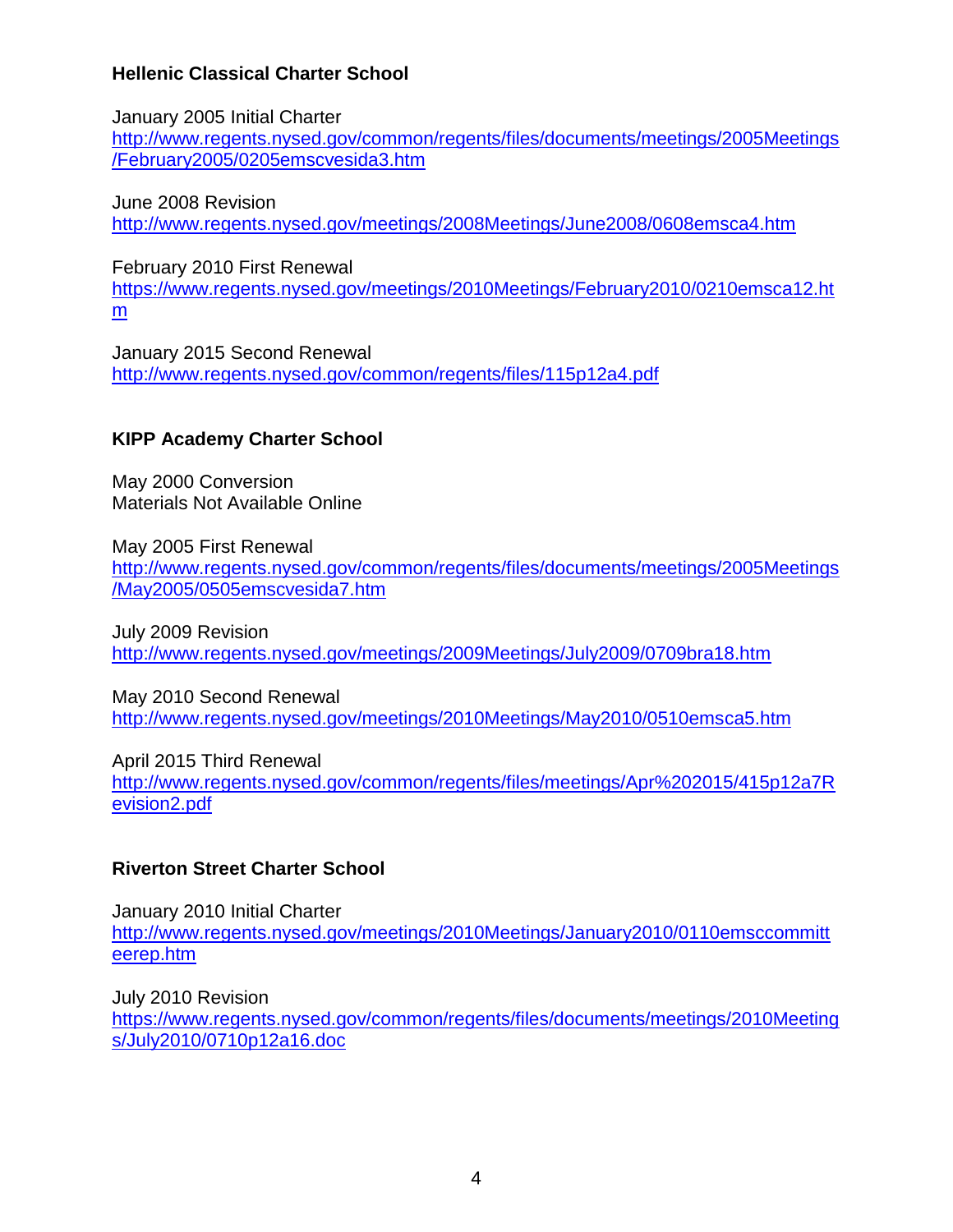January 2015 First Renewal <http://www.regents.nysed.gov/report/jan-2015/p-12-education>

# **Summit Academy Charter School**

December 2008 Initial Charter

[http://www.regents.nysed.gov/meetings/2008Meetings/December2008/1208emsca19.ht](http://www.regents.nysed.gov/meetings/2008Meetings/December2008/1208emsca19.htm) [m](http://www.regents.nysed.gov/meetings/2008Meetings/December2008/1208emsca19.htm)

December 2013 First Renewal <http://www.regents.nysed.gov/common/regents/files/1213p12a3%5B1%5D.pdf>

April 2017 Second Renewal <http://www.regents.nysed.gov/common/regents/files/417p12a6.pdf>

# **Recommendations**

VOTED: That the Board of Regents finds that the proposed charter school: (1) meets the requirements set out in Article 56 of the Education Law, and all other applicable laws, rules and regulations; (2) will operate in an educationally and fiscally sound manner; (3) is likely to improve student learning and achievement and materially further the purposes set out in subdivision two of section twenty-eight hundred fifty of Article 56 of the Education Law; and (4) will have a significant educational benefit to the students expected to attend the charter school, and the Board of Regents therefore approves and issues the renewal charter of the **Challenge Preparatory Charter School** as proposed by the Chancellor of the New York City Department of Education, and that its provisional charter be extended for a term up through and including **June 30, 2024.** 

VOTED: That the Board of Regents finds that the proposed charter school: (1) meets the requirements set out in Article 56 of the Education Law, and all other applicable laws, rules and regulations; (2) will operate in an educationally and fiscally sound manner; (3) is likely to improve student learning and achievement and materially further the purposes set out in subdivision two of section twenty-eight hundred fifty of Article 56 of the Education Law; and (4) will have a significant educational benefit to the students expected to attend the charter school, and the Board of Regents therefore approves and issues the renewal charter of the **Harlem Children's Zone Promise Academy Charter School** as proposed by the Chancellor of the New York City Department of Education, and that its provisional charter be extended for a term up through and including **June 30, 2024.** 

VOTED: That the Board of Regents finds that the proposed charter school: (1) meets the requirements set out in Article 56 of the Education Law, and all other applicable laws, rules and regulations; (2) will operate in an educationally and fiscally sound manner; (3) is likely to improve student learning and achievement and materially further the purposes set out in subdivision two of section twenty-eight hundred fifty of Article 56 of the Education Law; and (4) will have a significant educational benefit to the students expected to attend the charter school, and the Board of Regents therefore approves and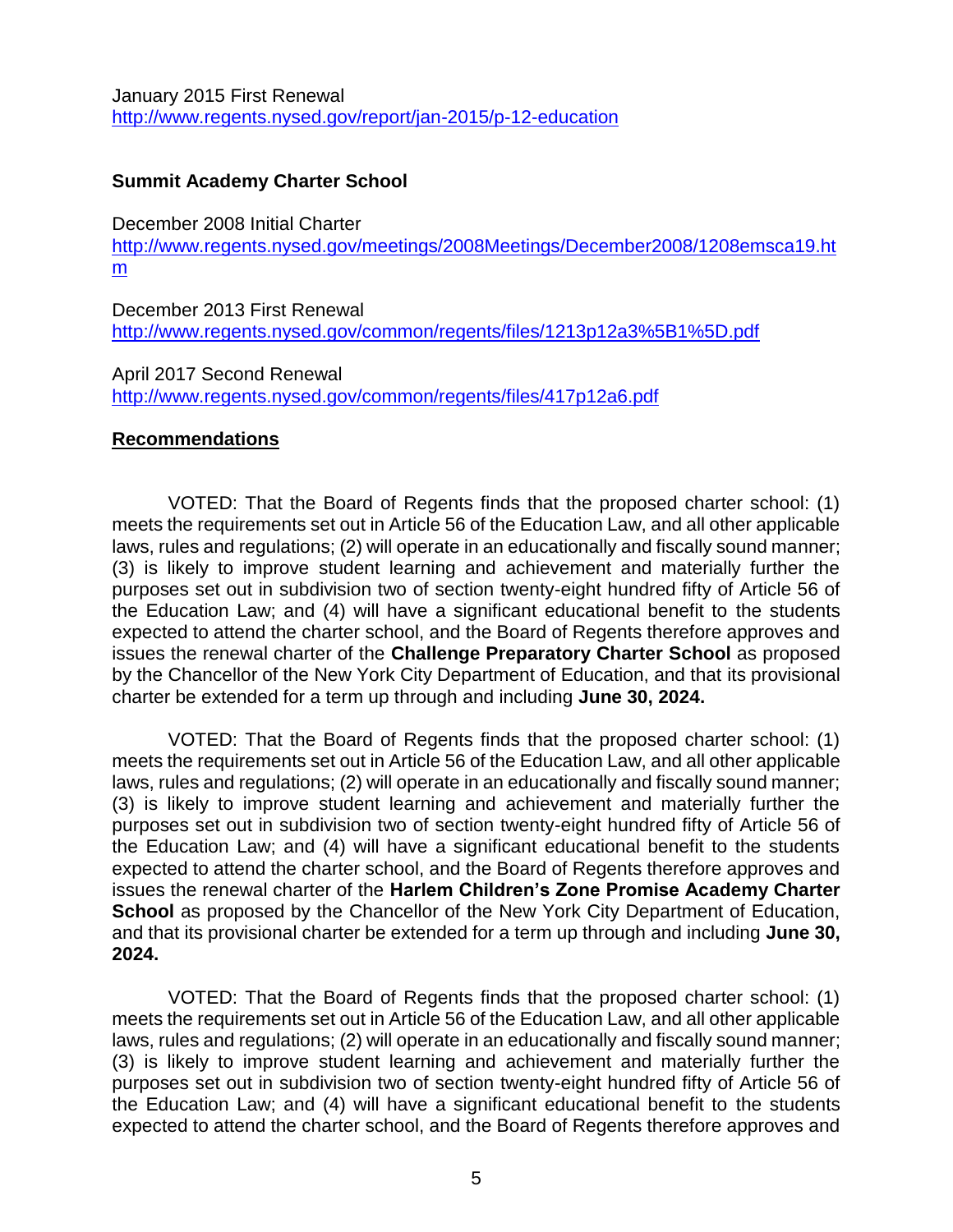issues the renewal charter of the **Harlem Children's Zone Promise Academy II Charter School** as proposed by the Chancellor of the New York City Department of Education, and that its provisional charter be extended for a term up through and including **June 30, 2024.** 

VOTED: That the Board of Regents finds that the proposed charter school: (1) meets the requirements set out in Article 56 of the Education Law, and all other applicable laws, rules and regulations; (2) will operate in an educationally and fiscally sound manner; (3) is likely to improve student learning and achievement and materially further the purposes set out in subdivision two of section twenty-eight hundred fifty of Article 56 of the Education Law; and (4) will have a significant educational benefit to the students expected to attend the charter school, and the Board of Regents therefore approves and issues the renewal charter of the **Hebrew Language Academy Charter School** as proposed by the Chancellor of the New York City Department of Education, and that its provisional charter be extended for a term up through and including **June 30, 2022.** 

VOTED: That the Board of Regents finds that the proposed charter school: (1) meets the requirements set out in Article 56 of the Education Law, and all other applicable laws, rules and regulations; (2) will operate in an educationally and fiscally sound manner; (3) is likely to improve student learning and achievement and materially further the purposes set out in subdivision two of section twenty-eight hundred fifty of Article 56 of the Education Law; and (4) will have a significant educational benefit to the students expected to attend the charter school, and the Board of Regents therefore approves and issues the renewal charter of the **Hellenic Classical Charter School** as proposed by the Chancellor of the New York City Department of Education, and that its provisional charter be extended for a term up through and including **June 30, 2024.** 

VOTED: That the Board of Regents finds that the proposed charter school: (1) meets the requirements set out in Article 56 of the Education Law, and all other applicable laws, rules and regulations; (2) will operate in an educationally and fiscally sound manner; (3) is likely to improve student learning and achievement and materially further the purposes set out in subdivision two of section twenty-eight hundred fifty of Article 56 of the Education Law; and (4) will have a significant educational benefit to the students expected to attend the charter school, and the Board of Regents therefore approves and issues the renewal charter of the **KIPP Academy Charter School** as proposed by the Chancellor of the New York City Department of Education, and that its provisional charter be extended for a term up through and including **June 30, 2024.** 

VOTED: That the Board of Regents finds that the proposed charter school: (1) meets the requirements set out in Article 56 of the Education Law, and all other applicable laws, rules and regulations; (2) will operate in an educationally and fiscally sound manner; (3) is likely to improve student learning and achievement and materially further the purposes set out in subdivision two of section twenty-eight hundred fifty of Article 56 of the Education Law; and (4) will have a significant educational benefit to the students expected to attend the charter school, and the Board of Regents therefore approves and issues the renewal charter of the **Riverton Street Charter School** as proposed by the Chancellor of the New York City Department of Education, and that its provisional charter be extended for a term up through and including **June 30, 2024.**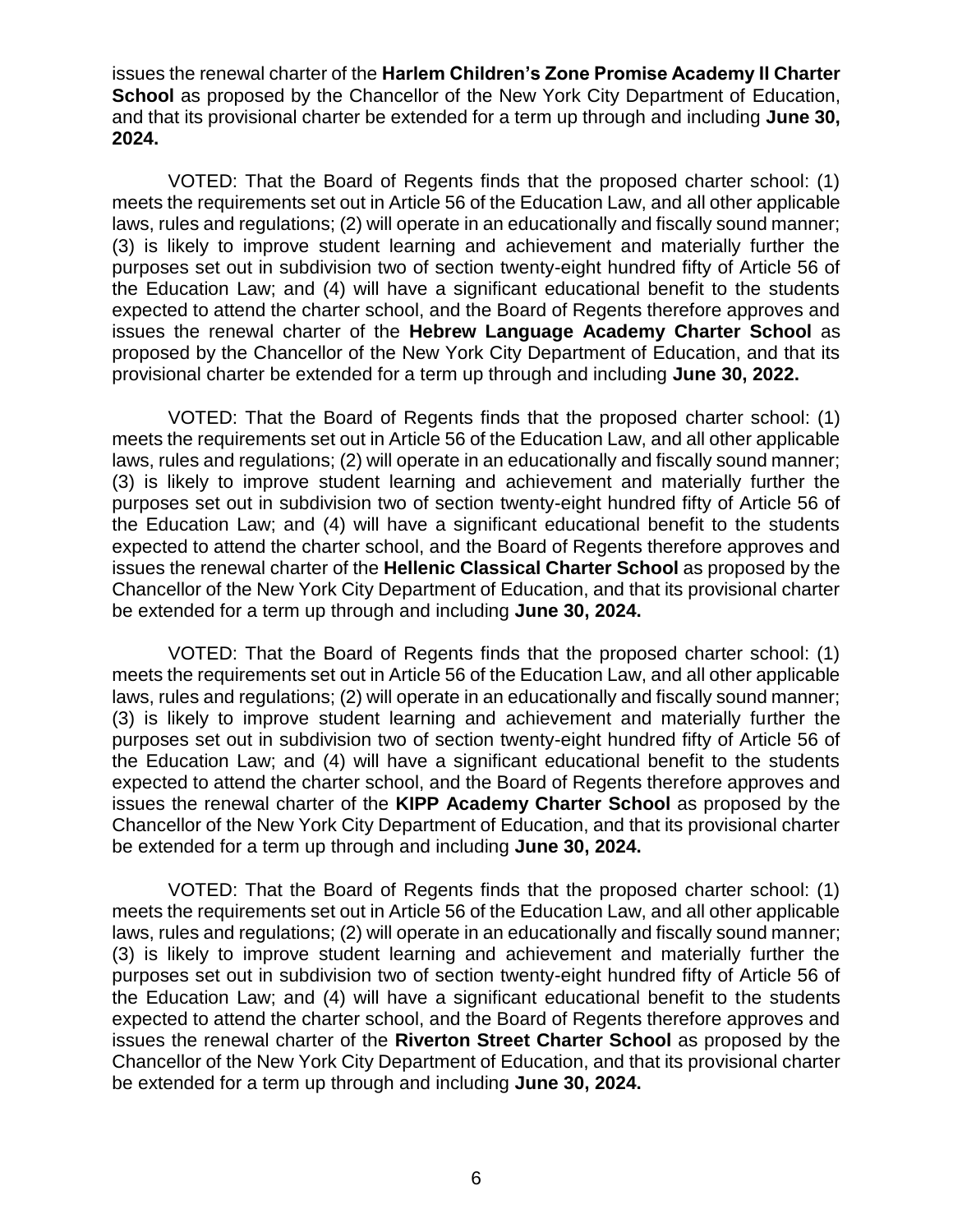VOTED: That the Board of Regents finds that the proposed charter school: (1) meets the requirements set out in Article 56 of the Education Law, and all other applicable laws, rules and regulations; (2) will operate in an educationally and fiscally sound manner; (3) is likely to improve student learning and achievement and materially further the purposes set out in subdivision two of section twenty-eight hundred fifty of Article 56 of the Education Law; and (4) will have a significant educational benefit to the students expected to attend the charter school, and the Board of Regents therefore approves and issues the renewal charter of the **Summit Academy Charter School** as proposed by the Chancellor of the New York City Department of Education, and that its provisional charter be extended for a term up through and including **June 30, 2024.** 

## **Timetable for Implementation**

The Regents action for the above-named charter schools will become effective immediately.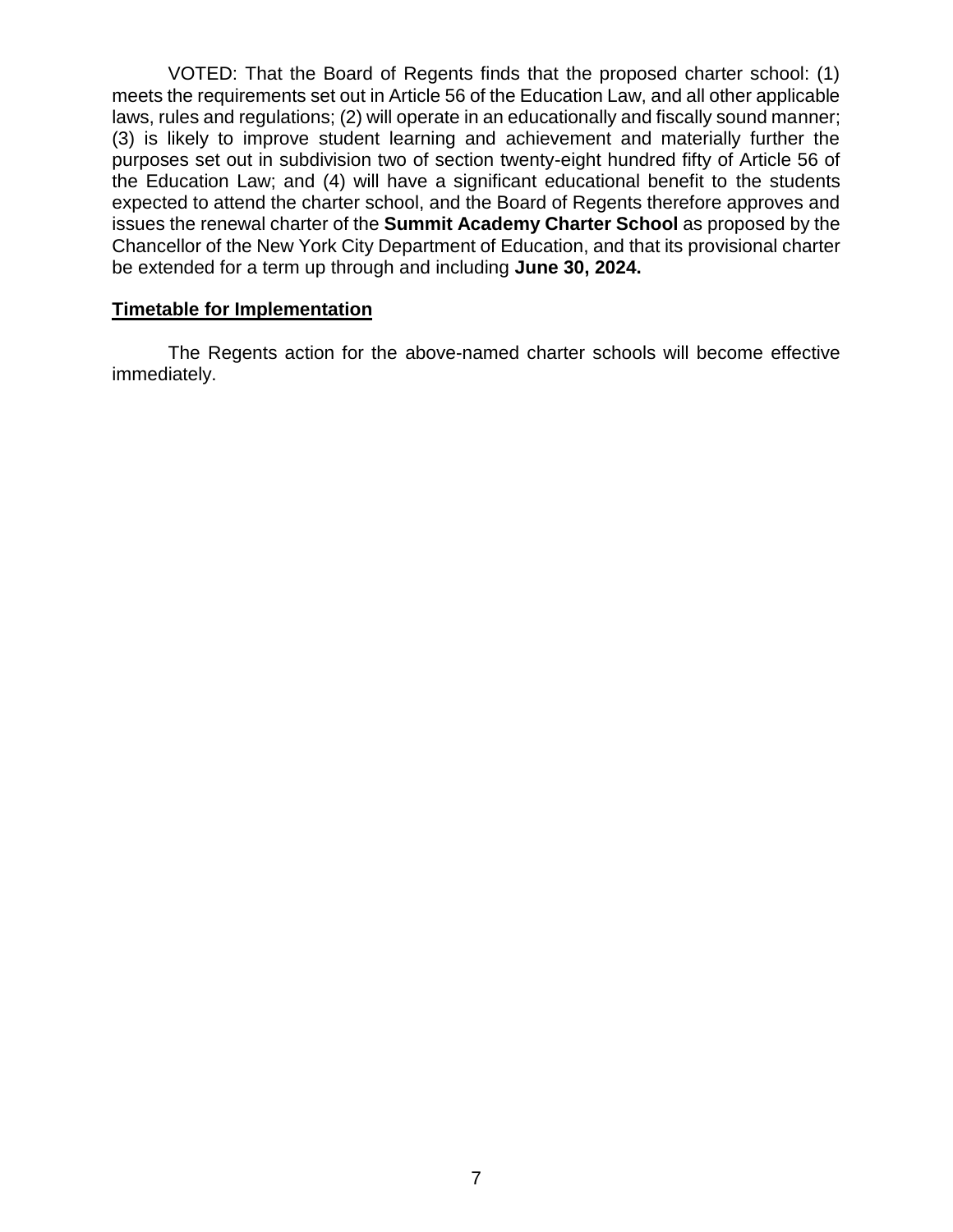### **Challenge Preparatory Charter School**

In accordance with Education Law §§2851(4) and 2852(2), the Chancellor of the New York City Department of Education recommends a full-term renewal for a period of five years for Challenge Preparatory Charter School. The charter term would begin on July 1, 2019 and expire on June 30, 2024, and the school would be permitted to revise its charter to expand to serve 1296 students in K- Grade 12.

Challenge Preparatory Charter School (Challenge Prep) is meeting most benchmarks set forth in the New York City Department of Education Accountability Framework. The school is implementing the mission, key design elements, education program and organizational plan set forth in the charter.

| <b>Name of Charter School</b>                                                          | <b>Challenge Preparatory Charter School</b>                                                                                                                                                                                                                                                                                                                                                                                                                                                          |  |  |  |
|----------------------------------------------------------------------------------------|------------------------------------------------------------------------------------------------------------------------------------------------------------------------------------------------------------------------------------------------------------------------------------------------------------------------------------------------------------------------------------------------------------------------------------------------------------------------------------------------------|--|--|--|
| <b>Board Chair</b>                                                                     | <b>Frederica Jeffries</b>                                                                                                                                                                                                                                                                                                                                                                                                                                                                            |  |  |  |
| <b>District of location</b>                                                            | NYC CSD 27 (Queens)                                                                                                                                                                                                                                                                                                                                                                                                                                                                                  |  |  |  |
| <b>Opening Date</b>                                                                    | <b>Fall 2010</b>                                                                                                                                                                                                                                                                                                                                                                                                                                                                                     |  |  |  |
|                                                                                        | Initial Charter February 9, 2010 - February 8, 2015<br>$\bullet$                                                                                                                                                                                                                                                                                                                                                                                                                                     |  |  |  |
| <b>Charter Terms</b>                                                                   | First Renewal February 9, 2015 - June 30, 2019                                                                                                                                                                                                                                                                                                                                                                                                                                                       |  |  |  |
| <b>Current Term Authorized Grades/ Approved</b><br><b>Enrollment</b>                   | K - Grade 8/792 students                                                                                                                                                                                                                                                                                                                                                                                                                                                                             |  |  |  |
| <b>Proposed Renewal Term Authorized Grades/</b><br><b>Proposed Approved Enrollment</b> | K - Grade 12/1296 students                                                                                                                                                                                                                                                                                                                                                                                                                                                                           |  |  |  |
| <b>Comprehensive Management Service</b><br>Provider                                    | None                                                                                                                                                                                                                                                                                                                                                                                                                                                                                                 |  |  |  |
|                                                                                        | 710 Hartman Lane, Queens (Private Space)                                                                                                                                                                                                                                                                                                                                                                                                                                                             |  |  |  |
| <b>Facilities</b>                                                                      | 1526 Central Avenue, Queens (Private Space)                                                                                                                                                                                                                                                                                                                                                                                                                                                          |  |  |  |
|                                                                                        | 12-79 Redfern Avenue, Queens (Private Space)                                                                                                                                                                                                                                                                                                                                                                                                                                                         |  |  |  |
| <b>Mission Statement</b>                                                               | Our mission is to prepare students to excel academically and<br>compete successfully for admission to high-performing public,<br>private and parochial high schools in NYC. Challenge Prep offers<br>a rigorous academic curriculum within a safe and supportive<br>school environment. We cultivate intellectual, social, emotional<br>and ethical development of our students and support them in<br>achieving mastery of the 28 NYS Learning Standards and the<br>Common Core Learning Standards. |  |  |  |
| <b>Key Design Elements</b>                                                             | Powerful use of ongoing assessments<br>$\bullet$<br>More time on task<br>$\bullet$<br>Response to intervention<br>$\bullet$<br>College focus<br>$\bullet$<br>Rigorous standards-based curriculum<br>$\bullet$<br><b>Excellent teaching</b><br>$\bullet$<br>Parents as partners<br>$\bullet$                                                                                                                                                                                                          |  |  |  |
| <b>Requested Revisions</b>                                                             | Expand grade levels served to K through Grade 12<br>$\bullet$<br>from their existing K through Grade 8<br><b>Expand enrollment from 792 to 1296 students</b><br>$\bullet$                                                                                                                                                                                                                                                                                                                            |  |  |  |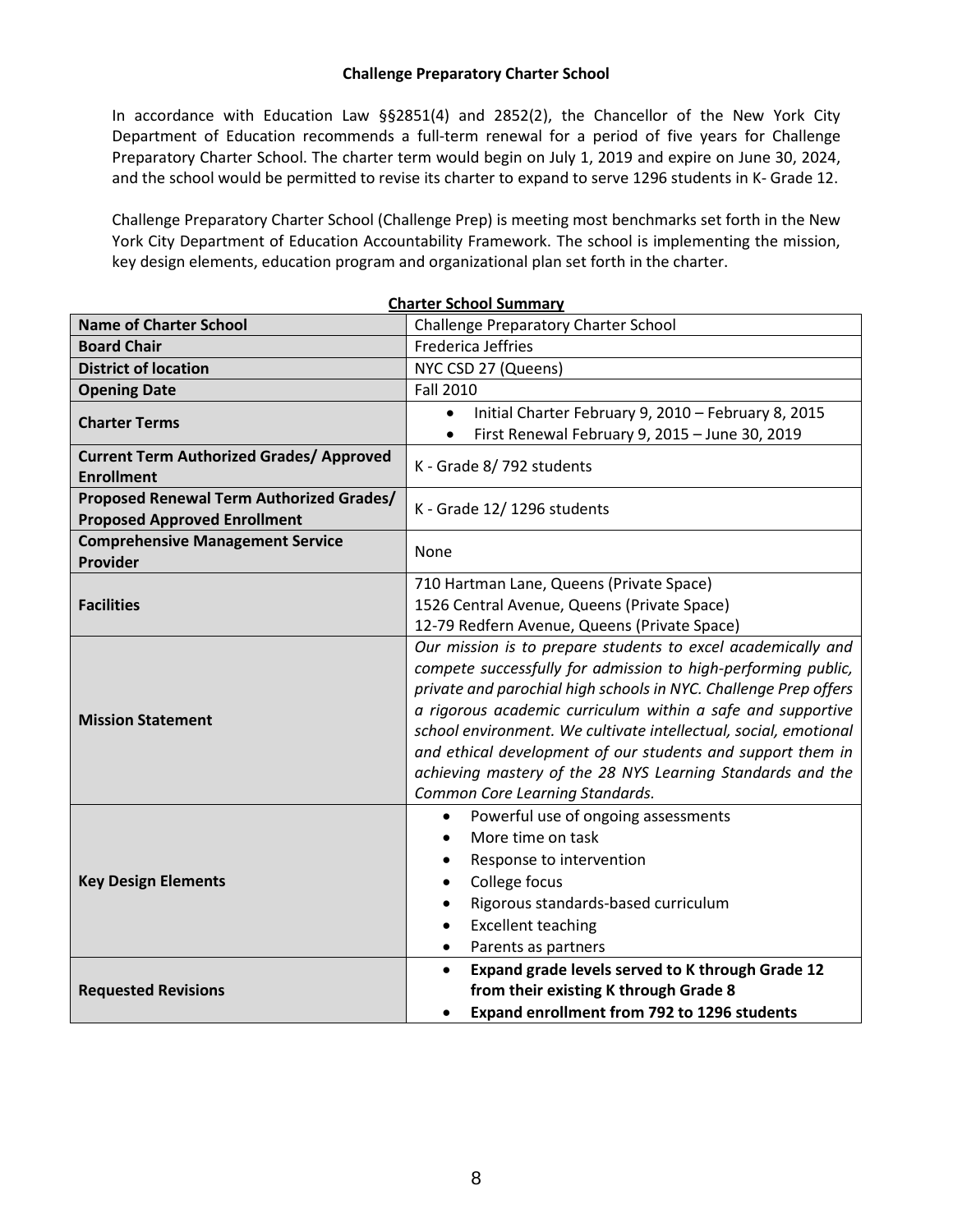Challenge Preparatory Charter School is a community school designed to address the academic needs of children and youth in Greater Far Rockaway. Challenge Prep's NYS exam results in ELA and Math far exceeded the results of all but one of the 13 demographically-similar Greater Far Rockaway district schools enrolling K-8 students in 2016 and 2017. Challenge Prep has consistently provided families with an academically successful charter school alternative to Greater Far Rockaway district schools. The school has strong ties to the community, evidenced by partnerships and firm commitments from stakeholders in the JFK Vision Plan to partner on Career and Technical Education elements of the proposed high school.

|                                            | Year 1<br>2015 to 2016 | Year 2<br>2016 to 2017 | Year 3<br>2017 to 2018 | Year 4<br>2018 to 2019 |
|--------------------------------------------|------------------------|------------------------|------------------------|------------------------|
| Grade<br>Configuration                     | $K -$ Grade 6          | $K -$ Grade 7          | $K -$ Grade 8          | $K -$ Grade 8          |
| <b>Total Approved</b><br><b>Enrollment</b> | 600                    | 696                    | 792                    | 792                    |

#### **Current Grade Levels and Approved Enrollment**

#### **Proposed Renewal Term Grade Levels and Approved Enrollment**

|                                               | Year 1      | Year 2      | Year 3      | Year 4      | Year 5      |
|-----------------------------------------------|-------------|-------------|-------------|-------------|-------------|
|                                               | 2019 to     | 2020 to     | 2021 to     | 2022 to     | 2023 to     |
|                                               | 2020        | 2021        | 2022        | 2023        | 2024        |
| Grade                                         | $K -$ Grade | $K -$ Grade | $K -$ Grade | $K -$ Grade | $K -$ Grade |
| Configuration                                 | 9           | 10          | 11          | 12          | 12          |
| <b>Total</b><br>Approved<br><b>Enrollment</b> | 912         | 1032        | 1152        | 1272        | 1296        |

#### **Background**

The Board of Regents granted an initial charter to Challenge Prep in February 2010. Challenge Prep opened for instruction in September 2010 initially serving 120 students in K through Grade 1. Challenge Prep's charter was subsequently renewed by the Board of Regents in 2015. In 2012, the school revised their charter to increase enrollment from 360 to 504 students.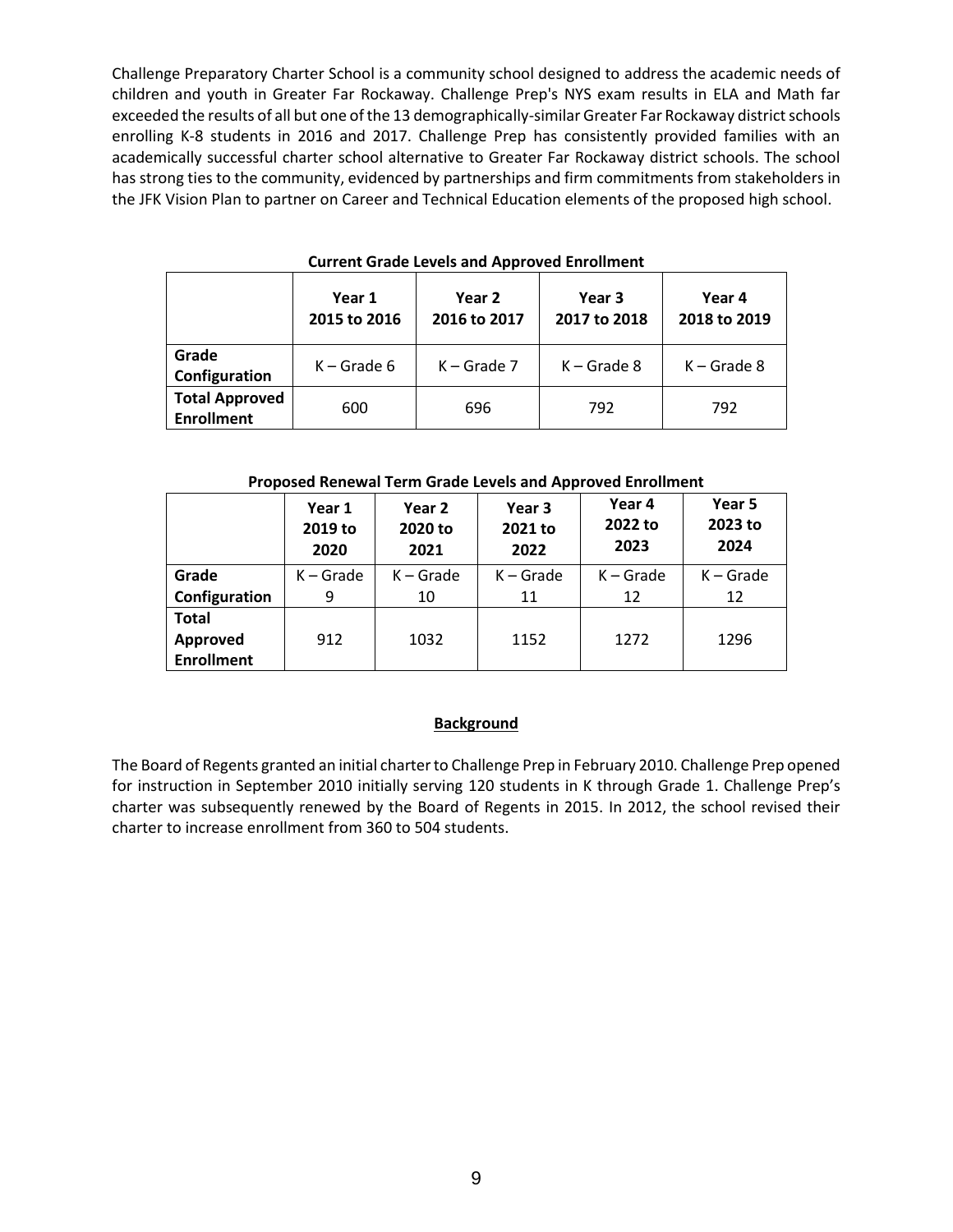## **Summary of Evidence for Renewal**

#### **Key Performance Area: Educational Success**

Challenge Preparatory Charter School offers curricula and coursework aligned to the New York State Learning standards in ELA, math Social Studies and Science. In addition, the school offers Art, Physical Education, Media, Music, Health, Dance and Spanish. Students receive 320 minutes of ELA and Math instruction weekly at the Middle School level and students at all grades are offered Saturday Academy.

The school offers Integrated Co-Teaching (ICT) sections on grades K-5 and provides Special Education Teacher Support Services (SETSS) push in and pull out services at the middle school grades to integrate the Individualized Education Program (IEP) into the instruction students receive throughout the day. The school employs multiple English as a Second Language (ESL) teachers to work with English Language Learners (ELLs)/Multi-lingual Learners (MLLs) students.

### **Student Performance – Elementary/Middle School Outcomes**

See Tables 1 and 2 below regarding 3-8 math and ELA exam aggregate and subgroup student performance compared to the district and state average.

Challenge Prep's ELA proficiency rate is on par with the host district and State. In math, Challenge Prep is approaching the host district.

|                        | <b>ELA</b>           |        |                       |     | Math                      |                      |        |                          |            |                    |
|------------------------|----------------------|--------|-----------------------|-----|---------------------------|----------------------|--------|--------------------------|------------|--------------------|
| All<br><b>Students</b> | Challenge<br>Prep CS | CSD 27 | Variance to<br>CSD 27 | NYS | Variance to<br><b>SAN</b> | Challenge<br>Prep CS | CSD 27 | Variance to<br>27<br>GSD | <b>NYS</b> | Variance to<br>NYS |
| 2015-2016              | 43%                  | 37%    | $+6$                  | 38% | $+5$                      | 41%                  | 37%    | $+4$                     | 39%        | $+2$               |
| 2016-2017              | 35%                  | 37%    | $-2$                  | 40% | $-5$                      | 32%                  | 37%    | $-5$                     | 40%        | $-8$               |
| 2017-2018              | 45%                  | 45%    | $\mathbf 0$           | 45% | $\mathbf{0}$              | 36%                  | 40%    | $-4$                     | 45%        | $-9$               |

#### **Table 1a: Elementary/Middle School Assessment Proficiency Outcomes for All Students**

*Note: Data in Table 1 represents tested students in Grades 3-8 at Challenge, CSD 27, and the state who scored proficiently (level 3 or above) on each state assessment. This table was created using grade level data to generate the comparative values, the percent difference between the school's performance and the district or state averages. All values were calculated to the nearest whole number; therefore, the percent differences may show a rounded value.*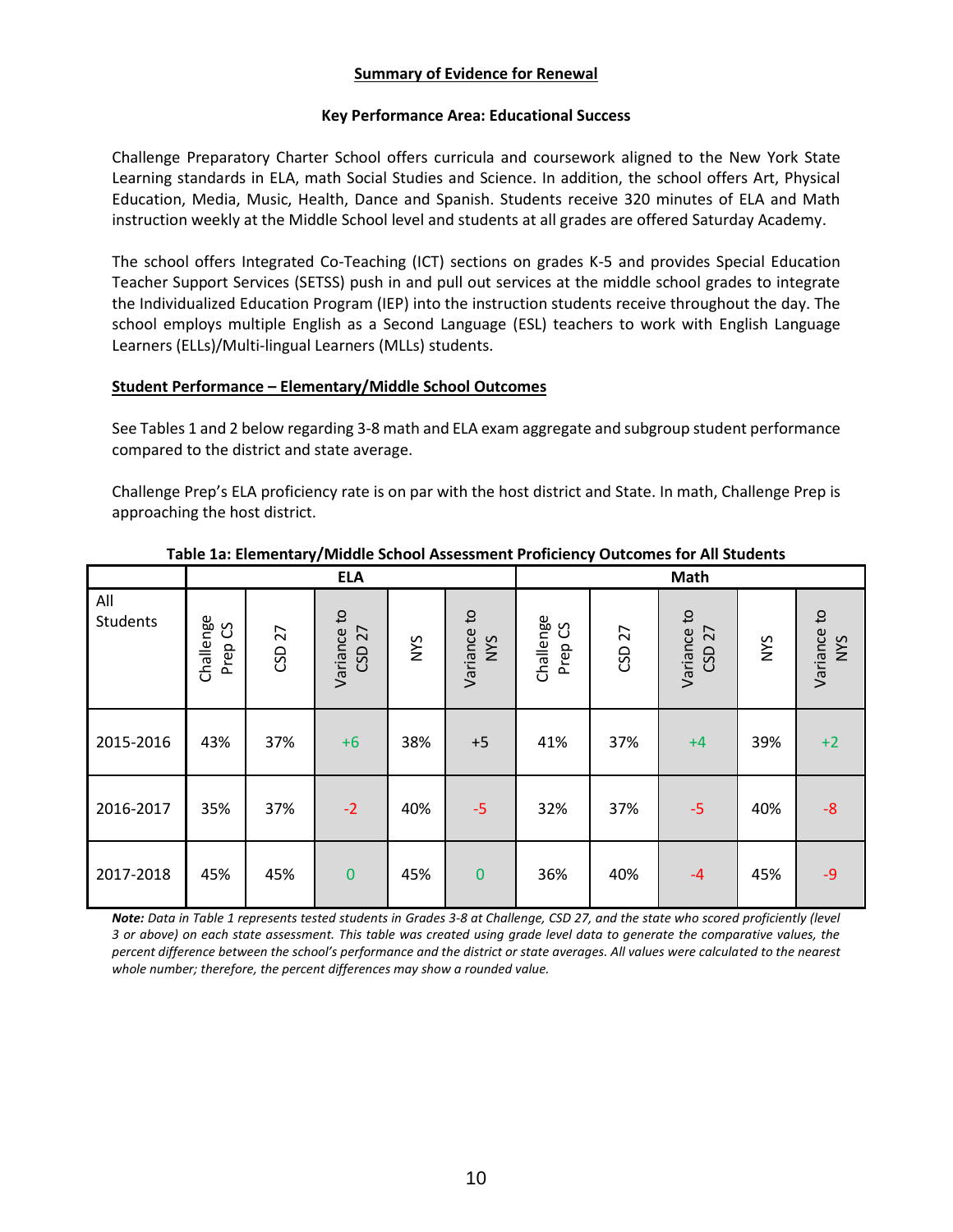|              | <b>SCHOOT, I CHINSUID DIN IVIDINIUM LOVOI ASSI OSULOS</b> |                                                                |                                                   |                                 |                                                                       |                               |                                |                                                                                      |                       |                                                            |
|--------------|-----------------------------------------------------------|----------------------------------------------------------------|---------------------------------------------------|---------------------------------|-----------------------------------------------------------------------|-------------------------------|--------------------------------|--------------------------------------------------------------------------------------|-----------------------|------------------------------------------------------------|
|              |                                                           |                                                                | <b>ELA</b>                                        |                                 |                                                                       | <b>Math</b>                   |                                |                                                                                      |                       |                                                            |
| All Students | Challenge<br>უ<br>ე<br>Prep                               | Only<br>$\overline{\phantom{0}}$<br>Peninsula<br>$\sim$<br>GSD | GO<br>$\mathsf{c}$<br>Variance<br>Peninsula<br>27 | δ<br>δ<br>27<br>Mainland<br>GSD | GSD<br>°4<br>Variance<br>Mainland<br>$\overline{ }$<br>$\overline{N}$ | Challenge<br><u>ვ</u><br>Prep | Only<br>27<br>Peninsula<br>GSD | GSD<br>$\mathsf{c}_1$<br>Variance<br>Peninsula<br>$\overline{\phantom{0}}$<br>$\sim$ | Mainland<br>27<br>GSD | <b>GSD</b><br>$\mathsf{c}_1$<br>Variance<br>Mainland<br>27 |
| 2017-2018    | 45%                                                       | 37%                                                            | $+8$                                              | 49%                             | $-4$                                                                  | 36%                           | 31%                            | $+5$                                                                                 | 47%                   | $-11$                                                      |

**Table 1b: Elementary/Middle School Assessment Proficiency Outcomes for All Students: School, Peninsula and Mainland Level Aggregates**

In both ELA and Math, Challenge Prep's special populations are outperforming the host district, and have been consistently.

| <b>Subject</b> | <b>School Year</b> | <b>Students with</b><br><b>Disabilities</b><br>(Variance to the<br>district of<br>location) | ELL/MLL<br>(Variance to the<br>district of<br>location) | <b>Economically</b><br><b>Disadvantaged</b><br>(Variance to the<br>district of location) |
|----------------|--------------------|---------------------------------------------------------------------------------------------|---------------------------------------------------------|------------------------------------------------------------------------------------------|
|                | 2015-2016          | $15\%$ (+6)                                                                                 | $14\% (+10)$                                            | $42\% (+8)$                                                                              |
| ELA            | 2016-2017          | $14\% (+5)$                                                                                 | $17\% (+11)$                                            | $36\% (+3)$                                                                              |
|                | 2017-2018          | $19% (+5)$                                                                                  | $10\% (+1)$                                             | $45\%$ (+3)                                                                              |
|                | 2015-2016          | $24\%$ (+9)                                                                                 | 43% (+31)                                               | $39\% (+5)$                                                                              |
| Mathematics    | 2016-2017          | $14\% (+1)$                                                                                 | $25\% (+12)$                                            | $32\%$ (-2)                                                                              |
|                | 2017-2018          | $21\% (+5)$                                                                                 | $22\% (+6)$                                             | $37\% (+0)$                                                                              |

**Table 2: Elementary/Middle School Assessment Proficiency Outcomes for Special Populations**

*Note: Data in Table 2 represents tested students in respective subgroups at Challenge, CSD 27, and the state who scored proficiently (level 3 or above) on each state assessment. This table was created using grade level data to generate the comparative values, the percent difference between the school's performance and the district or state averages. All values were calculated to the nearest whole number; therefore, the percent differences may show a rounded value.*

According to the 2017-2018 school year ESEA accountability designations, Challenge Prep is *In Good Standing*.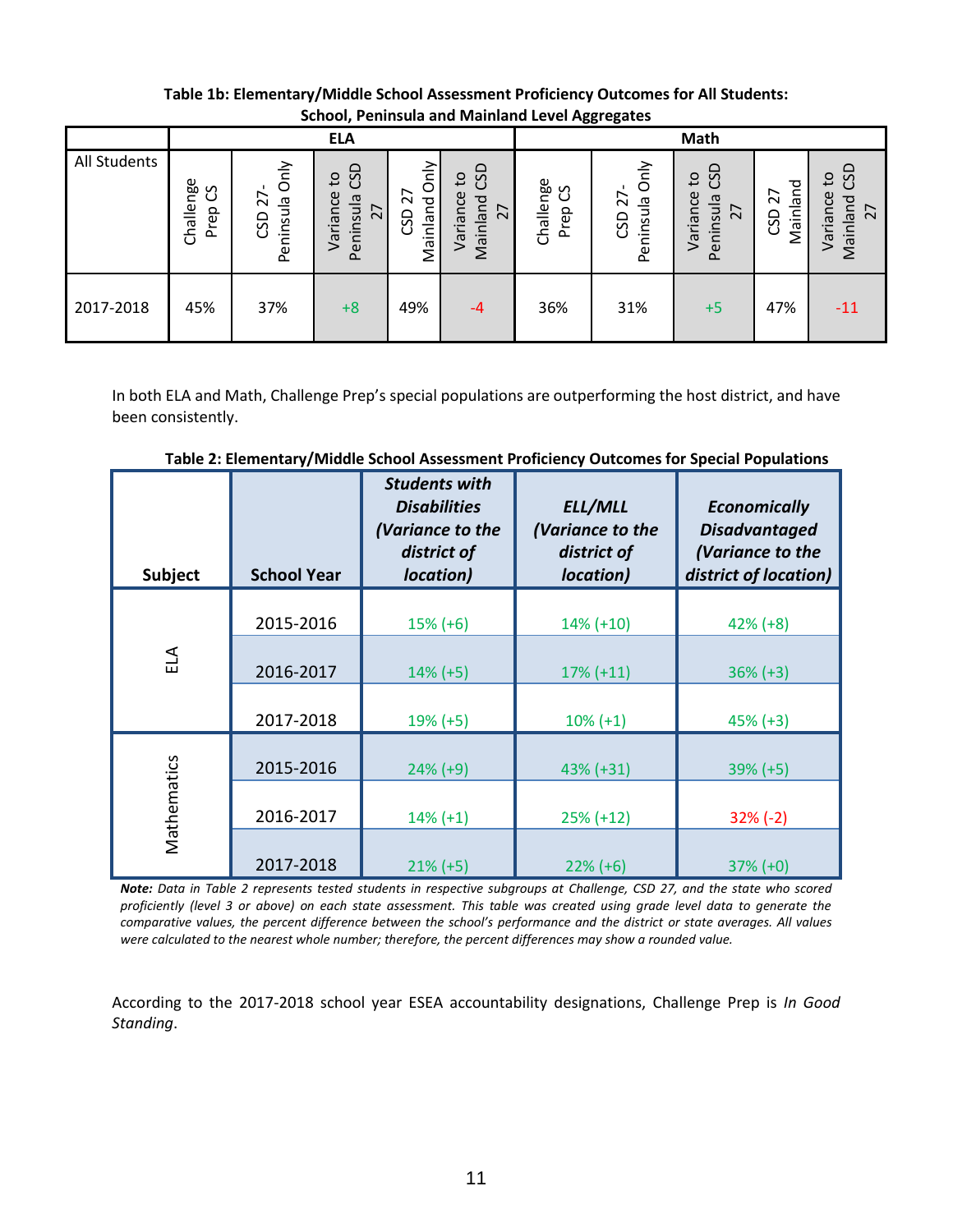#### **Key Performance Area: Organizational Viability**

### Financial Condition

Challenge Prep appears to be in good or sound financial condition as evidenced by performance on key indicators derived from the school's independently audited financial statements. The NYCDOE reviews the financial performance and management of charter schools using quantitative and qualitative methods. Near‐term indicators, such as the current ratio and unrestricted days cash, are measures of liquidity and of the charter school's capacity to maintain operations. Long‐term indicators, such as total margin and debt-to asset ratio, are measures of the charter school's capacity to remain viable and to meet financial obligations.<sup>1</sup>

## Financial Management

The NYCDOE reviewed Challenge Preparatory Charter School's Fiscal Year 2016, 2017 and 2018 audited financial statements to determine whether the independent auditor observed sufficient internal controls over financial reporting. The auditor did not identify any deficiencies in internal controls that could be considered material weaknesses.

## **Key Performance Area: Faithfulness to the Charter and Law**

Enrollment, Recruitment and Retention

Challenge Preparatory Charter School has strong enrollment and backfills students at all grades from its waitlist. Through efforts towards increasing the percentage of at-risk students enrolled, the school is coming close to but not yet meeting its targets for students with disabilities (SWDs) or English language learners/Multilingual Learners (ELLs/MLLs). The school is meeting its targets economically disadvantaged (ED) students. (see Table 3). The school had slightly increasing enrollment rates of SWDs and ED students and have maintained their percentage of ELL/MLL student enrollment over the charter term.

The school is making good faith efforts to recruit, serve, and retain at-risk students<sup>2</sup> and has submitted a letter of intent to implement a lottery preference for ELL/MLLs in the next lottery. Efforts to recruit and retain students in the ED, ELL, and SWD populations include:

- Advertising in local publications in Spanish;
- Ensuring that a Spanish language translator was present for all school tours and Family Nights;
- Attending community events geared towards potential ELL students and economically disadvantaged students for recruitment

<sup>&</sup>lt;sup>1</sup> These rigorous indicators of fiscal soundness are aligned with those recommended by the National Association of Charter School Authorizers.

<sup>2</sup> Education Law §2854(2)(a) requires that schools demonstrate good faith efforts to attract and retain a comparable or greater enrollment of students with disabilities, FRPL eligible students and English language learners when compared to the enrollment figures for such students in the school district in which the charter is located. SUNY and the Regents were charged with setting specific enrollment and retention targets for each charter school, and have done so. Education Law §2852(9-a)(b)(i). All charter schools that were initially chartered after August 2010 or renewed after January 1, 2011, are expected to meet or exceed the enrollment and retention targets set by the Regents and SUNY. When submitting an application for renewal of the charter, schools are required to provide information detailing the means by which they will meet the enrollment and retention targets (Education Law §2851(4)(e)), and this information is considered by the Regents in the review of the school's performance over the charter term. A school's plan to change its enrollment practices, whether by weighting the lottery or preferencing, may also be considered when determining whether the school will meet the targets in the upcoming charter term. A school's repeated failure to meet or exceed its enrollment and retention targets, when combined with a failure to show that extensive efforts to meet the targets have been made, may be cause for termination or revocation of the charter pursuant to section Education Law §2855(1)(e).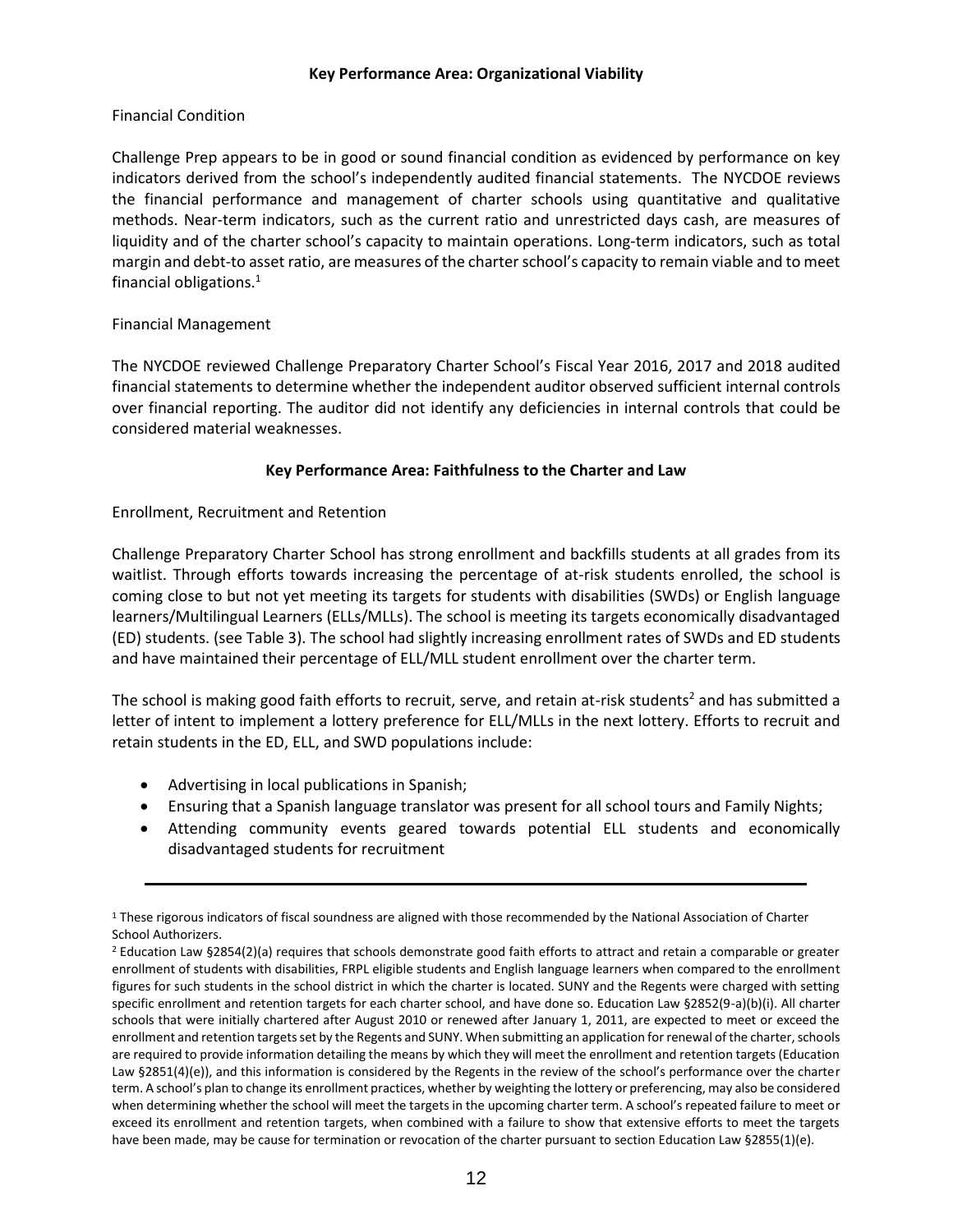|  |  | Table 3: Student Demographics - Charter School Compared to District of Location |
|--|--|---------------------------------------------------------------------------------|
|  |  |                                                                                 |

|                                   | 2016-2017            |        |          | 2017-2018            |        |          |
|-----------------------------------|----------------------|--------|----------|----------------------|--------|----------|
| <b>Student Population</b>         | Challenge<br>Prep CS | CSD 27 | Variance | Challenge<br>Prep CS | CSD 27 | Variance |
| <b>Students with Disabilities</b> | 15%                  | 20%    | $-5$     | 17%                  | 21%    | $-4$     |
| ELL/MLL                           | 4%                   | 14%    | $-10$    | 4%                   | 16%    | $-12$    |
| Economically<br>Disadvantaged     | 83%                  | 76%    | $+7$     | 85%                  | 80%    | $+5$     |

### **Student Retention**

According to NYCDOE data, in the 2017-2018 school year, 84% of students were retained in Challenge Preparatory Charter School compared with 87% in the district of location.

### **Legal Compliance**

Challenge Preparatory Charter School operates in accordance with applicable law, regulations, rules and other policies, including the terms of its charter, its by-laws and other school-specific policies. It is also in compliance with federally mandated disciplinary procedures for students with disabilities, and the Dignity for All Students Act. The board holds meetings in accordance with the Open Meetings Law.

### **Summary of Public Comment**

The required public hearing was held by the New York City Department of Education on November 27, 2018. Twenty-four people attended, and seven spoke. Seven were in favor of the renewal and none were opposed.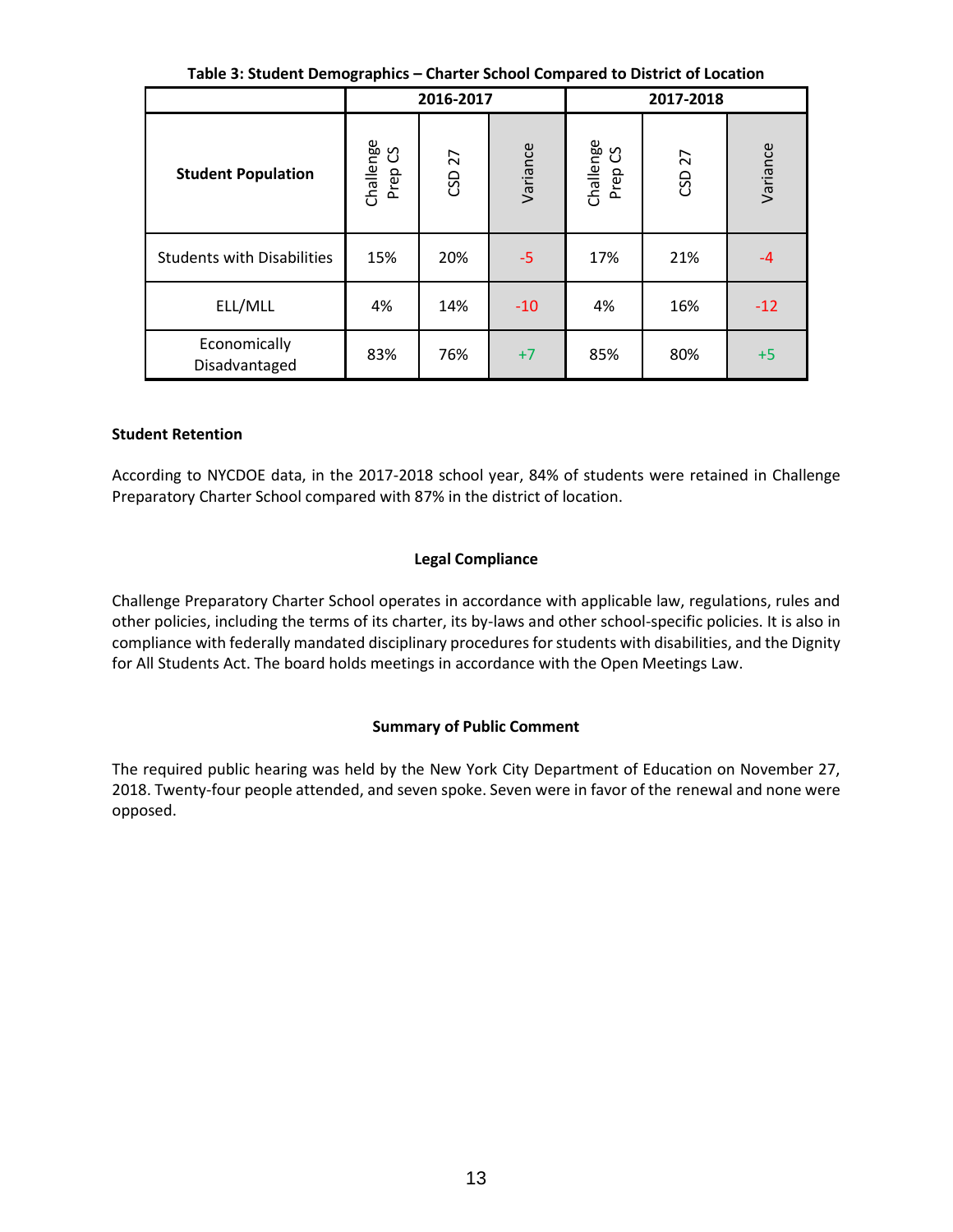#### **Harlem Children's Zone Promise Academy Charter School**

In accordance with Education Law §§2851(4) and 2852(2), the Chancellor of the New York City Department of Education recommends a full-term renewal for a period of five years for Harlem Children's Zone Promise Academy Charter School. The charter term would begin on July 1, 2019 and expire on June 30, 2024.

Harlem Children's Zone Promise Academy Charter School (Promise Academy I) is meeting most benchmarks set forth in the New York City Department of Education Accountability Framework. The school is implementing the mission, key design elements, education program and organizational plan set forth in the charter.

|                                                                                 | <b>Charter School Summary</b>                                                                                                                                                                                                                                                   |  |  |  |
|---------------------------------------------------------------------------------|---------------------------------------------------------------------------------------------------------------------------------------------------------------------------------------------------------------------------------------------------------------------------------|--|--|--|
| <b>Name of Charter School</b>                                                   | Harlem Children's Zone Promise Academy Charter<br>School                                                                                                                                                                                                                        |  |  |  |
| <b>Board Chair</b>                                                              | Geoffrey Canada                                                                                                                                                                                                                                                                 |  |  |  |
| <b>District of location</b>                                                     | NYC CSD 5 (Manhattan)                                                                                                                                                                                                                                                           |  |  |  |
| <b>Opening Date</b>                                                             | <b>Fall 2004</b>                                                                                                                                                                                                                                                                |  |  |  |
| <b>Charter Terms</b>                                                            | Initial Charter: February 23, 2004 - February<br>$\bullet$<br>22, 2009<br>Administrative Renewal: February 23, 2009 -<br>$\bullet$<br>August 10, 2009<br>First Renewal: August 11, 2009 - August 10,<br>$\bullet$<br>2014<br>Second Renewal: August 11, 2014 - June 30,<br>2019 |  |  |  |
| <b>Current Term Authorized Grades/ Approved</b><br><b>Enrollment</b>            | K-Grade 12/1250 students                                                                                                                                                                                                                                                        |  |  |  |
| Proposed Renewal Term Authorized Grades/<br><b>Proposed Approved Enrollment</b> | K-Grade 12/1250 students                                                                                                                                                                                                                                                        |  |  |  |
| <b>Comprehensive Management Service Provider</b>                                | Harlem Children's Zone                                                                                                                                                                                                                                                          |  |  |  |
| <b>Facilities</b>                                                               | 245 West 129th Street, New York (Public Space)                                                                                                                                                                                                                                  |  |  |  |
| <b>Mission Statement</b>                                                        | Promise Academy I's mission is to give children in<br>Harlem high-quality, well-rounded education while<br>providing a positive atmosphere where children know<br>they are cared for.                                                                                           |  |  |  |
| <b>Key Design Elements</b>                                                      | Data driven instruction<br>$\bullet$<br>Professional development<br>$\bullet$<br>College readiness<br>$\bullet$<br>Parent engagement<br>٠<br>Academic coaches<br>$\bullet$<br>Recruitment<br>Pipeline services                                                                  |  |  |  |
| <b>Requested Revisions</b>                                                      | None                                                                                                                                                                                                                                                                            |  |  |  |

Promise Academy I's approach is to address the whole child, and to do so over years and years. That means offering a high-quality education and doing whatever it takes to address any issues – even those outside the classroom - that can hinder a child's success. The school has hundreds of experienced faculty dedicated to fostering students' intelligence, health, character and civic-mindedness.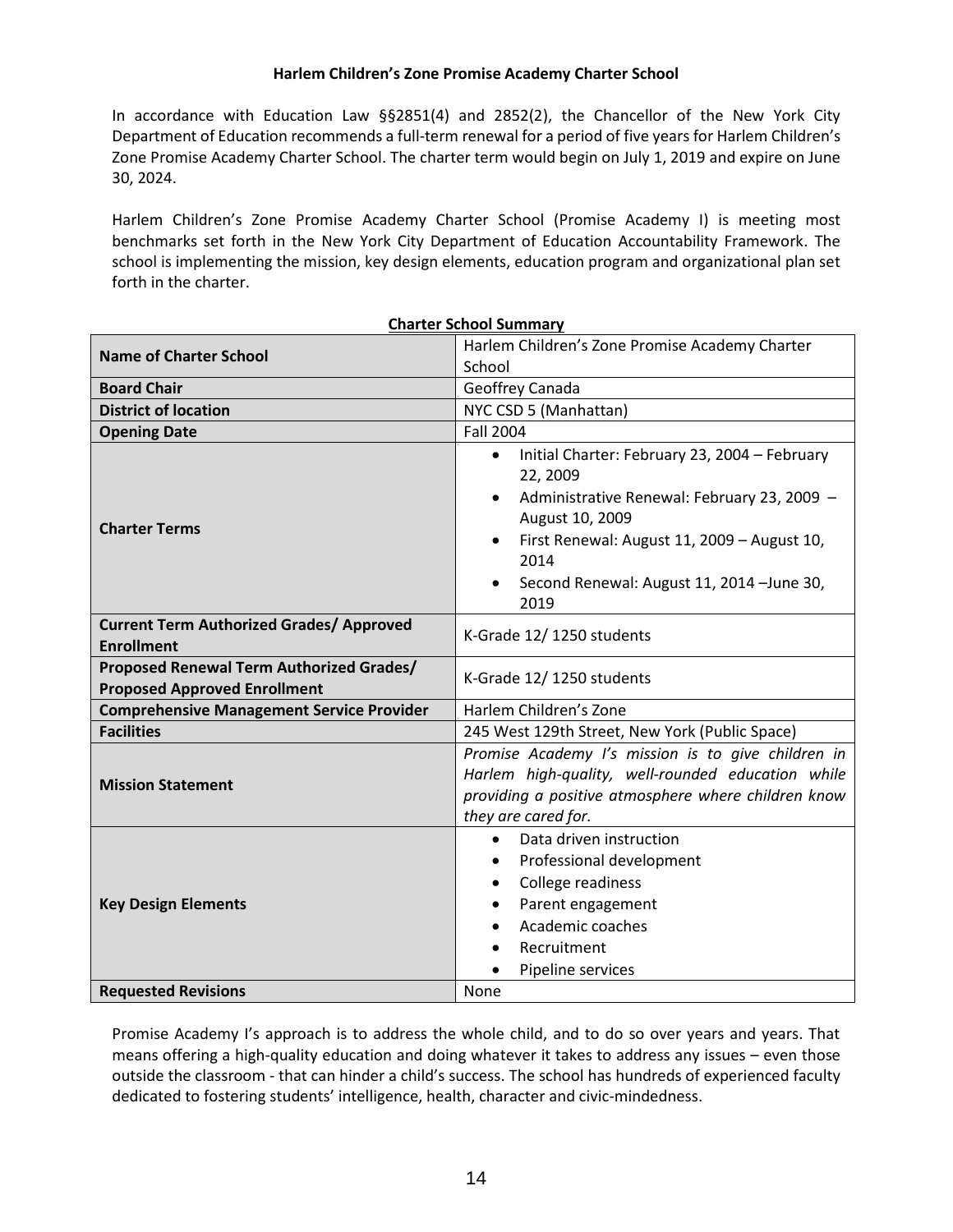|                                  | Year 1<br>2014 to<br>2015 | Year 2<br>2015 to<br>2016 | Year 3<br>2016 to<br>2017 | Year 4<br>2017 to<br>2018 | Year 5<br>2018 to<br>2019 |
|----------------------------------|---------------------------|---------------------------|---------------------------|---------------------------|---------------------------|
| <b>Grade Configuration</b>       | K- Grade<br>11            | K- Grade 12               | K- Grade 12               | K- Grade 12               | K- Grade 12               |
| <b>Total Approved Enrollment</b> | 1021                      | 1175                      | 1225                      | 1250                      | 1250                      |

## **Current Grade Levels and Approved Enrollment**

### **Proposed Renewal Term Grade Levels and Approved Enrollment**

|                                            | Year 1<br>2019 to 2020 | Year 2<br>2020 to 2021 | Year 3<br>2021 to 2022 | Year 4<br>2022 to 2023 | Year 5<br>2023 to 2024 |
|--------------------------------------------|------------------------|------------------------|------------------------|------------------------|------------------------|
| Grade<br>Configuration                     | K- Grade 12            | K- Grade 12            | K- Grade 12            | K- Grade 12            | K- Grade 12            |
| <b>Total Approved</b><br><b>Enrollment</b> | 1250                   | 1250                   | 1250                   | 1250                   | 1250                   |

# **Background**

The Board of Regents granted an initial charter to Harlem Children's Zone Promise Academy Charter School in February 2004. Promise Academy I opened for instruction in September 2004 initially serving 200 students in K and Grade 6. Promise Academy I's charter was subsequently renewed by the Board of Regents in 2009 and 2014. In 2007, the Board of Regents approved a material revision to change the enrollment pattern.

# **Summary of Evidence for Renewal**

# **Key Performance Area: Educational Success**

Harlem Children's Zone Promise Academy Charter School offers curricula and coursework aligned to New York State Learning standards in ELA, math, Social Studies and Science. In addition, the school offers Spanish, Physical Education, Art and Music.

The school offers as Special Education Teacher Support Services (SETSS) to Students with Disabilities. The school employs multiple English as a Second Language (ESL) and English Language Learners/Multilingual Learners (ELL/MLL) teachers to work with ELL/MLL students.

# **Student Performance – Elementary/Middle School Outcomes**

See Tables 1 and 2 below regarding 3-8 math and ELA exam aggregate and subgroup student performance compared to the district and State average.

Promise Academy I has consistently outperformed the host district as well as the State in both math and ELA proficiency levels.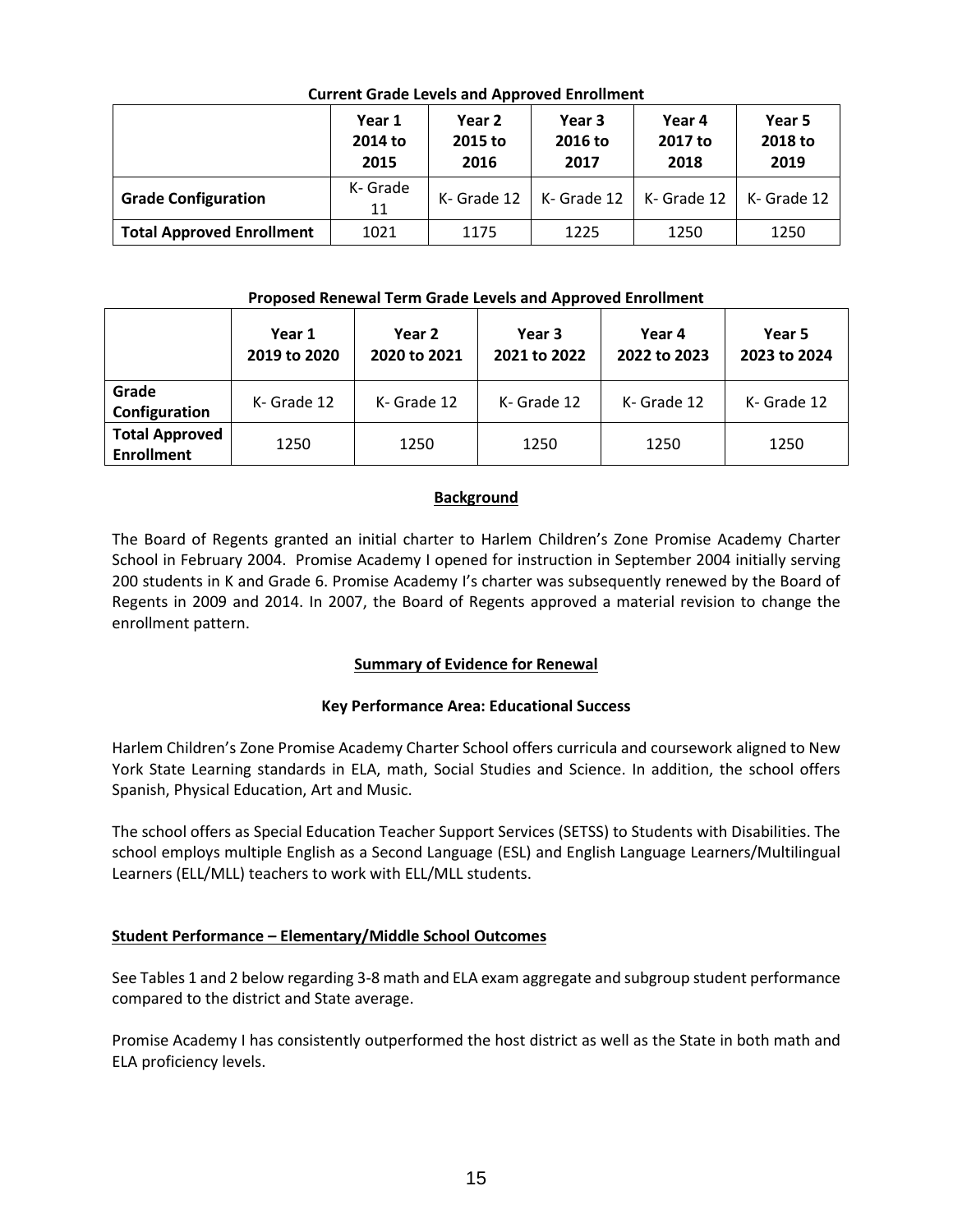**Table 1: Elementary/Middle School Assessment Proficiency Outcomes for All Students: School, District & State Level Aggregates**

|                 |                                        |          | <b>ELA</b>                                   |            |                           | Math       |         |                                      |     |                           |
|-----------------|----------------------------------------|----------|----------------------------------------------|------------|---------------------------|------------|---------|--------------------------------------|-----|---------------------------|
| All<br>Students | უ<br>$\qquad \qquad \  \  \, -$<br>HCZ | S<br>GSD | $\mathsf{c}$<br>Variance<br>CSD <sub>5</sub> | <b>NYS</b> | Variance to<br><b>NYS</b> | $HCZ$ I CS | S<br>GD | $\mathtt{c}$<br>Variance<br>S<br>GSD | NYS | Variance to<br><b>NYS</b> |
| 2015-2016       | 39%                                    | 21%      | $+18$                                        | 38%        | $+1$                      | 56%        | 17%     | $+39$                                | 39% | $+17$                     |
| 2016-2017       | 47%                                    | 24%      | $+23$                                        | 40%        | $+7$                      | 62%        | 17%     | $+45$                                | 40% | $+22$                     |
| 2017-2018       | 55%                                    | 29%      | $+26$                                        | 45%        | $+10$                     | 64%        | 22%     | $+42$                                | 45% | $+19$                     |

*Note: Data in Table 1 represents tested students in grades 3-8 at HCZ I CS, CSD 5, and at the state who scored proficiently (level 3 or above) on each state assessment. This table was created using grade level data to generate the comparative values, the percent difference between the school's performance and the district or state averages. All values were calculated to the nearest whole number; therefore, the percent differences may show a rounded value.*

In Math, all special populations at Promise Academy I are outperforming peers in the host district. In ELA, special populations outperform peers in the host district except for one year in which ELL/MLLs did not.

| Subject     | <b>School Year</b> | <b>Students with</b><br><b>Disabilities</b><br>(Variance to the<br>district of location) | <b>English Language</b><br><b>Learners</b><br>(Variance to the<br>district of location) | <b>Economically</b><br><b>Disadvantaged</b><br>(Variance to the<br>district of location) |
|-------------|--------------------|------------------------------------------------------------------------------------------|-----------------------------------------------------------------------------------------|------------------------------------------------------------------------------------------|
| ΕLΑ         | 2015-2016          | $16\% (+11)$                                                                             | $11\% (+10)$                                                                            | $38\% (+18)$                                                                             |
|             | 2016-2017          | $22\% (+14)$                                                                             | $0\%$ (-2)                                                                              | $46\% (+25)$                                                                             |
|             | 2017-2018          | $32\% (+20)$                                                                             | $25\% (+18)$                                                                            | $52\% (+27)$                                                                             |
|             | 2015-2016          | $32\% (+26)$                                                                             | $11\% (+5)$                                                                             | $56\%$ (+41)                                                                             |
| Mathematics | 2016-2017          | $38\% (+31)$                                                                             | $30\% (+23)$                                                                            | $61\% (+45)$                                                                             |
|             | 2017-2018          | $37\% (+27)$                                                                             | 44% (+37)                                                                               | $64\%$ (+44)                                                                             |

**Table 2: Elementary/Middle School Assessment Proficiency Outcomes for Special Populations**

*Note: Data in Table 2 represents tested students in respective subgroups in grades 3-8 at HCZ I CS, CSD 5, and at the state who scored proficiently (level 3 or above) on each state assessment. This table was created using grade level data to generate the comparative values, the percent difference between the school's performance and the district or state averages. All values were calculated to the nearest whole number; therefore, the percent differences may show a rounded value.*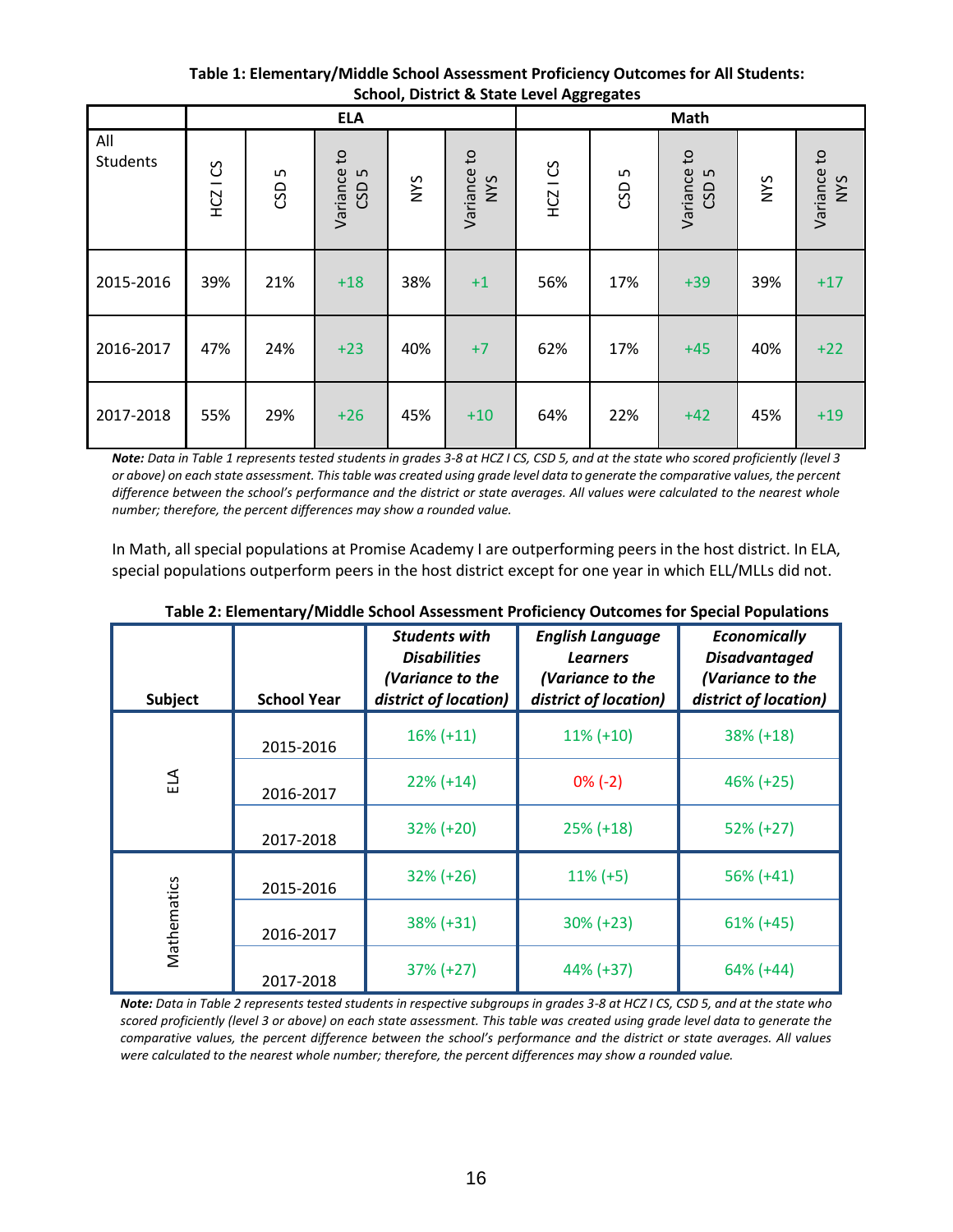### **Student Performance – High School**

Promise Academy I offers courses that lead to Regents exams in Common Core Algebra and Algebra II, Geometry, Chemistry, Physics, US History, ELA, Earth Science, Living Environment, and Global History I and II. AP courses are available in Biology, English and US History. High school students have access to college coursework through the Bard Early College program. College Readiness is also taught, along with Band, Chorus, and Visual Arts.

The school's four-year Regents cohort outcomes have been above the State average throughout the charter term. The same is true for graduation rates. Regents outcomes for Students with Disabilities (SWDs) and Economically Disadvantages (ED) students have also exceeded state-wide outcomes. Graduation rates for SWDs and ED students are far above the rate for peers across the State.

#### **Table 3a: High School Total 4-Year Regents Outcomes for All Students: School & State Level Aggregates**

| 4-Yr Cohort: All<br><b>Students</b> | 2012 Cohort |              |          | 2013 Cohort |              |          | 2014 Cohort |              |          |
|-------------------------------------|-------------|--------------|----------|-------------|--------------|----------|-------------|--------------|----------|
| <b>Subject</b>                      | School      | <b>State</b> | Variance | School      | <b>State</b> | Variance | School      | <b>State</b> | Variance |
| <b>ELA</b>                          | 100%        | 85%          | $+15$    | 100%        | 85%          | $+15$    | 97%         | 84%          | $+13$    |
| <b>Global History</b>               | 94%         | 78%          | $+16$    | 87%         | 78%          | $+9$     | 89%         | 77%          | $+12$    |
| Math                                | 100%        | 86%          | $+14$    | 94%         | 85%          | $+9$     | 97%         | 83%          | $+14$    |
| Science                             | 100%        | 84%          | $+16$    | 100%        | 84%          | $+16$    | 100%        | 83%          | $+17$    |
| <b>US History</b>                   | 87%         | 81%          | $+6$     | 100%        | 81%          | $+19$    | 94%         | 80%          | $+14$    |

### **Table 3b: High School Total 4-Year Regents Outcomes for Sub-Groups: School & State Level Aggregates**

| <b>Subject</b>        | <b>Cohort and</b><br><b>School Year</b> | <b>Students with</b><br><b>Disabilities</b><br>(Variance to<br>the State) | <b>English</b><br>Language<br><b>Learners</b><br>(Variance to<br>the State) | <b>Economically</b><br><b>Disadvantaged</b><br>(Variance to the<br>State) |
|-----------------------|-----------------------------------------|---------------------------------------------------------------------------|-----------------------------------------------------------------------------|---------------------------------------------------------------------------|
| <b>ELA</b>            | 2012 Cohort<br>(2015-2016)              | S                                                                         | N/A                                                                         | $100\% (+21)$                                                             |
|                       | 2013 Cohort<br>$(2016 - 2017)$          | S                                                                         | N/A                                                                         | $100\% (+20)$                                                             |
|                       | 2014 Cohort<br>(2017-2018)              | 100% (+48)                                                                | S                                                                           | $97\% (+19)$                                                              |
|                       | 2012 Cohort<br>(2015-2016)              | S                                                                         | N/A                                                                         | $92\% (+22)$                                                              |
| <b>Global History</b> | 2013 Cohort<br>$(2016 - 2017)$          | S                                                                         | N/A                                                                         | $85\% (+15)$                                                              |
|                       | 2014 Cohort<br>(2017-2018)              | $67\% (+27)$                                                              | S                                                                           | 89% (+20)                                                                 |
| Math                  | 2012 Cohort<br>(2015-2016)              | S                                                                         | N/A                                                                         | 100% (+19)                                                                |
|                       | 2013 Cohort<br>$(2016 - 2017)$          | s                                                                         | N/A                                                                         | $93\% (+13)$                                                              |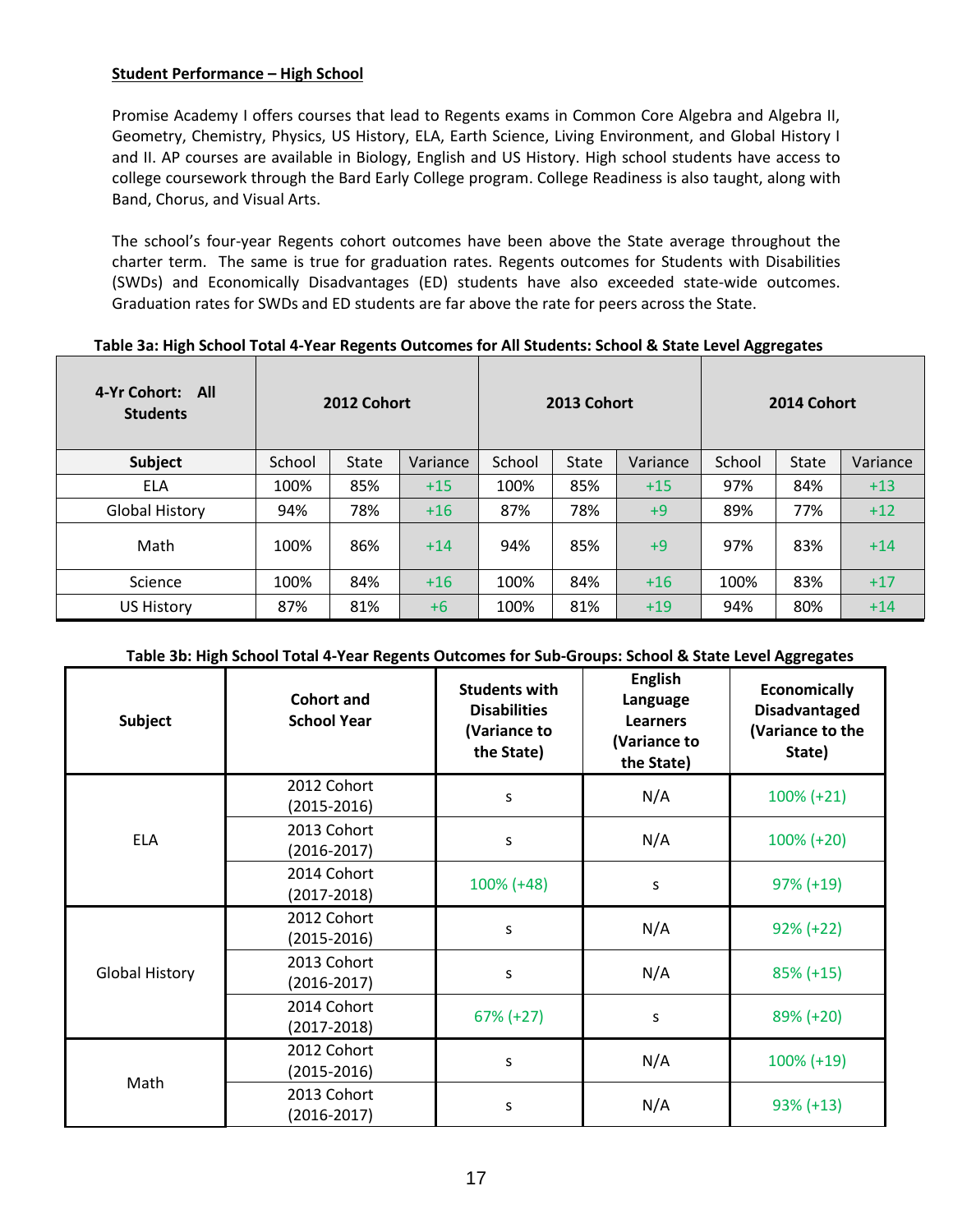|                   | 2014 Cohort<br>$(2017 - 2018)$ | 89% (+42)     | S   | $97\% (+20)$  |  |
|-------------------|--------------------------------|---------------|-----|---------------|--|
|                   | 2012 Cohort<br>$(2015 - 2016)$ | S             | N/A | $100\% (+22)$ |  |
| Science           | 2013 Cohort<br>$(2016 - 2017)$ | S             | N/A | $100\% (+22)$ |  |
|                   | 2014 Cohort<br>$(2017 - 2018)$ | $100\% (+50)$ | S   | $100\% (+24)$ |  |
| <b>US History</b> | 2012 Cohort<br>$(2015 - 2016)$ | S             | N/A | $89\% (+15)$  |  |
|                   | 2013 Cohort<br>$(2016 - 2017)$ | S             | N/A | $100\% (+26)$ |  |
|                   | 2014 Cohort<br>$(2017 - 2018)$ | 89% (+43)     | S   | $94\% (+22)$  |  |

*Outcomes for cohorts of fewer than six students are suppressed and indicated with an s.*

## **Table 4a: High School Graduation Rate/Diplomas Awarded for All Students**

| 4-Yr Cohort:<br>- All<br><b>Students</b>   | 2012 Cohort |       |          | 2013 Cohort |              |          | 2014 Cohort |       |          |
|--------------------------------------------|-------------|-------|----------|-------------|--------------|----------|-------------|-------|----------|
|                                            | School      | State | Variance | School      | <b>State</b> | Variance | School      | State | Variance |
| <b>Graduation Rate</b>                     | 98%         | 82%   | $+16$    | 100%        | 82%          | $+18$    | 96%         | 83%   | $+13$    |
| Local Diplomas                             | 6%          | 5%    | $+1$     | 9%          | 5%           | $+4$     | 4%          | 6%    | $-2$     |
| <b>Regents Diplomas</b>                    | 93%         | 46%   | $+47$    | 91%         | 44%          | $+47$    | 92%         | 43%   | $+49$    |
| <b>Advanced Regents</b><br><b>Diplomas</b> | 0%          | 31%   | $-31$    | 0%          | 33%          | $-33$    | 0%          | 33%   | $-33$    |

# **Table 4b: High School Graduation Rate/Diplomas Awarded for Students with Disabilities**

| 4-Yr Cohort:<br><b>Sub-Groups</b>          | 2012 Cohort<br><b>Students with Disabilities</b> |              |          |        | 2013 Cohort<br><b>Students with Disabilities</b> |          | 2014 Cohort<br><b>Students with Disabilities</b> |              |          |
|--------------------------------------------|--------------------------------------------------|--------------|----------|--------|--------------------------------------------------|----------|--------------------------------------------------|--------------|----------|
|                                            | School                                           | <b>State</b> | Variance | School | <b>State</b>                                     | Variance | School                                           | <b>State</b> | Variance |
| <b>Graduation Rate</b>                     | S                                                | 55%          |          | S      | 57%                                              |          | 100%                                             | 59%          | $+41$    |
| Local Diplomas                             | S                                                | 23%          |          | s      | 24%                                              |          | 11%                                              | 25%          | $-14$    |
| <b>Regents Diplomas</b>                    | S                                                | 30%          |          | s      | 29%                                              |          | 89%                                              | 30%          | $+59$    |
| <b>Advanced Regents</b><br><b>Diplomas</b> | S                                                | 3%           |          | S      | 4%                                               |          | 0%                                               | 3%           | -3       |

*Outcomes for cohorts of fewer than six students are suppressed and indicated with an s.*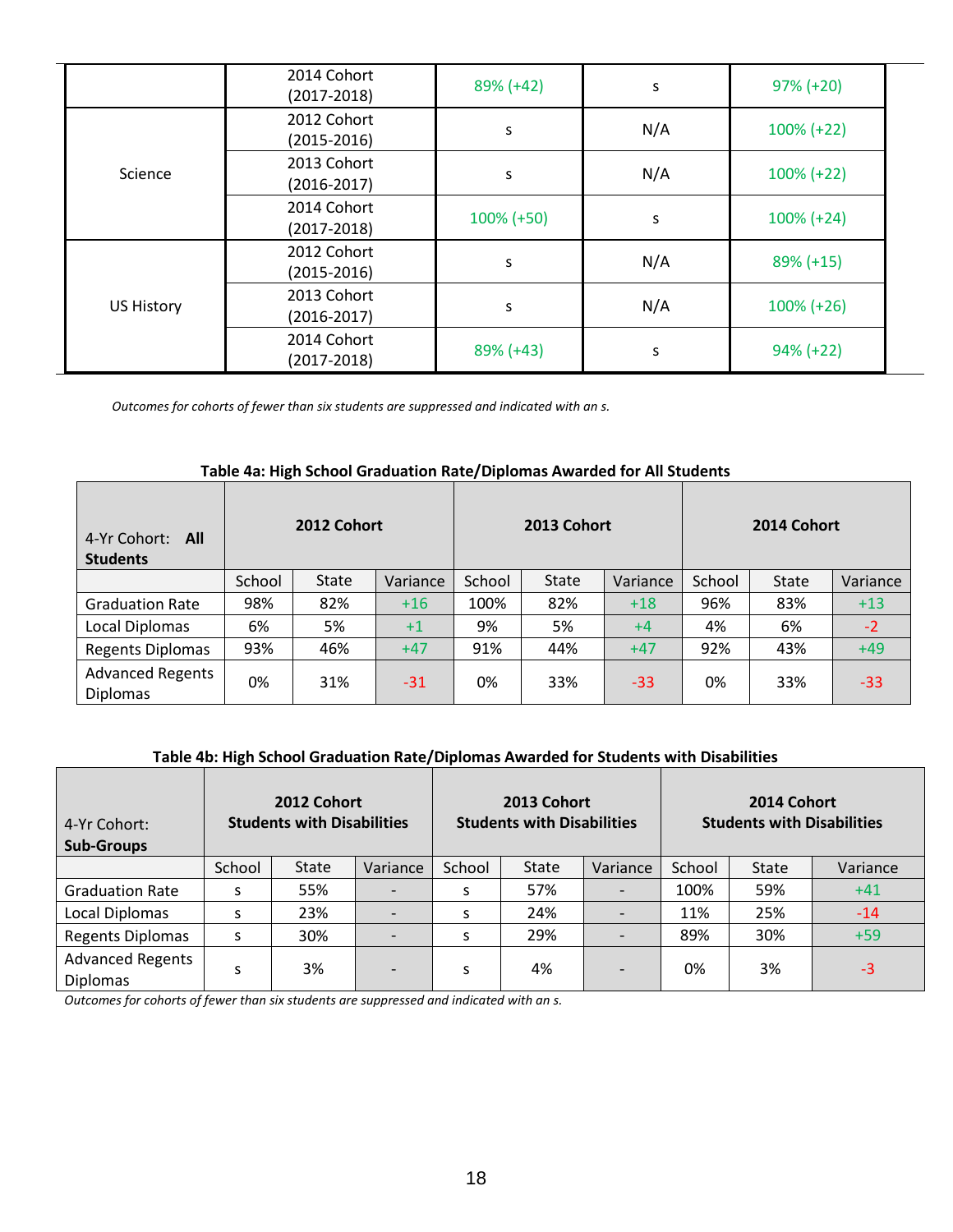## **Table 4c: High School Graduation Rate/Diplomas Awarded for Economically Disadvantaged**

| 4-Yr Cohort:<br><b>Sub-Groups</b>          | 2012 Cohort<br><b>Economically Disadvantaged</b> |              |          | 2013 Cohort<br><b>Economically Disadvantaged</b> |              |          | 2014 Cohort<br><b>Economically Disadvantaged</b> |              |          |
|--------------------------------------------|--------------------------------------------------|--------------|----------|--------------------------------------------------|--------------|----------|--------------------------------------------------|--------------|----------|
|                                            | School                                           | <b>State</b> | Variance | School                                           | <b>State</b> | Variance | School                                           | <b>State</b> | Variance |
| <b>Graduation Rate</b>                     | 100%                                             | 75%          | $+25$    | 100%                                             | 76%          | $+24$    | 95%                                              | 76%          | $+19$    |
| Local Diplomas                             | 8%                                               | 6%           | $+2$     | 11%                                              | 7%           | $+4$     | 3%                                               | 8%           | $-5$     |
| <b>Regents Diplomas</b>                    | 92%                                              | 51%          | $+41$    | 89%                                              | 50%          | $+39$    | 92%                                              | 49%          | $+43$    |
| <b>Advanced Regents</b><br><b>Diplomas</b> | 0%                                               | 18%          | $-18$    | 0%                                               | 19%          | $-19$    | 0%                                               | 19%          | $-19$    |

According to the 2017-2018 school year ESEA accountability designations, Harlem Children's Zone Promise Academy Charter School is *In Good Standing*.

### **Key Performance Area: Organizational Viability**

### Financial Condition

Harlem Children's Zone Promise Academy Charter School appears to be in good or sound financial condition as evidenced by performance on key indicators derived from the school's independently audited financial statements. The NYCDOE reviews the financial performance and management of charter schools using quantitative and qualitative methods. Near-term indicators, such as the current ratio and unrestricted days cash, are measures of liquidity and of the charter school's capacity to maintain operations. Long‐term indicators, such as total margin and debt‐to asset ratio, are measures of the charter school's capacity to remain viable and to meet financial obligations.<sup>3</sup>

### Financial Management

The NYCDOE reviewed Harlem Children's Zone Promise Academy Charter School's audited financial statements for Fiscal Year 2016 through Fiscal Year 2018 to determine whether the independent auditor observed sufficient internal controls over financial reporting. The auditor did not identify any deficiencies in internal controls that could be considered material weaknesses.

### **Key Performance Area: Faithfulness to the Charter and Law**

### Enrollment, Recruitment and Retention

Promise Academy I has strong enrollment and backfills students on all grades from its waitlist. Through efforts towards increasing the percentage of at-risk students enrolled, the school is meeting its targets for enrolling ED students. The school is approaching its targets for SWDs and ELL/MLLs. (see Table 5). The school has had consistent percentages of these groups over the charter term.

<sup>&</sup>lt;sup>3</sup> These rigorous indicators of fiscal soundness are aligned with those recommended by the National Association of Charter School Authorizers.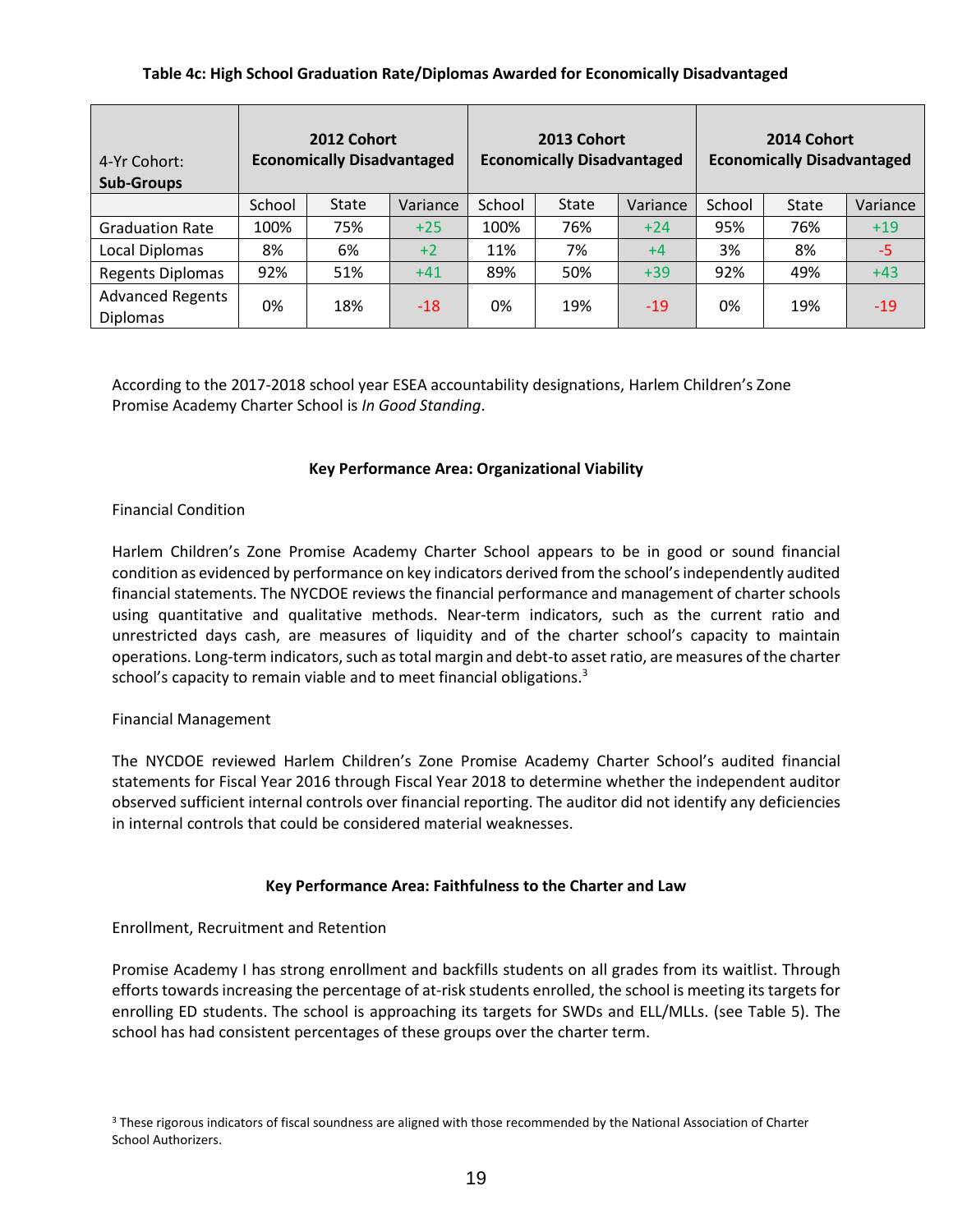The school is making good faith efforts to recruit, serve, and retain at-risk students<sup>4</sup> and has submitted a letter of intent to implement a lottery preference for ELL/MLL s in the next lottery.

Efforts to recruit and retain students in the ED, ELL/MLL, and SWD populations include:

- Increasing the number of postcards sent and targeting areas where residents are historically underserved;
- Moving the lottery date to accommodate more working families;
- Distributing and maintaining information/documents in a variety of languages on hand at each site, so that interested parents who walk in for information can readily have access to it;
- Conducting orientation sessions explaining the ESL identification to early childhood parents prior to their children transitioning to kindergarten at HCZ PAI; and
- Having a translator sit down with parents to complete the Home Language Survey.

|                                   |               | 2016-2017 |          | 2017-2018     |          |          |  |
|-----------------------------------|---------------|-----------|----------|---------------|----------|----------|--|
| <b>Student Population</b>         | <b>HCZ1CS</b> | Б<br>CSD  | Variance | <b>HCZ1CS</b> | S<br>CSD | Variance |  |
| <b>Students with Disabilities</b> | 18%           | 24%       | $-6$     | 20%           | 26%      | -6       |  |
| English Language Learners         | 4%            | 11%       | $-7$     | 6%            | 13%      | $-7$     |  |
| Economically<br>Disadvantaged     | 87%           | 82%       | $+5$     | 87%           | 83%      | $+4$     |  |

**Table 5: Student Demographics –HCZ I Charter School Compared to District of Location**

### **Student Retention**

According to NYCDOE data, in the 2017-2018 school year, 92% of students were retained in Harlem Children's Zone Promise Academy Charter School compared with 80% in the district of location.

### **Legal Compliance**

Harlem Children's Zone Promise Academy Charter School operates in accordance with applicable law, regulations, rules and other policies, including the terms of its charter, its by-laws and other schoolspecific policies. It is also in compliance with federally mandated disciplinary procedures for students with

<sup>4</sup> Education Law §2854(2)(a) requires that schools demonstrate good faith efforts to attract and retain a comparable or greater enrollment of students with disabilities, FRPL eligible students and English language learners when compared to the enrollment figures for such students in the school district in which the charter is located. SUNY and the Regents were charged with setting specific enrollment and retention targets for each charter school, and have done so. Education Law §2852(9-a)(b)(i). All charter schools that were initially chartered after August 2010 or renewed after January 1, 2011, are expected to meet or exceed the enrollment and retention targets set by the Regents and SUNY. When submitting an application for renewal of the charter, schools are required to provide information detailing the means by which they will meet the enrollment and retention targets (Education Law §2851(4)(e)), and this information is considered by the Regents in the review of the school's performance over the charter term. A school's plan to change its enrollment practices, whether by weighting the lottery or preferencing, may also be considered when determining whether the school will meet the targets in the upcoming charter term. A school's repeated failure to meet or exceed its enrollment and retention targets, when combined with a failure to show that extensive efforts to meet the targets have been made, may be cause for termination or revocation of the charter pursuant to section Education Law §2855(1)(e).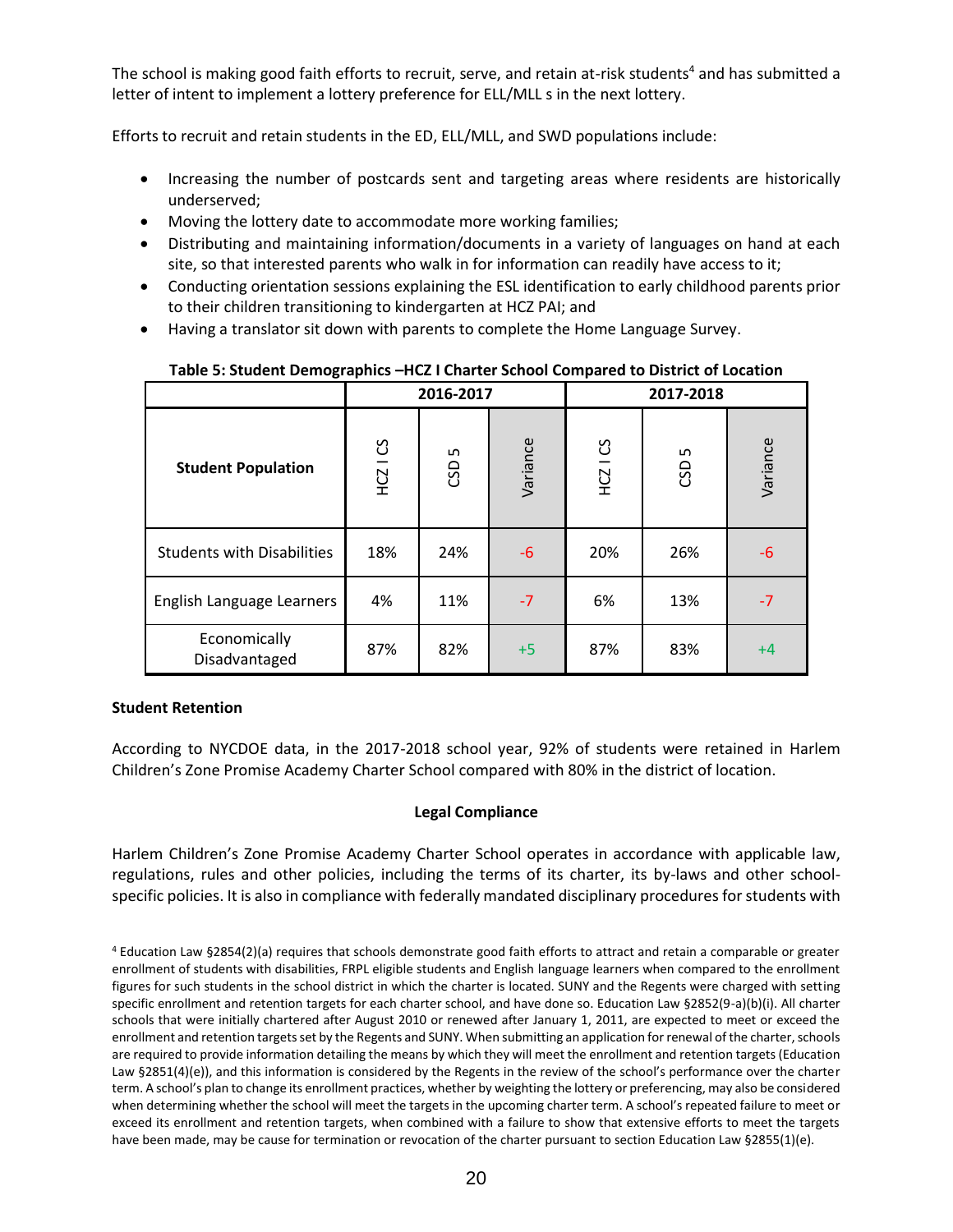disabilities, and the Dignity for All Students Act. The board holds meetings in accordance with the Open Meetings Law.

#### **Summary of Public Comment**

The required public hearing was held by the New York City Department of Education on January 15, 2019. Eleven people attended, and six spoke. Six were in favor of the renewal and none were opposed.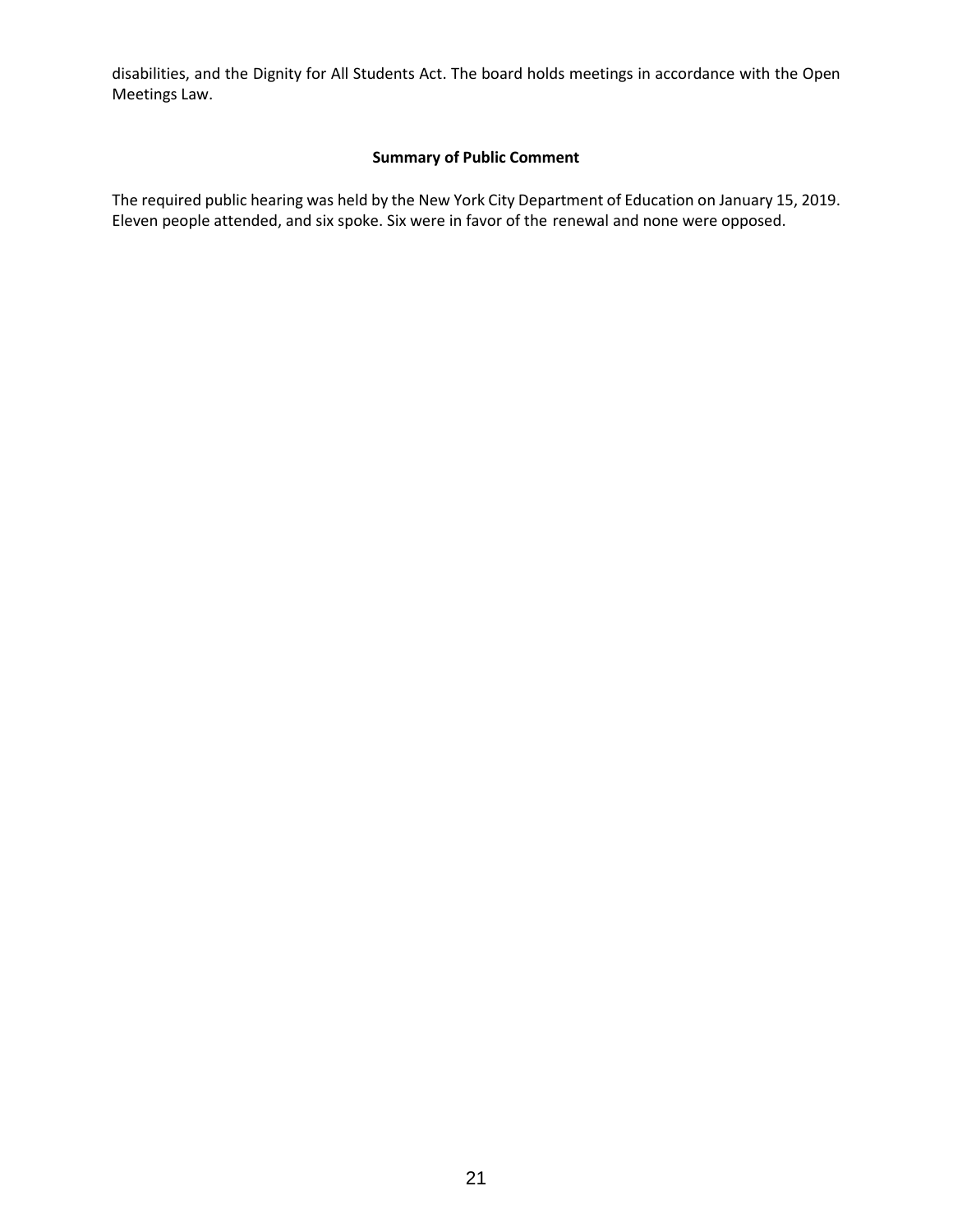### **Harlem Children's Zone Promise Academy II Charter School**

In accordance with Education Law §§2851(4) and 2852(2), the Chancellor of the New York City Department of Education recommends a full-term renewal for a period of five years for Harlem Children's Zone Promise Academy II Charter School (Promise Academy II). The charter term would begin on July 1, 2019 and expire on June 30, 2024. Promise Academy II is meeting most benchmarks set forth in the New York City Department of Education Accountability Framework. The school is implementing the mission, key design elements, education program and organizational plan set forth in the charter.

|                                                                                 | <b>Charter School Summary</b>                                                                                                                                                                                                                                                                                                                                                        |  |  |  |  |
|---------------------------------------------------------------------------------|--------------------------------------------------------------------------------------------------------------------------------------------------------------------------------------------------------------------------------------------------------------------------------------------------------------------------------------------------------------------------------------|--|--|--|--|
| <b>Name of Charter School</b>                                                   | Harlem Children's Zone Promise Academy II                                                                                                                                                                                                                                                                                                                                            |  |  |  |  |
|                                                                                 | <b>Charter School</b>                                                                                                                                                                                                                                                                                                                                                                |  |  |  |  |
| <b>Board Chair</b>                                                              | Geoffrey Canada                                                                                                                                                                                                                                                                                                                                                                      |  |  |  |  |
| <b>District of location</b>                                                     | NYC CSD 5 (Manhattan)                                                                                                                                                                                                                                                                                                                                                                |  |  |  |  |
| <b>Opening Date</b>                                                             | <b>Fall 2005</b>                                                                                                                                                                                                                                                                                                                                                                     |  |  |  |  |
| <b>Charter Terms</b>                                                            | Initial Charter: April 15, 2005 - April 14,<br>$\bullet$<br>2010<br>First Renewal: April 15, 2010 - June 30,<br>$\bullet$<br>2015<br>Second Renewal: July 1, 2015 - June 30,<br>2019                                                                                                                                                                                                 |  |  |  |  |
| <b>Current Term Authorized Grades/ Approved</b><br><b>Enrollment</b>            | $K -$ Grade 12/1250 students                                                                                                                                                                                                                                                                                                                                                         |  |  |  |  |
| Proposed Renewal Term Authorized Grades/<br><b>Proposed Approved Enrollment</b> | $K -$ Grade 12/1150 students                                                                                                                                                                                                                                                                                                                                                         |  |  |  |  |
| <b>Comprehensive Management Service Provider</b>                                | Harlem Children's Zone                                                                                                                                                                                                                                                                                                                                                               |  |  |  |  |
| <b>Facilities</b>                                                               | 2005 Madison Avenue, Manhattan<br>$\bullet$<br>(Public Space)<br>35 East 125th Street, Manhattan (Private<br>Space)                                                                                                                                                                                                                                                                  |  |  |  |  |
| <b>Mission Statement</b>                                                        | The mission of the Harlem Children's Zone Promise<br>Academy Charter School (HCZ Promise Academy)<br>is to provide high quality, standards-based<br>academic programs for students, grades K-12,<br>underserved<br>from<br>communities<br>and<br>underperforming school districts, and to provide<br>students with the skills they need to be accepted<br>by and succeed in college. |  |  |  |  |
| <b>Key Design Elements</b>                                                      | Data driven instruction<br>$\bullet$<br>Professional development<br>$\bullet$<br>College readiness<br>$\bullet$<br>Parent engagement<br>$\bullet$<br>Academic coaches<br>$\bullet$<br>Recruitment<br>Pipeline services                                                                                                                                                               |  |  |  |  |
| <b>Requested Revisions</b>                                                      | A decrease enrollment from 1250 to 1150<br>students.                                                                                                                                                                                                                                                                                                                                 |  |  |  |  |

Promise Academy II's approach is to address the whole child, and to do so over years and years. That means offering a high-quality education and doing whatever it takes to address any issues – even those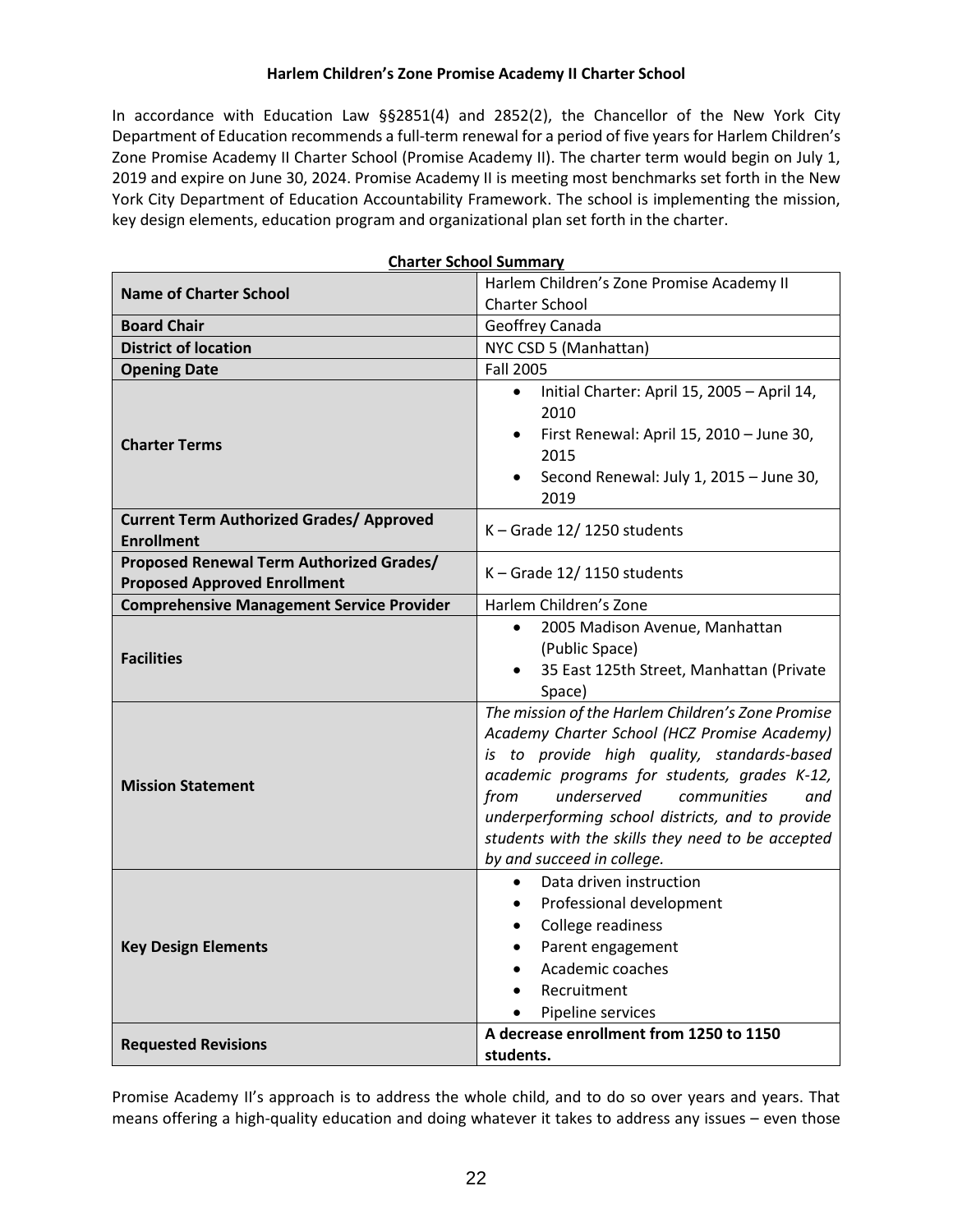outside the classroom - that can hinder a child's success. The school has hundreds of experienced faculty dedicated to fostering students' intelligence, health, character and civic-mindedness.

| Carrent Grade Ecvers and Approved Enromment |                                                  |                |                        |                       |  |  |  |  |  |
|---------------------------------------------|--------------------------------------------------|----------------|------------------------|-----------------------|--|--|--|--|--|
|                                             | Year 1<br>Year 2<br>2015 to 2016<br>2016 to 2017 |                | Year 3<br>2017 to 2018 | Year4<br>2018 to 2019 |  |  |  |  |  |
| Grade<br>Configuration                      | $K -$ Grade 11                                   | $K -$ Grade 12 | $K -$ Grade 12         | $K -$ Grade 12        |  |  |  |  |  |
| <b>Total Approved</b><br><b>Enrollment</b>  | 950                                              | 1050           | 1150                   | 1250                  |  |  |  |  |  |

**Current Grade Levels and Approved Enrollment**

### **Proposed Renewal Term Grade Levels and Approved Enrollment**

|                                               | Year 1<br>2019 to<br>2020 | Year 2<br>2020 to<br>2021 | Year 3<br>2021 to<br>2022 | Year 4<br>2022 to<br>2023 | Year 5<br>2023 to<br>2024 |
|-----------------------------------------------|---------------------------|---------------------------|---------------------------|---------------------------|---------------------------|
| Grade<br>Configuratio<br>n                    | $K -$ Grade<br>12         | $K -$ Grade<br>12         | $K -$ Grade<br>12         | $K -$ Grade<br>12         | $K -$ Grade<br>12         |
| <b>Total</b><br>Approved<br><b>Enrollment</b> | 1150                      | 1150                      | 1150                      | 1150                      | 1150                      |

# **Background**

The Board of Regents granted an initial charter to Promise Academy II in April 2005. The school opened for instruction in September 2005 initially serving 80 students in K and Grade 1. Harlem Children's Zone Promise Academy II Charter School's charter was subsequently renewed by the Board of Regents in 2010 and 2015. The Board of Regents approved a revision to expand enrollment in March 2016.

# **Summary of Evidence for Renewal**

# **Key Performance Area: Educational Success**

Promise Academy II Charter School offers curricula and coursework aligned to the New York State Learning Standards in ELA, math, Social Studies and Science. In addition, the school offers Spanish, Physical Education, Art and Music.

The school offers as Special Education Teacher Support Services (SETSS) to Students with Disabilities (SWDs). The school employs multiple English as a Second Language (ESL) and English Language Learners/Multilingual Learners (ELL/MLL) teachers to work with ELL/MLL students.

# **Student Performance – Elementary/Middle School Outcomes**

See Tables 1 and 2 below regarding 3-8 math and ELA exam aggregate and subgroup student performance compared to the district and State average.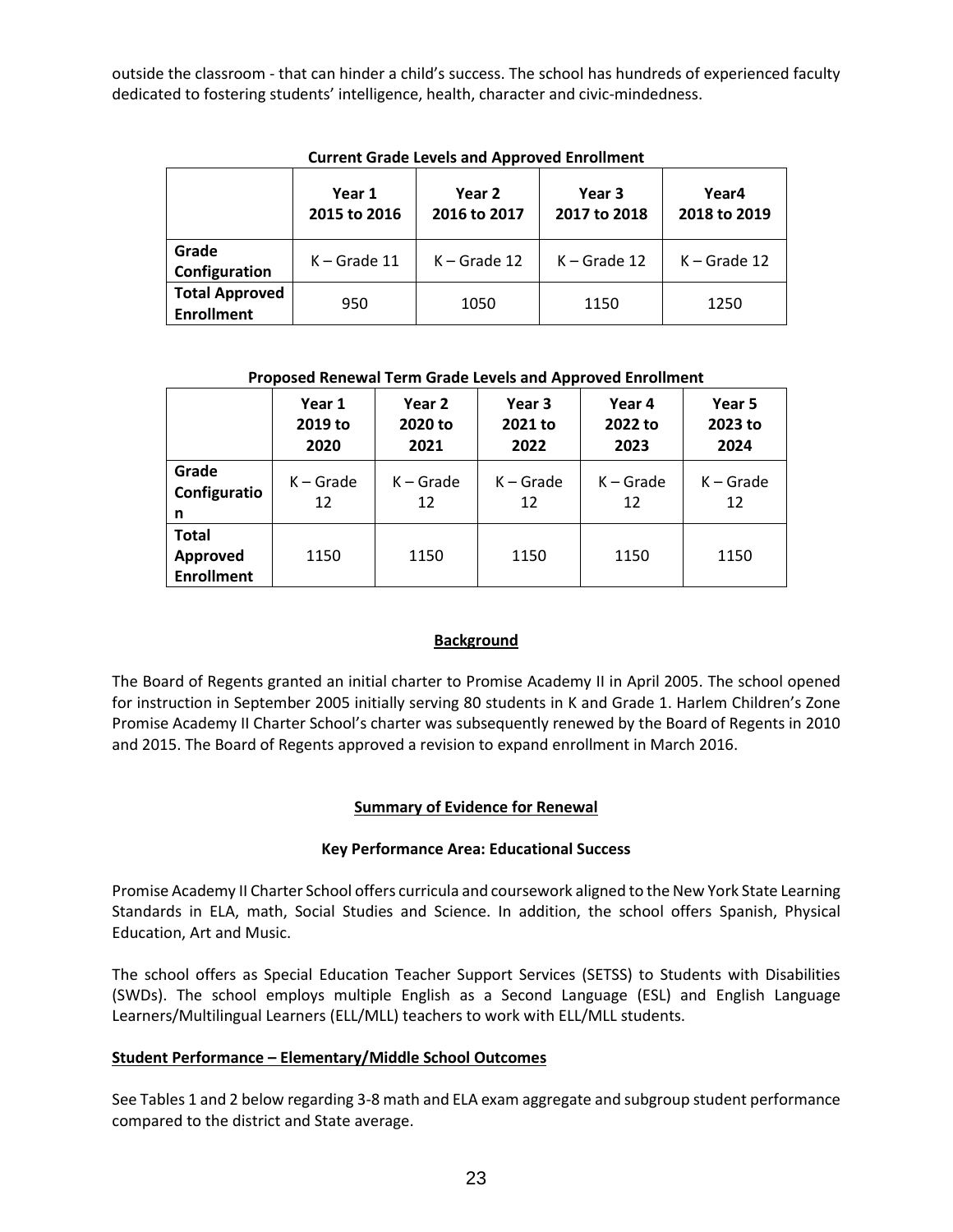Promise Academy II has consistently outperformed the host district as well as the State in both math and ELA proficiency levels.

|                 |           |          | <b>ELA</b>               |     |                           |           |          | Math                    |            |                           |
|-----------------|-----------|----------|--------------------------|-----|---------------------------|-----------|----------|-------------------------|------------|---------------------------|
| All<br>Students | HCZ II CS | S<br>CSD | Variance to<br>LN<br>GSD | NYS | Variance to<br><b>NYS</b> | HCZ II CS | S<br>GSD | Variance to<br>S<br>CSD | <b>NVS</b> | Variance to<br><b>NYS</b> |
| 2015-2016       | 51%       | 21%      | $+30$                    | 38% | $+13$                     | 67%       | 17%      | $+50$                   | 39%        | $+28$                     |
| 2016-2017       | 50%       | 24%      | $+26$                    | 40% | $+10$                     | 66%       | 17%      | $+49$                   | 40%        | $+26$                     |
| 2017-2018       | 54%       | 29%      | $+25$                    | 45% | $+9$                      | 70%       | 22%      | $+48$                   | 45%        | $+25$                     |

**Table 1: Elementary/Middle School Assessment Proficiency Outcomes for All Students: School, District & State Level Aggregates**

*Note: Data in Table 1 represents tested students in grades 3-8 at HCZ II CS, CSD 5, and at the state who scored proficiently (level 3 or above) on each state assessment. This table was created using grade level data to generate the comparative values, the percent difference between the school's performance and the district or state averages. All values were calculated to the nearest whole number; therefore, the percent differences may show a rounded value.*

In both ELA and Math, all special populations at Promise Academy II are outperforming peers in the host district.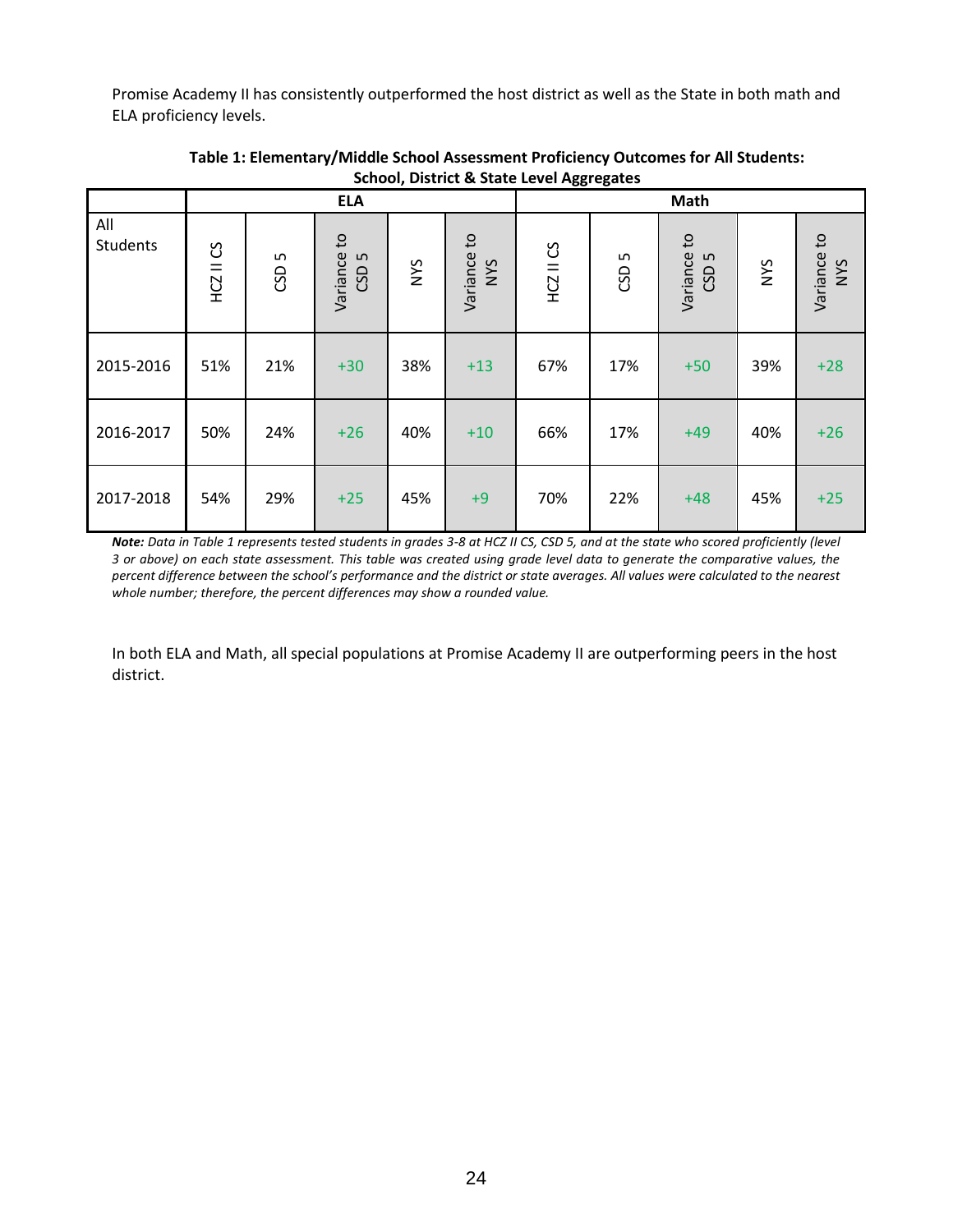| Table 2: Elementary/Middle School Assessment Proficiency Outcomes for Special Populations |  |  |
|-------------------------------------------------------------------------------------------|--|--|
|-------------------------------------------------------------------------------------------|--|--|

| Subject     | <b>School Year</b> | <b>Students with</b><br><b>Disabilities</b><br>(Variance to the<br>district of location) | <b>English Language</b><br><b>Learners</b><br>(Variance to the<br>district of location) | <b>Economically</b><br><b>Disadvantaged</b><br>(Variance to the<br>district of location) |
|-------------|--------------------|------------------------------------------------------------------------------------------|-----------------------------------------------------------------------------------------|------------------------------------------------------------------------------------------|
|             | 2015-2016          | $24\% (+19)$                                                                             | $27\% (+26)$                                                                            | $50\%$ (+30)                                                                             |
| $E\Delta$   | 2016-2017          | $14\% (+7)$                                                                              | $18\% (+16)$                                                                            | 48% (+26)                                                                                |
|             | 2017-2018          | $21\% (+9)$                                                                              | $11\% (+4)$                                                                             | $51\% (+26)$                                                                             |
|             | 2015-2016          | $42\% (+35)$                                                                             | $60\%$ (+54)                                                                            | 68% (+53)                                                                                |
| Mathematics | 2016-2017          | $22\% (+15)$                                                                             | 73% (+66)                                                                               | 64% (+48)                                                                                |
|             | 2017-2018          | $35\% (+25)$                                                                             | $67\%$ (+60)                                                                            | 68% (+49)                                                                                |

*Note: Data in Table 2 represents tested students in respective subgroups in grades 3-8 at HCZ II CS, CSD 5, and at the state who scored proficiently (level 3 or above) on each state assessment. This table was created using grade level data to generate the comparative values, the percent difference between the school's performance and the district or state averages. All values were calculated to the nearest whole number; therefore, the percent differences may show a rounded value.*

# **Student Performance – High School**

Promise Academy II offers courses that lead to Regents exams in Common Core Algebra and Algebra II, Geometry, Chemistry, Physics, US History, ELA, Earth Science, Living Environment, and Global History I and II. AP courses are available in Biology, English and US History. High school students have access to college coursework through the Bard Early College Program. College Readiness is also taught, along with Band, Chorus, and Visual Arts.

The school's four-year Regents cohort outcomes have been above the State average throughout the charter term. The same is true for graduation rates. Regents outcomes for Economically Disadvantaged (ED) students have exceeded state-wide outcomes. Graduation rates for ED students are far above the rate for peers across the state.

| 4-Yr Cohort:<br><b>All Students</b> |        | 2013 Cohort  |          |        | 2014 Cohort  |          |
|-------------------------------------|--------|--------------|----------|--------|--------------|----------|
| Subject                             | School | <b>State</b> | Variance | School | <b>State</b> | Variance |
| <b>ELA</b>                          | 100%   | 85%          | $+15$    | 100%   | 84%          | $+16$    |
| <b>Global History</b>               | 97%    | 78%          | $+19$    | 100%   | 77%          | $+23$    |
| Math                                | 100%   | 85%          | $+15$    | 100%   | 83%          | $+17$    |
| Science                             | 100%   | 84%          | $+16$    | 100%   | 83%          | $+17$    |
| <b>US History</b>                   | 100%   | 81%          | $+19$    | 100%   | 80%          | $+20$    |

### **Table 3a: High School Total 4-Year Regents Outcomes for All Students: School & State Level Aggregates**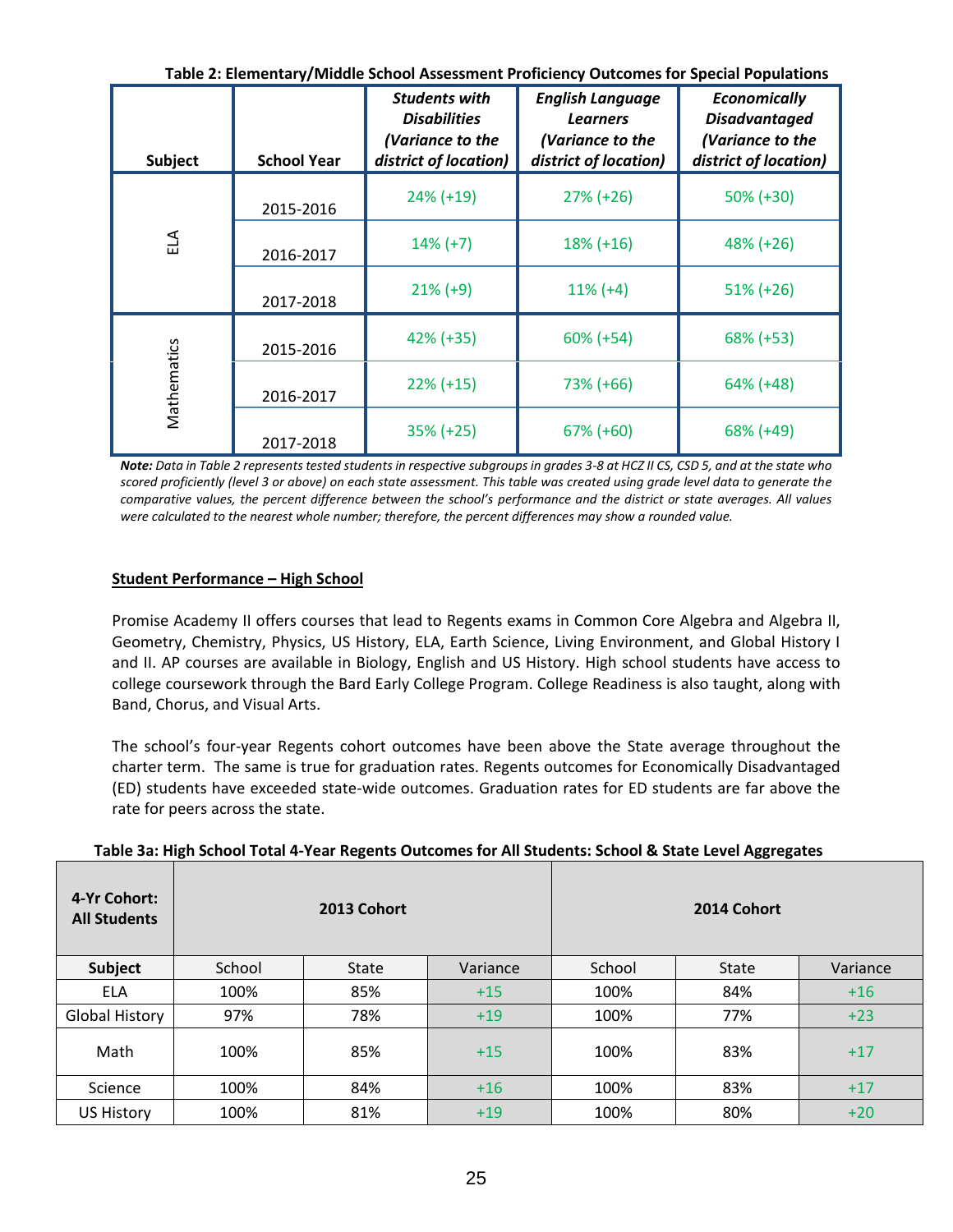| <b>Subject</b>        | Table 3b: High School Total 4-Year Regents Outcomes for Sub-Groups: School & State Level Aggregates<br><b>Cohort and</b><br><b>School Year</b> | <b>Students with</b><br><b>Disabilities</b><br>(Variance to<br>the State) | <b>English</b><br>Language<br><b>Learners</b><br>(Variance to<br>the State) | <b>Economically</b><br><b>Disadvantaged</b><br>(Variance to the<br>State) |
|-----------------------|------------------------------------------------------------------------------------------------------------------------------------------------|---------------------------------------------------------------------------|-----------------------------------------------------------------------------|---------------------------------------------------------------------------|
|                       | 2012 Cohort<br>$(2015 - 2016)$                                                                                                                 | N/A                                                                       | N/A                                                                         | N/A                                                                       |
| <b>ELA</b>            | 2013 Cohort<br>$(2016 - 2017)$                                                                                                                 | S                                                                         | N/A                                                                         | 100% (+20)                                                                |
|                       | 2014 Cohort<br>$(2017 - 2018)$                                                                                                                 | S                                                                         | N/A                                                                         | 100% (+22)                                                                |
|                       | 2012 Cohort<br>$(2015 - 2016)$                                                                                                                 | N/A                                                                       | N/A                                                                         | N/A                                                                       |
| <b>Global History</b> | 2013 Cohort<br>$(2016 - 2017)$                                                                                                                 | $\sf S$                                                                   | N/A                                                                         | $96\% (+26)$                                                              |
|                       | 2014 Cohort<br>$(2017 - 2018)$                                                                                                                 | N/A<br>S                                                                  | $100\% (+31)$                                                               |                                                                           |
|                       | 2012 Cohort<br>$(2015 - 2016)$                                                                                                                 | N/A                                                                       | N/A                                                                         | N/A                                                                       |
| Math                  | 2013 Cohort<br>$(2016 - 2017)$                                                                                                                 | S                                                                         | N/A                                                                         | 100% (+20)                                                                |
|                       | 2014 Cohort<br>$(2017 - 2018)$                                                                                                                 | S                                                                         | N/A                                                                         | $100\% (+23)$                                                             |
|                       | 2012 Cohort<br>$(2015 - 2016)$                                                                                                                 | N/A                                                                       | N/A                                                                         | N/A                                                                       |
| Science               | 2013 Cohort<br>$(2016 - 2017)$                                                                                                                 | S                                                                         | N/A                                                                         | 100% (+22)                                                                |
|                       | 2014 Cohort<br>$(2017 - 2018)$                                                                                                                 | S                                                                         | N/A                                                                         | $100\% (+24)$                                                             |
|                       | 2012 Cohort<br>$(2015 - 2016)$                                                                                                                 | N/A                                                                       | N/A                                                                         | N/A                                                                       |
| <b>US History</b>     | 2013 Cohort<br>$(2016 - 2017)$                                                                                                                 | $\sf S$                                                                   | N/A                                                                         | $100\% (+26)$                                                             |
|                       | 2014 Cohort<br>$(2017 - 2018)$                                                                                                                 | $\sf S$                                                                   | N/A                                                                         | 100% (+28)                                                                |

**Table 3b: High School Total 4-Year Regents Outcomes for Sub-Groups: School & State Level Aggregates**

*Outcomes for cohorts of fewer than six students are suppressed and indicated with an s.*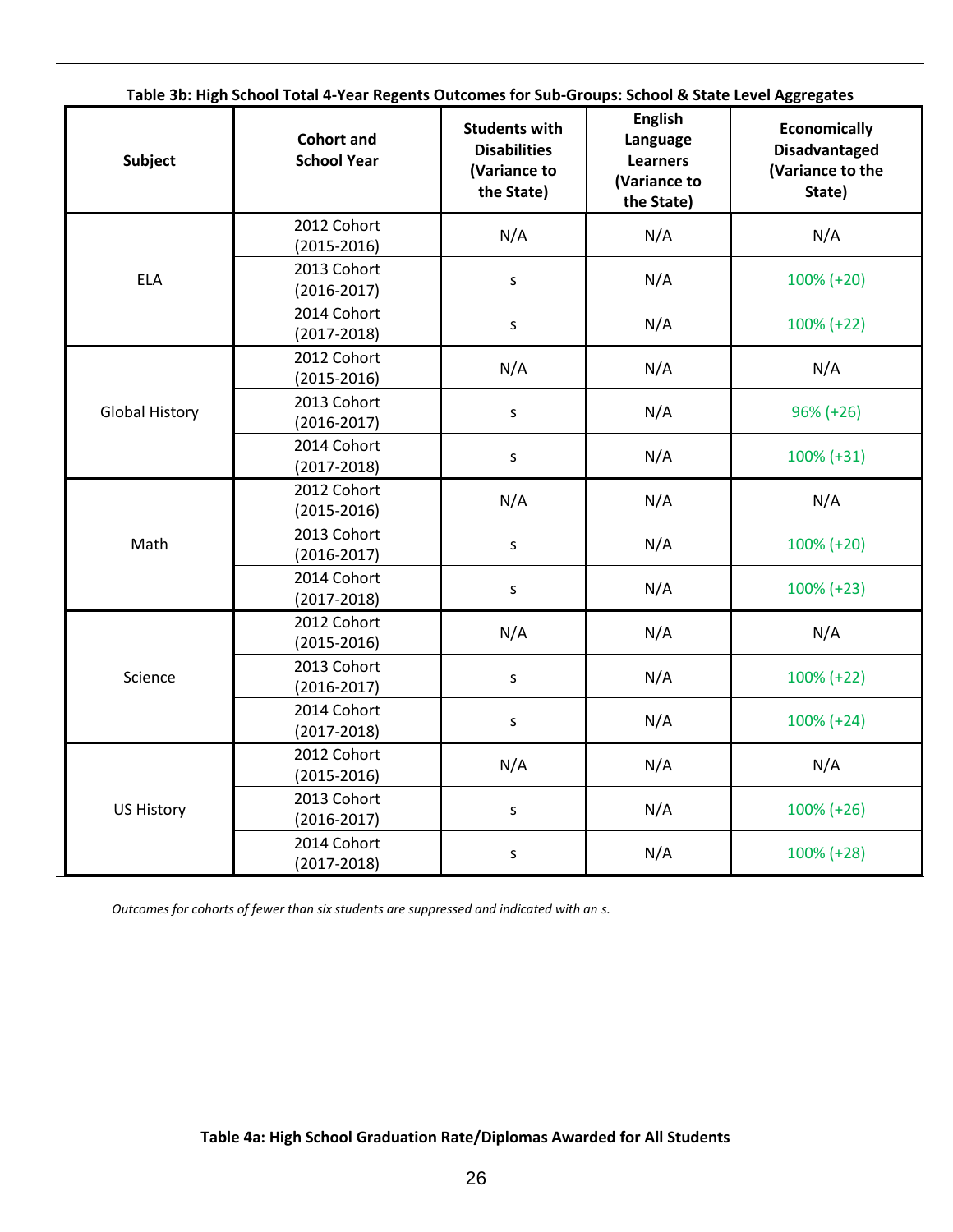| 4-Yr Cohort: All Students                  |        | 2013 Cohort |          |        | 2014 Cohort |          |
|--------------------------------------------|--------|-------------|----------|--------|-------------|----------|
|                                            | School | State       | Variance | School | State       | Variance |
| <b>Graduation Rate</b>                     | 100%   | 82%         | $+18$    | 96%    | 83%         | $+13$    |
| Local Diplomas                             | 0%     | 5%          | $-5$     | 0%     | 6%          | $-6$     |
| <b>Regents Diplomas</b>                    | 93%    | 44%         | $+49$    | 92%    | 43%         | $+49$    |
| <b>Advanced Regents</b><br><b>Diplomas</b> | 7%     | 33%         | $-26$    | 4%     | 33%         | $-29$    |

### **Table 4b: High School Graduation Rate/Diplomas Awarded for Economically Disadvantaged**

| 4-Yr Cohort:<br><b>Sub-Groups</b>          | 2013 Cohort<br><b>Economically Disadvantaged</b> |       |          |        | 2014 Cohort<br><b>Economically Disadvantaged</b> |          |
|--------------------------------------------|--------------------------------------------------|-------|----------|--------|--------------------------------------------------|----------|
|                                            | School                                           | State | Variance | School | <b>State</b>                                     | Variance |
| <b>Graduation Rate</b>                     | 100%                                             | 76%   | $+24$    | 95%    | 76%                                              | $+19$    |
| Local Diplomas                             | 0%                                               | 7%    | $-7$     | 0%     | 8%                                               | $-8$     |
| <b>Regents Diplomas</b>                    | 92%                                              | 50%   | $+42$    | 90%    | 49%                                              | $+41$    |
| <b>Advanced Regents</b><br><b>Diplomas</b> | 8%                                               | 19%   | $-11$    | 5%     | 19%                                              | $-14$    |

According to the 2017-2018 school year ESEA accountability designations, Harlem Children's Zone Promise Academy II Charter School is *In Good Standing*.

### **Key Performance Area: Organizational Viability**

### Financial Condition

Promise Academy II appears to be in good or sound financial condition as evidenced by performance on key indicators derived from the school's independently audited financial statements. The NYCDOE reviews the financial performance and management of charter schools using quantitative and qualitative methods. Near‐term indicators, such as the current ratio and unrestricted days cash, are measures of liquidity and of the charter school's capacity to maintain operations. Long-term indicators, such as total margin and debt-to asset ratio, are measures of the charter school's capacity to remain viable and to meet financial obligations.<sup>5</sup>

#### Financial Management

The NYCDOE reviewed Promise Academy II's audited financial statements for Fiscal Year 2016 through Fiscal Year 2018 to determine whether the independent auditor observed sufficient internal controls over financial reporting. The auditor did not identify any deficiencies in internal controls that could be considered material weaknesses.

#### **Key Performance Area: Faithfulness to the Charter and Law**

<sup>5</sup> These rigorous indicators of fiscal soundness are aligned with those recommended by the National Association of Charter School Authorizers.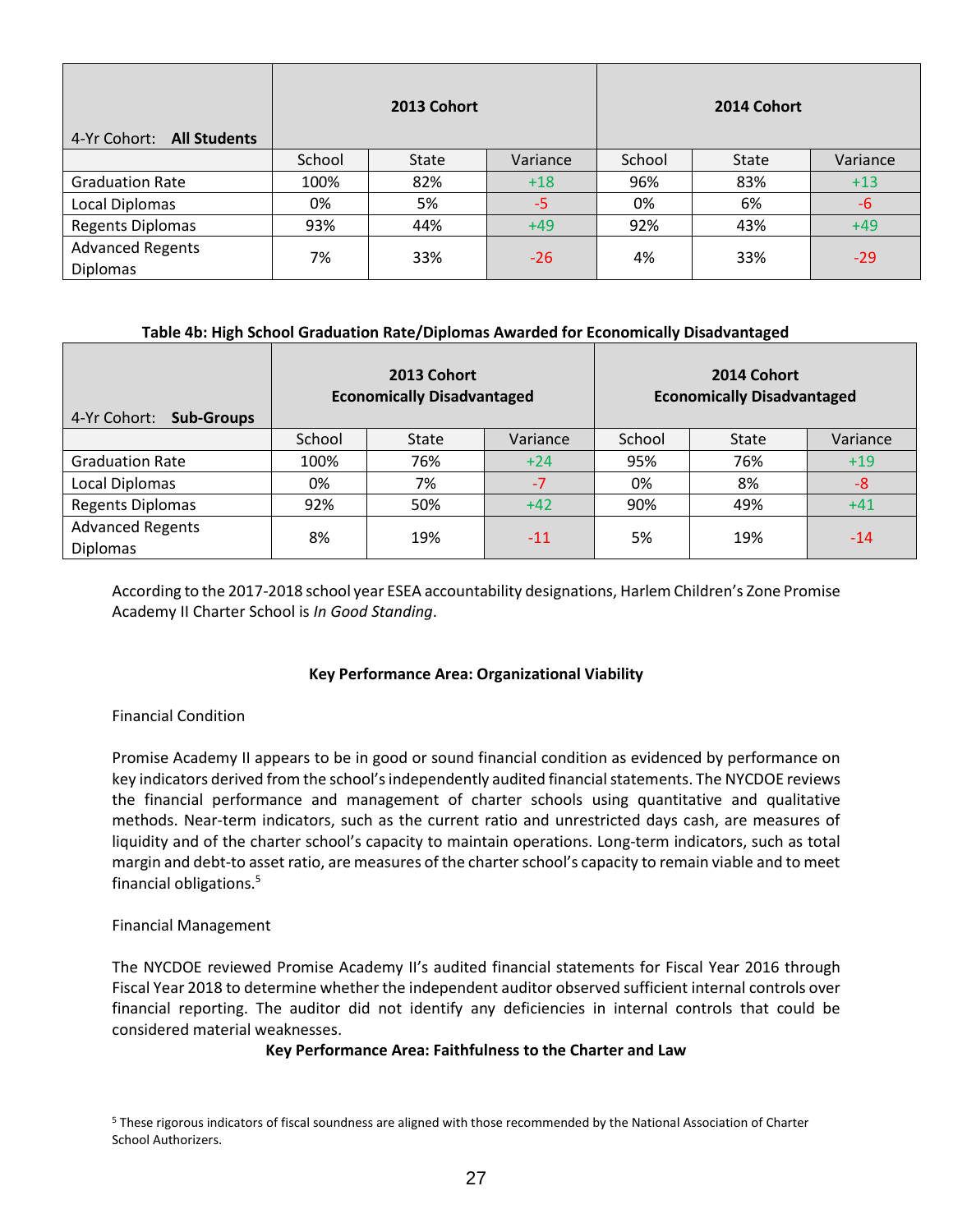Enrollment, Recruitment and Retention

Promise Academy II has strong enrollment and backfills students on all grades from its waitlist. Through efforts towards increasing the percentage of at-risk students enrolled, the school is meeting its targets for enrolling ED students. The school is approaching its targets for SWDs and ELL/MLL. (see Table 5). The school has had consistent percentages of these groups over the charter term.

The school is making good faith efforts to recruit, serve, and retain at-risk students<sup>6</sup> and has submitted a letter of intent to implement a lottery preference for ELL/MLL s in the next lottery.

Efforts to recruit and retain students in the ED, ELL/MLL, and SWD populations include:

- Increasing the number of postcards sent and targeting areas where residents are historically underserved;
- Moving the lottery date to accommodate more working families;
- Distributing and maintaining information/documents in a variety of languages on hand at each site, so that interested parents who walk in for information can readily have access to it;
- Conducting orientation sessions explaining the English as a Second Language (ESL) identification to early childhood parents prior to their children transitioning to kindergarten at HCZ PAI; and
- Having a translator sit down with parents to complete the Home Language Survey.

| $18000$ $3100000$ $100000$ $10000$<br>The High Hold Control Compared to District of Eccation |           |           |          |           |           |          |  |  |
|----------------------------------------------------------------------------------------------|-----------|-----------|----------|-----------|-----------|----------|--|--|
|                                                                                              |           | 2016-2017 |          |           | 2017-2018 |          |  |  |
| <b>Student Population</b>                                                                    | HCZ II CS | w<br>GSD  | Variance | HCZ II CS | S<br>GSD  | Variance |  |  |
| <b>Students with Disabilities</b>                                                            | 15%       | 24%       | $-9$     | 19%       | 26%       | $-7$     |  |  |
| English Language Learners                                                                    | 5%        | 11%       | -6       | 5%        | 13%       | -8       |  |  |
| Economically<br>Disadvantaged                                                                | 83%       | 82%       | $+1$     | 83%       | 83%       | 0        |  |  |

**Table 5: Student Demographics – HCZ II Charter School Compared to District of Location**

### **Student Retention**

<sup>6</sup> Education Law §2854(2)(a) requires that schools demonstrate good faith efforts to attract and retain a comparable or greater enrollment of students with disabilities, FRPL eligible students and English language learners when compared to the enrollment figures for such students in the school district in which the charter is located. SUNY and the Regents were charged with setting specific enrollment and retention targets for each charter school, and have done so. Education Law §2852(9-a)(b)(i). All charter schools that were initially chartered after August 2010 or renewed after January 1, 2011, are expected to meet or exceed the enrollment and retention targets set by the Regents and SUNY. When submitting an application for renewal of the charter, schools are required to provide information detailing the means by which they will meet the enrollment and retention targets (Education Law §2851(4)(e)), and this information is considered by the Regents in the review of the school's performance over the charter term. A school's plan to change its enrollment practices, whether by weighting the lottery or preferencing, may also be considered when determining whether the school will meet the targets in the upcoming charter term. A school's repeated failure to meet or exceed its enrollment and retention targets, when combined with a failure to show that extensive efforts to meet the targets have been made, may be cause for termination or revocation of the charter pursuant to section Education Law §2855(1)(e).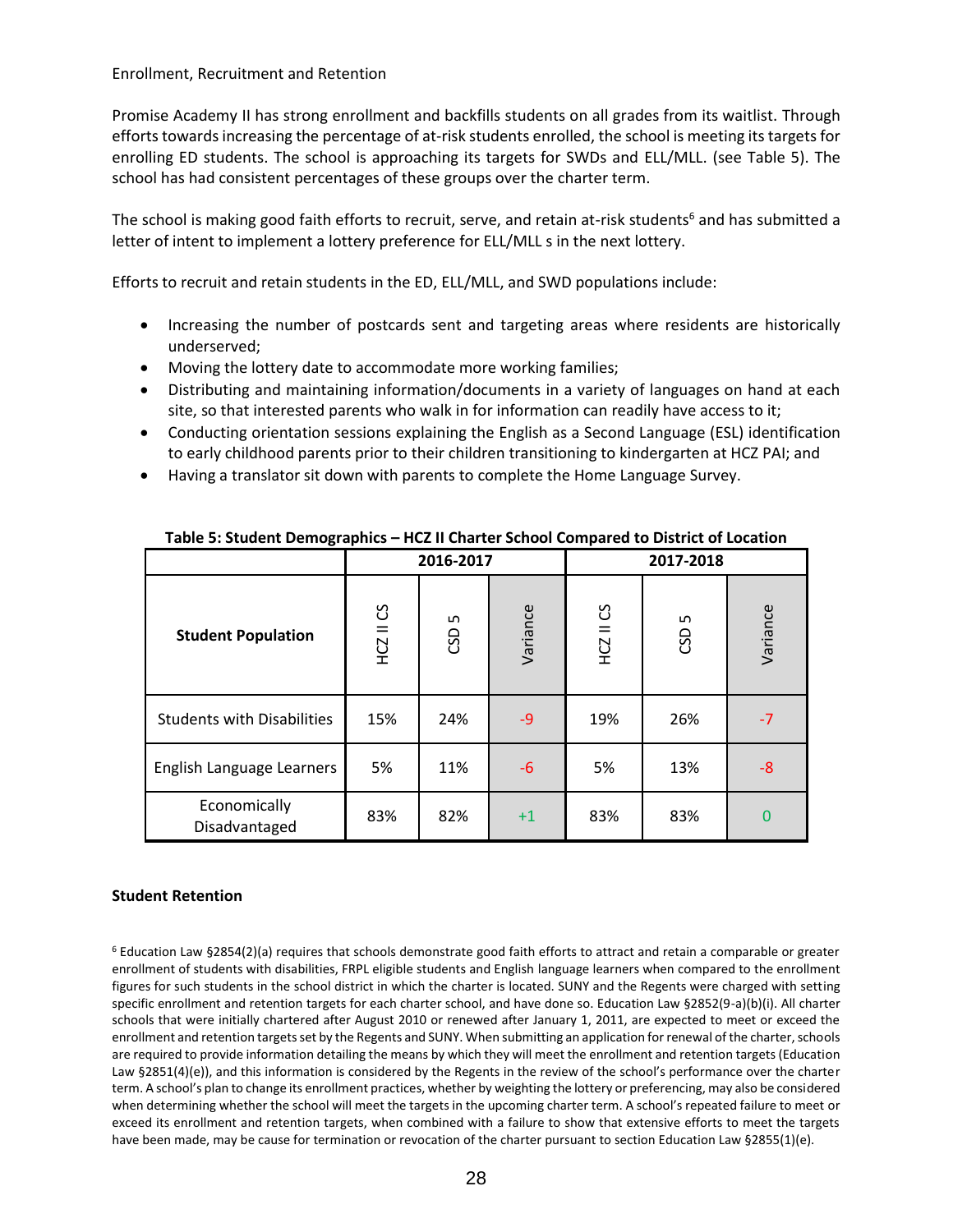According to NYCDOE data, in the 2017-2018 school year, 90% of students were retained in Promise Academy II compared with 80% in the district of location.

### **Legal Compliance**

Promise Academy II operates in accordance with applicable law, regulations, rules and other policies, including the terms of its charter, its by-laws and other school-specific policies. It is also in compliance with federally mandated disciplinary procedures for students with disabilities, and the Dignity for All Students Act. The board holds meetings in accordance with the Open Meetings Law.

## **Summary of Public Comment**

The required public hearing was held by the New York City Department of Education on January 16, 2019. Twenty-four people attended, and ten spoke. Ten were in favor of the renewal and none were opposed.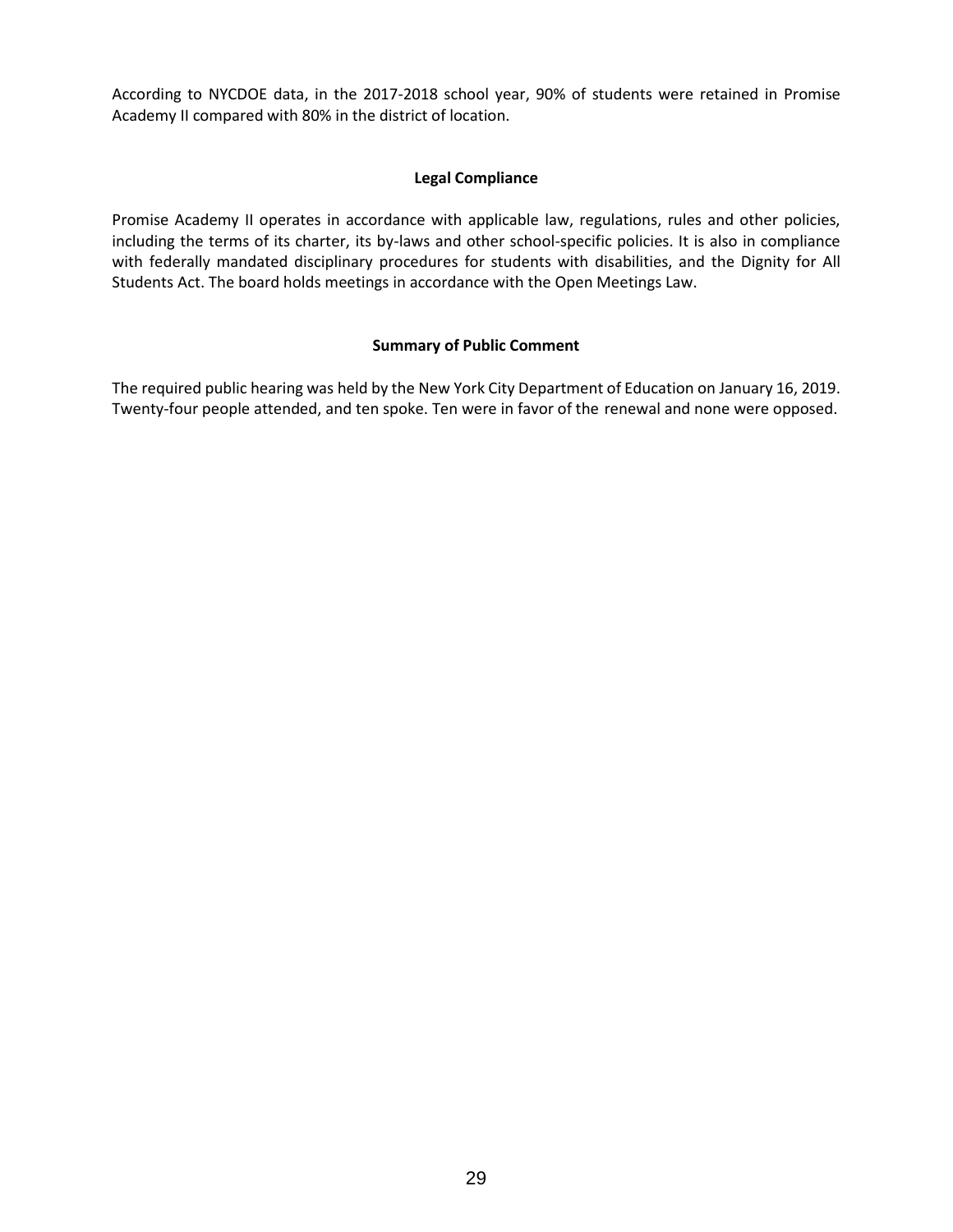#### **Hebrew Language Academy Charter School**

In accordance with Education Law §§2851(4) and 2852(2), the Chancellor of the New York City Department of Education recommends a short-term renewal for a period of three years for Hebrew Language Academy Charter School. The charter term would begin on July 1, 2019 and expire on June 30, 2022.

Hebrew Language Academy Charter School is meeting most benchmarks set forth in the New York City Department of Education Accountability Framework. The school is implementing the mission, key design elements, education program and organizational plan set forth in the charter.

|                                                                                 | Charter School Summary                                                                                                                                                                                                                                                             |  |  |  |
|---------------------------------------------------------------------------------|------------------------------------------------------------------------------------------------------------------------------------------------------------------------------------------------------------------------------------------------------------------------------------|--|--|--|
| <b>Name of Charter School</b>                                                   | Hebrew Language Academy Charter School                                                                                                                                                                                                                                             |  |  |  |
| <b>Board Chair</b>                                                              | Shari Lipner                                                                                                                                                                                                                                                                       |  |  |  |
| <b>District of location</b>                                                     | NYC CSD 22 (Brooklyn)                                                                                                                                                                                                                                                              |  |  |  |
| <b>Opening Date</b>                                                             | <b>Fall 2009</b>                                                                                                                                                                                                                                                                   |  |  |  |
| <b>Charter Terms</b>                                                            | Initial: January 6, 2009 -- January 12, 2014<br>$\bullet$<br>First Renewal: January 13, 2014 -- June 30, 2015<br>$\bullet$<br>Second Renewal: July 1, 2015 - June 30, 2019                                                                                                         |  |  |  |
| <b>Current Term Authorized Grades/ Approved</b><br><b>Enrollment</b>            | K - Grade 8/783 students                                                                                                                                                                                                                                                           |  |  |  |
| Proposed Renewal Term Authorized Grades/<br><b>Proposed Approved Enrollment</b> | $K -$ Grade 8/783 students                                                                                                                                                                                                                                                         |  |  |  |
| <b>Comprehensive Management Service Provider</b>                                | Hebrew Language Academy Charter Schools                                                                                                                                                                                                                                            |  |  |  |
| <b>Facilities</b>                                                               | 2186 Mill Avenue, Brooklyn (Private Space)                                                                                                                                                                                                                                         |  |  |  |
| <b>Mission Statement</b>                                                        | Hebrew Language Academy is an exceptional, diverse public<br>charter school that teaches Modern Hebrew to children of<br>all backgrounds and prepares them to be successful global<br>citizens                                                                                     |  |  |  |
| <b>Key Design Elements</b>                                                      | Research-Based ELA Instruction and<br>$\bullet$<br>Differentiation<br>Research-Based Math Instruction and<br>$\bullet$<br>Differentiation<br>Support for at-risk Students<br>Immersive Hebrew Instruction<br>Social and Emotional Learning<br>٠<br><b>Professional Development</b> |  |  |  |
| <b>Requested Revisions</b>                                                      | None                                                                                                                                                                                                                                                                               |  |  |  |

**Charter School Summary**

Hebrew Language Academy Charter School (HLA) has drastically expanded its use of technology to the level of 1:1 student device ratio for the 2017-2018 school year for grades 3-8, and added class sets of computers or Ipads for K- Grade 2. Technology based components are built into skill-based lessons to allow students to continue growing in their technological efficacy. This also supports the move that the Charter Management Organization (CMO) has made to bring the school forward as an organization that now employs Computer Based testing (CBT) for the testing grades.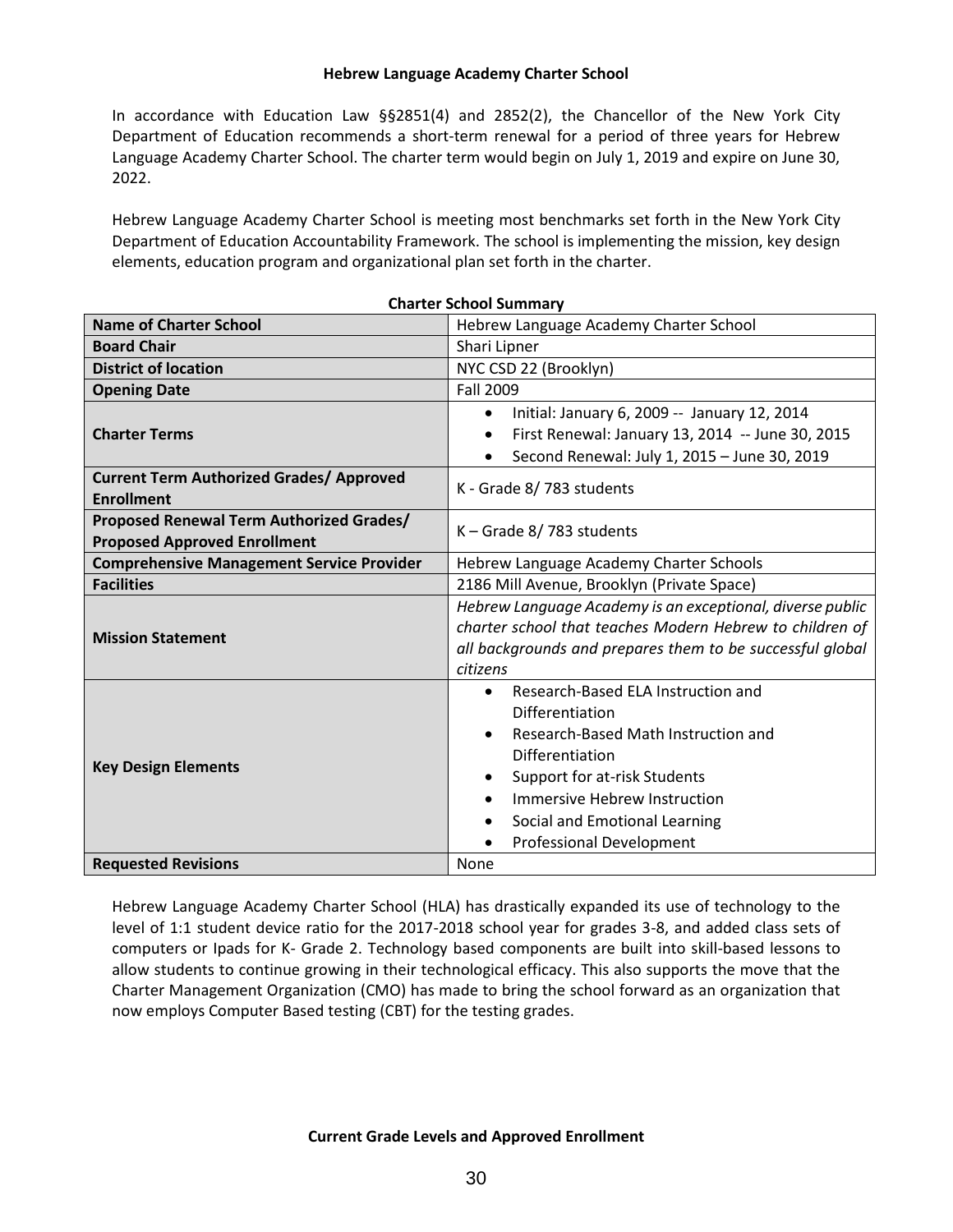|                                               | Year 1<br>2015 to<br>2016 | Year 2<br>2016 to<br>2017 | Year 3<br>2017 to<br>2018 | Year 4<br>2018 to<br>2019 |
|-----------------------------------------------|---------------------------|---------------------------|---------------------------|---------------------------|
| Grade<br>Configuratio<br>n                    | $K -$ Grade 8             | $K -$ Grade 8             | $K -$ Grade 8             | $K -$ Grade 8             |
| <b>Total</b><br>Approved<br><b>Enrollment</b> | 783                       | 783                       | 783                       | 783                       |

#### **Proposed Renewal Term Grade Levels and Approved Enrollment**

|                                            | Year 1<br>2019 to 2020 | Year 2<br>2020 to 2021 | Year 3<br>2021 to 2022 |
|--------------------------------------------|------------------------|------------------------|------------------------|
| Grade<br>Configuration                     | $K -$ Grade 8          | $K -$ Grade 8          | $K -$ Grade 8          |
| <b>Total Approved</b><br><b>Enrollment</b> | 783                    | 783                    | 783                    |

### **Background**

The Board of Regents granted an initial charter to HLA in January 2009. The school opened for instruction in August 2009 initially serving 150 students in Grades K through 1. HLA's charter was subsequently renewed by the Board of Regents in 2014 and 2015.

### **Summary of Evidence for Renewal**

### **Key Performance Area: Educational Success**

HLA Charter School offers curricula and coursework aligned to the New York State Learning Standards in ELA, math Social Studies and Science. In addition, the school offers Hebrew, Hebrew Music, Physical Education, and Music. The school provides immersive Hebrew language instruction every day to all students.

The school offers Integrated Co-Teaching (ICT) sections on all grades, as well as providing Special Education Teacher Support Services (SETSS) push in and pull out services. The school employs multiple English as a Second Language (ESL) teachers to work with English language learners (ELLs)/Multi-lingual learners (MLLs).

# **Student Performance – Elementary/Middle School Outcomes**

See Tables 1 and 2 below regarding 3-8 math and ELA exam aggregate and subgroup student performance compared to the district and State average.

In ELA, HLA has approached the host district's proficiency rates and state proficiency rates. In math, HLA has consistently outperformed both the host district and the State.

### **Table 1: Elementary/Middle School Assessment Proficiency Outcomes for All Students:**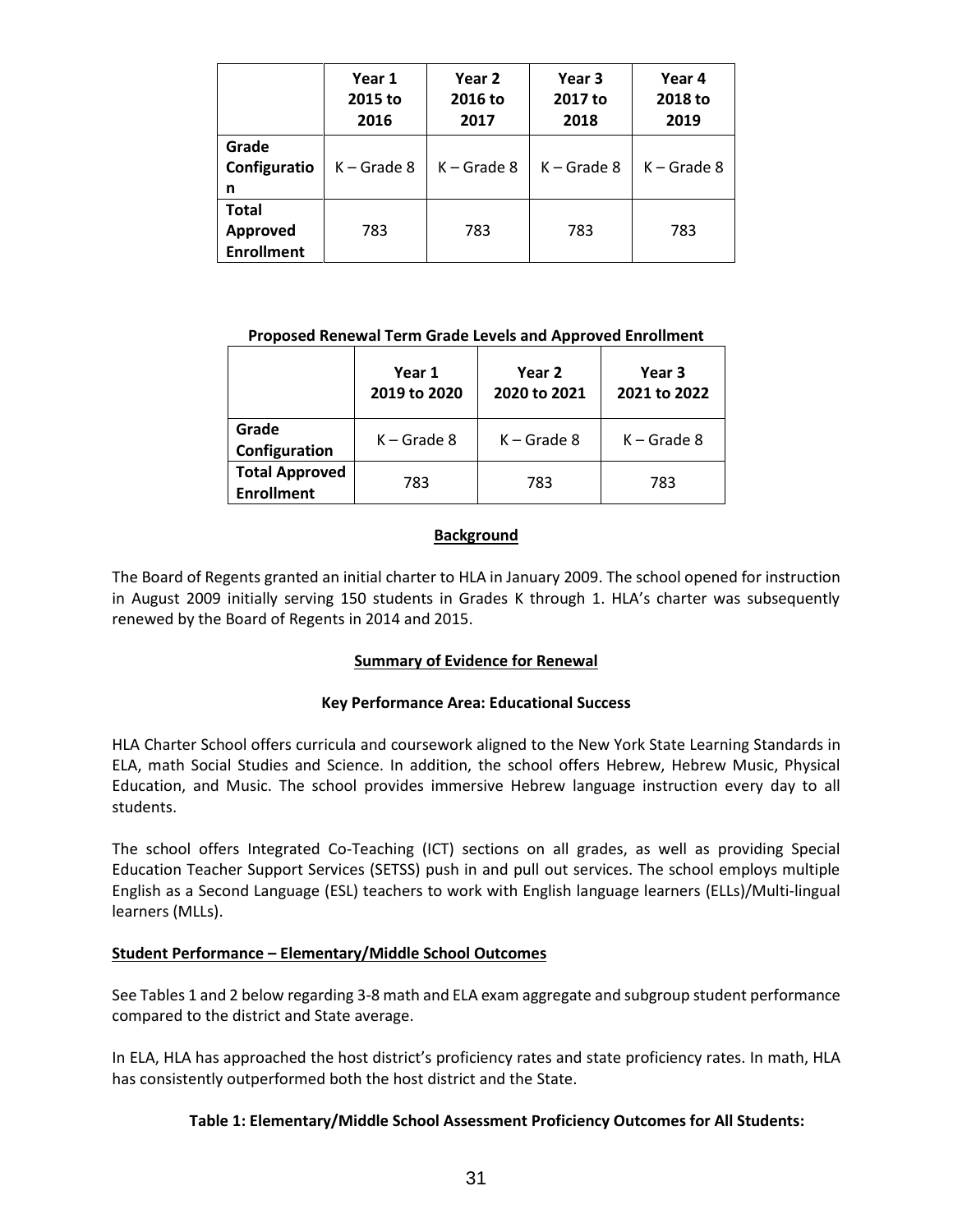**School, District & State Level Aggregates**

|                        |           |        | <b>ELA</b>                            |     |                    |              | ິ                 | Math                     |     |                    |
|------------------------|-----------|--------|---------------------------------------|-----|--------------------|--------------|-------------------|--------------------------|-----|--------------------|
| All<br><b>Students</b> | S)<br>ATH | CSD 22 | Variance to<br>$\overline{22}$<br>CSD | NYS | Variance to<br>NYS | <b>HLACS</b> | CSD <sub>22</sub> | Variance to<br>22<br>CSD | NYS | Variance to<br>NYS |
| 2015-2016              | 42%       | 44%    | $-2$                                  | 38% | $+4$               | 54%          | 43%               | $+11$                    | 42% | $+12$              |
| 2016-2017              | 35%       | 43%    | $-8$                                  | 39% | $-4$               | 47%          | 45%               | $+2$                     | 43% | $+4$               |
| 2017-2018              | 42%       | 49%    | $-7$                                  | 45% | $-3$               | 51%          | 46%               | $+5$                     | 45% | $+6$               |

*Note: Data in Table 1 represents tested students in grades 3-6 (2015-2016), 3-7 (2016-2017), and 3-8 (2017-2018) at HLA CS, CSD 22, and at the State who scored proficiently (level 3 or above) on each state assessment. This table was created using grade level data to generate the comparative values, the percent difference between the school's performance and the district or state averages. All values were calculated to the nearest whole number; therefore, the percent differences may show a rounded value.*

In math, all special populations at HLA are outperforming the host district. In ELA, SWDs and ELLs/MLLs outperform the host district and ED students are approaching the target.

| <b>Subject</b> | <b>School Year</b> | <b>Students with</b><br><b>Disabilities</b><br>(Variance to the<br>district of<br>location) | ELL/MLL<br>(Variance to the<br>district of<br>location) | <b>Economically</b><br><b>Disadvantaged</b><br>(Variance to the<br>district of<br>location) |
|----------------|--------------------|---------------------------------------------------------------------------------------------|---------------------------------------------------------|---------------------------------------------------------------------------------------------|
|                | 2015-2016          | $20\% (+7)$                                                                                 | $0\%$ (-4)                                              | $34\%$ (-3)                                                                                 |
| ELA            | 2016-2017          | $4\%$ (-8)                                                                                  | $17\% (+12)$                                            | $29\%$ (-7)                                                                                 |
|                | 2017-2018          | $26\% (+7)$                                                                                 | $18% (+7)$                                              | $39\%$ (-5)                                                                                 |
|                | 2015-2016          | $30\% (+14)$                                                                                | $13\%$ (-2)                                             | $44\%$ (+7)                                                                                 |
| Mathematics    | 2016-2017          | $25\% (+10)$                                                                                | $50\% (+33)$                                            | $38\%$ (-1)                                                                                 |
|                | 2017-2018          | $50\% (+31)$                                                                                | $47\% (+27)$                                            | $47\% (+7)$                                                                                 |

**Table 2: Elementary/Middle School Assessment Proficiency Outcomes for Special Populations**

*Note: Data in Table 2 represents tested students in respective subgroups in grades 3-6 (2015-2016), 3-7 (2016-2017), and 3-8 (2017-2018) at HLA CS, CSD 22, and at the State who scored proficiently (level 3 or above) on each state assessment. This table was created using grade level data to generate the comparative values, the percent difference between the school's performance and the district or State averages. All values were calculated to the nearest whole number; therefore, the percent differences may show a rounded value.*

According to the 2017-2018 school year ESEA accountability designations, HLA is *In Good Standing*.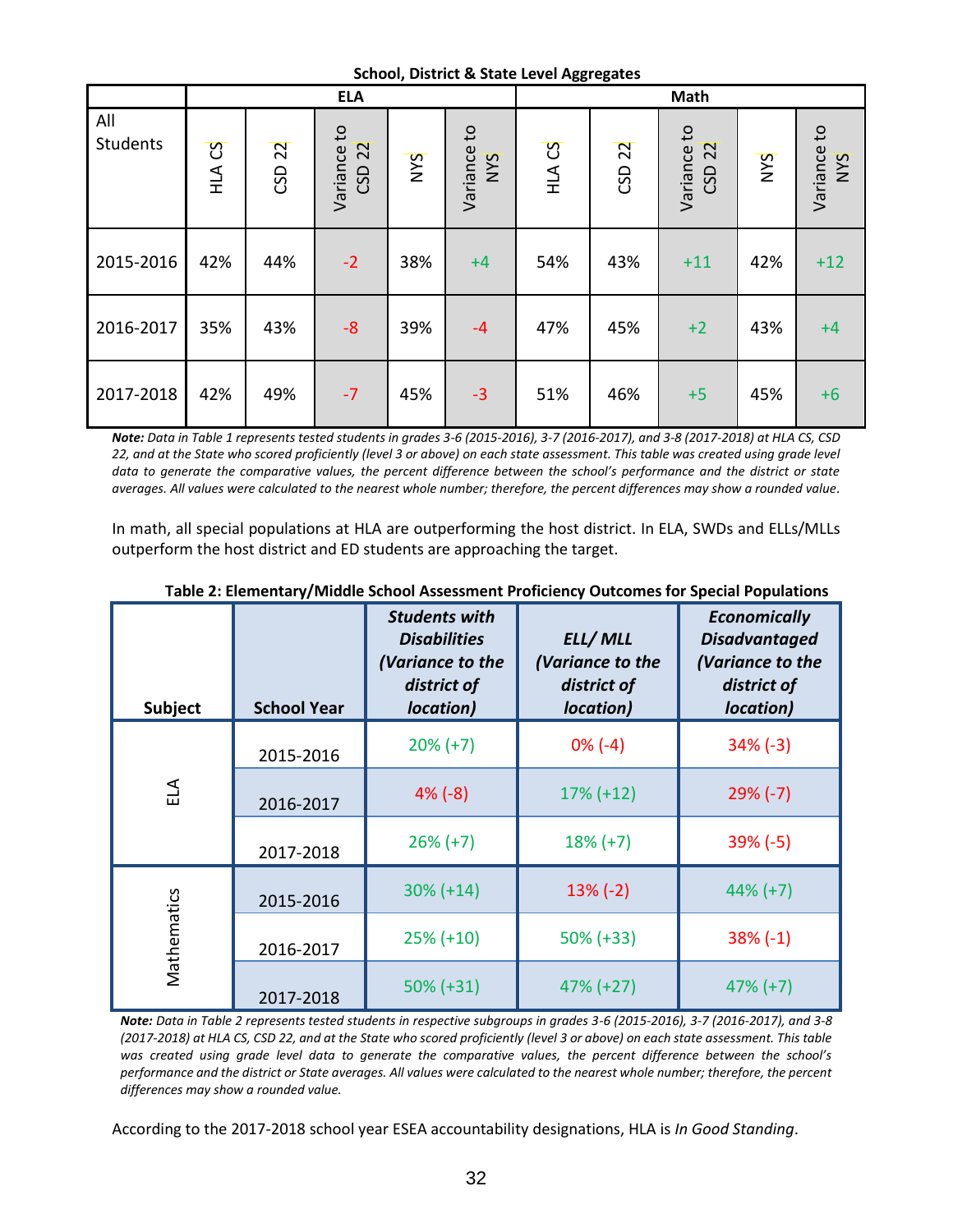### **Key Performance Area: Organizational Viability**

#### Financial Condition

HLA appears to be in good or sound financial condition as evidenced by performance on key indicators derived from the school's independently audited financial statements. The NYCDOE reviews the financial performance and management of charter schools using quantitative and qualitative methods. Near‐term indicators, such as the current ratio and unrestricted days cash, are measures of liquidity and of the charter school's capacity to maintain operations. Long-term indicators, such as total margin and debt-to asset ratio, are measures of the charter school's capacity to remain viable and to meet financial obligations.<sup>7</sup>

#### Financial Management

The NYCDOE reviewed HLA's audited financial statements from Fiscal Year 2016, Fiscal Year 2017 and Fiscal Year 2018 to determine whether the independent auditor observed sufficient internal controls over financial reporting. The auditor did not identify any deficiencies in internal controls that could be considered material weaknesses.

#### **Key Performance Area: Faithfulness to the Charter and Law**

Enrollment, Recruitment and Retention

The school has strong enrollment and backfills students at all grades from its waitlist. Through efforts towards increasing the percentage of at-risk students enrolled, the school is meeting its targets for enrolling SWDs. The school is coming close to but not yet meeting its targets for ED students or Ell/MLL. (see Table 3). The school has increased its percentages of ED students, and has had consistent percentages of SWDs and ELL/MLL students. HLA has submitted a letter of intent to implement a lottery preference for ELL/MLLs in the next lottery.

Efforts to recruit and retain students in the ED, ELL/MLL, and SWD populations include:

- Engaging in an extensive media campaign with advertisement online, in print and on the radio in multiple languages
- Conducting outreach to Community-Based Organizations, NYCHA tenant organization leaders as well as many Headstart, Pre—K and day care programs, including holding information sessions in these venues
- Posting lottery application in Spanish, Chinese, Creole, Russian, Hebrew and English
- Including information in application materials detailing HLA's ELL/MLL program, how it supports children's acquisition of English and how the study of a third language, that of Hebrew, would positively impact their child's ability to become secure in English
- Informing prospective parents of the school's range of academic interventions

### **Table 3a: Student Demographics – Charter School Compared to District of Location**

<sup>7</sup> These rigorous indicators of fiscal soundness are aligned with those recommended by the National Association of Charter School Authorizers.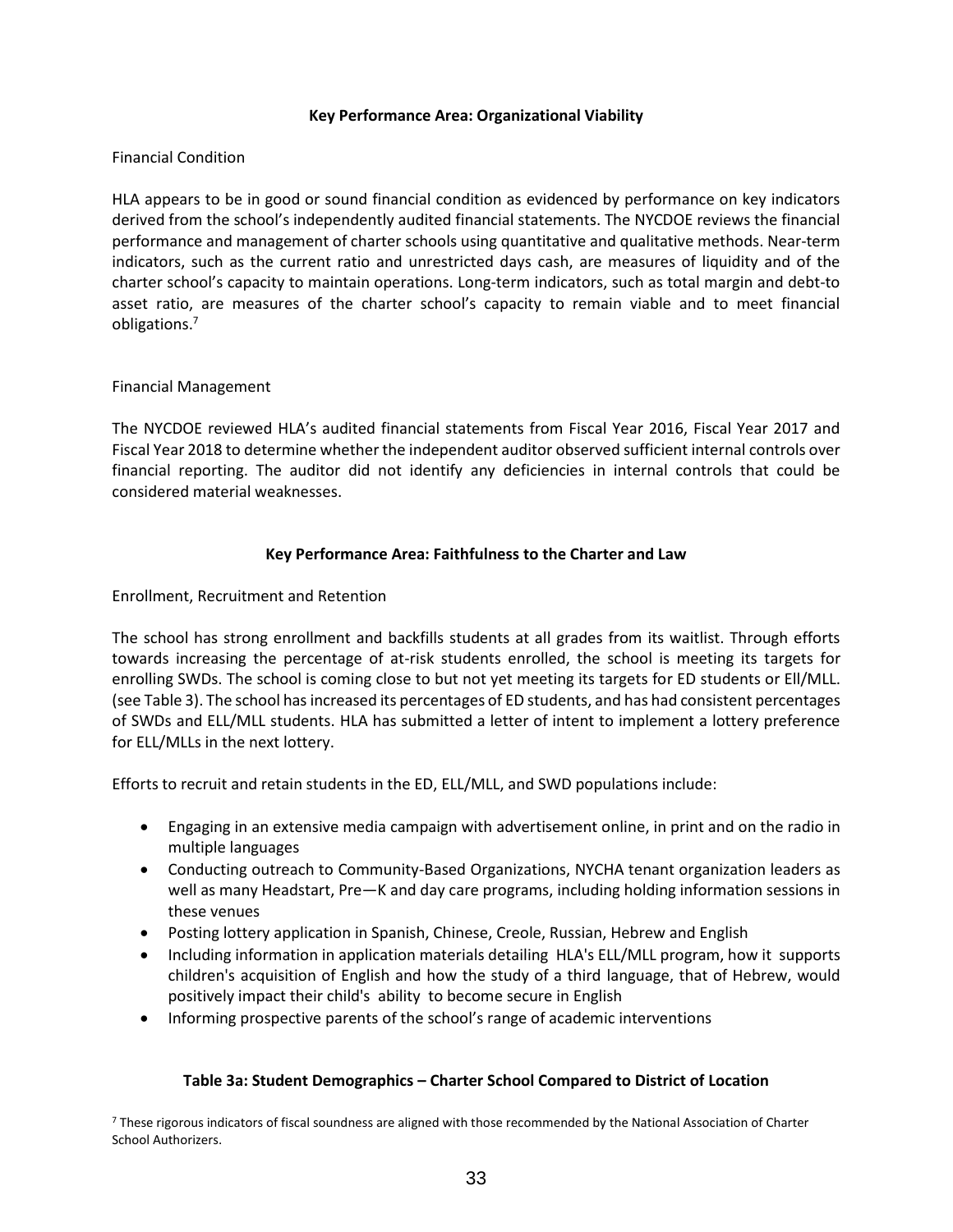|                                      |        | 2016-2017 |          | 2017-2018 |        |          |  |
|--------------------------------------|--------|-----------|----------|-----------|--------|----------|--|
| <b>Student Population</b>            | HLA CS | CSD 22    | Variance | HLA CS    | CSD 22 | Variance |  |
| Students with<br><b>Disabilities</b> | 20%    | 20%       | $\Omega$ | 24%       | 21%    | $+3$     |  |
| ELL/MLL                              | 8%     | 19%       | $-11$    | 8%        | 21%    | $-13$    |  |
| Economically<br>Disadvantaged        | 63%    | 68%       | $-5$     | 69%       | 73%    | $-4$     |  |

### **Table 3b: Student Demographics – Charter School Compared to District of Location within Set Radii**

|                           |              | 2017-2018                                                          |             |                                                       |          |                                        |          |  |  |
|---------------------------|--------------|--------------------------------------------------------------------|-------------|-------------------------------------------------------|----------|----------------------------------------|----------|--|--|
| <b>Student Population</b> | ပိ<br>⋖<br>로 | ഗ<br>Radius<br>ê<br>$\sim$<br>$\overline{\mathsf{N}}$<br>Mile<br>უ | Variance    | Radius<br>$\overline{\phantom{0}}$<br>CSD 22,<br>Mile | Variance | Radius<br>$\sim$<br>22,<br>CSD<br>Mile | Variance |  |  |
| ELL/MLL                   | 6%           | 5%                                                                 | $^{\rm +1}$ | 6%                                                    |          | 11%                                    |          |  |  |

*Note: Values taken from the NYC DOE Demographics snapshot and may differ from values presented elsewhere due to different sourcing and definitions. Comparative values are averaged at the school level and taken from schools serving grades K-8 in CSD 22.*

### **Student Retention**

According to NYCDOE data, in the 2017-2018 school year, 73% of students were retained in HLA compared with 89% in the district of location.

### **Legal Compliance**

Hebrew Language Academy Charter School operates in accordance with applicable law, regulations, rules and other policies, including the terms of its charter, its by-laws and other school-specific policies. It is also in compliance with federally mandated disciplinary procedures for students with disabilities, and the Dignity for All Students Act. The board holds meetings in accordance with the Open Meetings Law.

#### **Summary of Public Comment**

The required public hearing was held by the New York City Department of Education on December 11, 2018. Forty-five people attended, and seventeen spoke. Seventeen were in favor of the renewal and revision and none were opposed.

### **Hellenic Classical Charter School**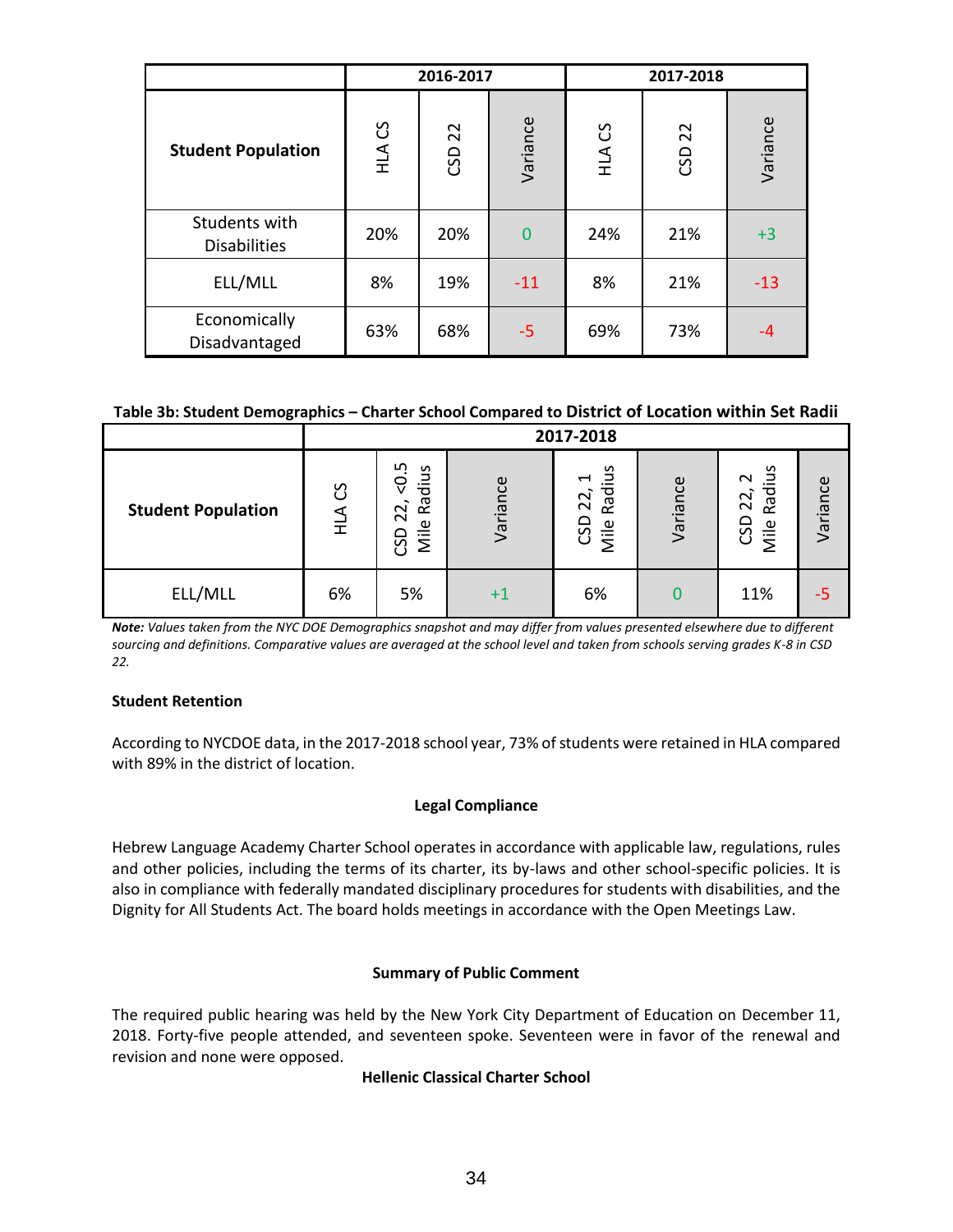In accordance with Education Law §§2851(4) and 2852(2), the Chancellor of the New York City Department of Education recommends a full-term renewal for a period of five years for Hellenic Classical Charter School. The charter term would begin on July 1, 2019 and expire on June 30, 2024.

Hellenic Classical Charter School (Hellenic) is meeting most benchmarks set forth by the New York City Department of Education Accountability Framework. The school is implementing the mission, key design elements, education program and organizational plan set forth in the charter.

| <b>Name of Charter School</b>                                                   | <b>Hellenic Classical Charter School</b>                                                                                                                                                                                                                                                                                                                                                                                                                                                                                                                                                                                              |
|---------------------------------------------------------------------------------|---------------------------------------------------------------------------------------------------------------------------------------------------------------------------------------------------------------------------------------------------------------------------------------------------------------------------------------------------------------------------------------------------------------------------------------------------------------------------------------------------------------------------------------------------------------------------------------------------------------------------------------|
| <b>Board Chair</b>                                                              | <b>Charles Capetanakis</b>                                                                                                                                                                                                                                                                                                                                                                                                                                                                                                                                                                                                            |
| <b>District of location</b>                                                     | NYC CSD 15 (Brooklyn)                                                                                                                                                                                                                                                                                                                                                                                                                                                                                                                                                                                                                 |
| <b>Opening Date</b>                                                             | <b>Fall 2005</b>                                                                                                                                                                                                                                                                                                                                                                                                                                                                                                                                                                                                                      |
| <b>Charter Terms</b>                                                            | Initial: July 1, 2005 - June 30, 2010<br>$\bullet$<br>First Renewal: February 9, 2010 -<br>$\bullet$<br>February 8, 2015<br>Second Renewal: February 9, 2015 - June<br>30, 2019                                                                                                                                                                                                                                                                                                                                                                                                                                                       |
| <b>Current Term Authorized Grades/ Approved</b><br><b>Enrollment</b>            | K - Grade 8/480 students                                                                                                                                                                                                                                                                                                                                                                                                                                                                                                                                                                                                              |
| Proposed Renewal Term Authorized Grades/<br><b>Proposed Approved Enrollment</b> | K - Grade 8/498 students                                                                                                                                                                                                                                                                                                                                                                                                                                                                                                                                                                                                              |
| <b>Comprehensive Management Service Provider</b>                                | None                                                                                                                                                                                                                                                                                                                                                                                                                                                                                                                                                                                                                                  |
| <b>Facilities</b>                                                               | 646 Fifth Avenue, Brooklyn (Private Space)                                                                                                                                                                                                                                                                                                                                                                                                                                                                                                                                                                                            |
| <b>Mission Statement</b>                                                        | The Hellenic Classical Charter School will provide<br>all students with a rigorous classical education in<br>a challenging and engaging learning environment.<br>The school will use a standards based curriculum<br>and will enhance instruction with the study of the<br>Greek and Latin languages. The school will utilize<br>didactic instruction, coaching and Socratic<br>questioning. All students will leave the school<br>prepared intellectually, socially, and emotionally<br>to gain entry to and succeed in the best high<br>schools in New York City and contribute to the<br>global community as responsible citizens. |
| <b>Key Design Elements</b><br><b>Requested Revisions</b>                        | Rigorous classical education<br>$\bullet$<br>Classical study of Greek and Latin<br>language<br>Prepare students to gain entry into and<br>succeed in the best high schools in New<br>York City<br>Socratic method of teaching (Paideia)<br>Collaborative professional learning<br>$\bullet$<br>community<br>Student-led instruction<br>Parents as partners<br>Increase enrollment from 480 to 498 students.                                                                                                                                                                                                                           |

#### **Charter School Summary**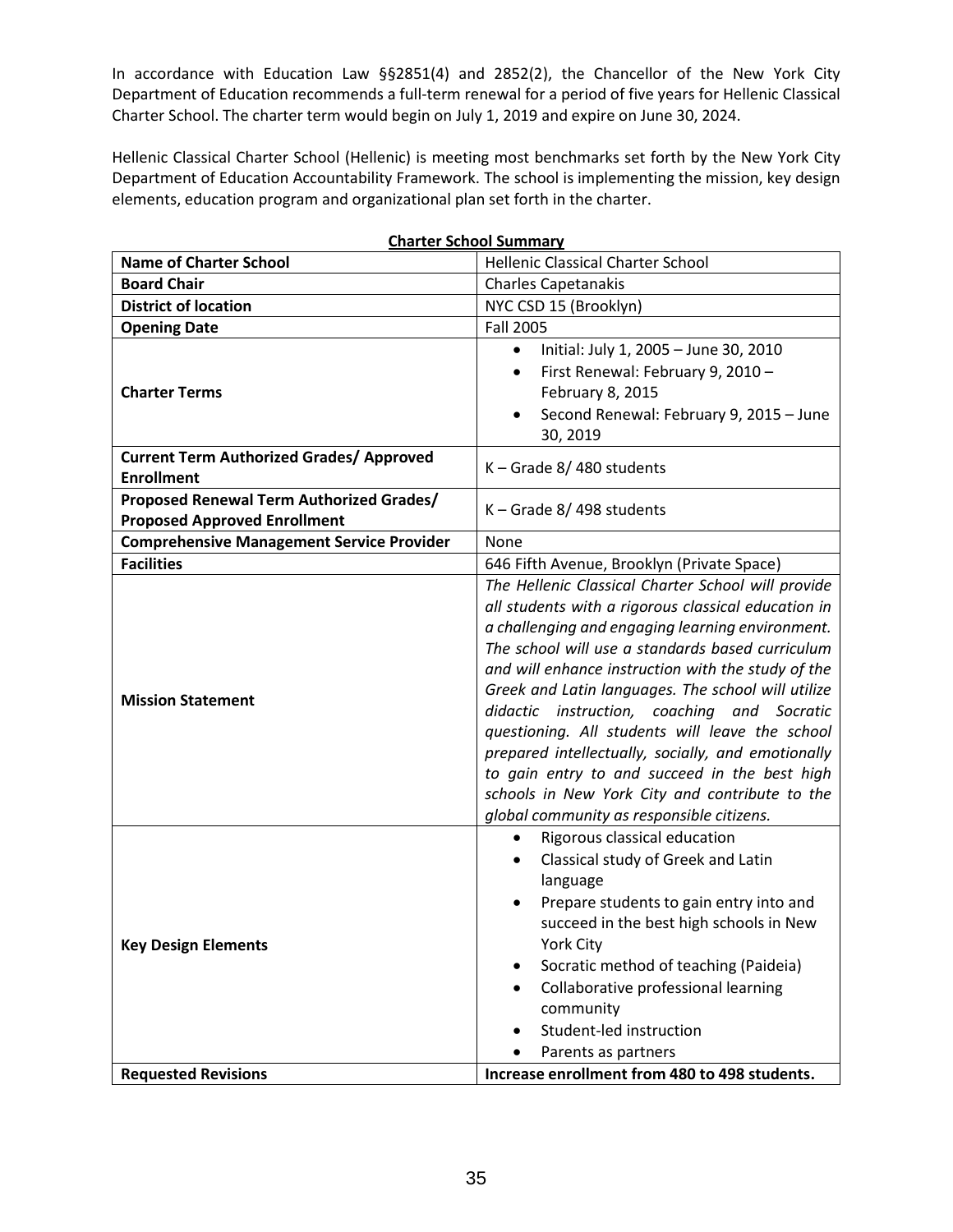Hellenic has been designated a High Performing Reward School by the NYSED for 4 consecutive years based on students' performance on state assessments. Hellenic was among the top 20 percent of schools in the state for ELA and math performance for 2015-16 and 2016-17. Hellenic had no gaps in student performance on any accountability measure between students from subgroups.

|                                            | Year 1<br>2015 to 2016 | Current Grade Levels and Approved Enrollment<br>Year 2<br>2016 to 2017 | Year 3<br>2017 to 2018 | Year 4<br>2018 to 2019 |
|--------------------------------------------|------------------------|------------------------------------------------------------------------|------------------------|------------------------|
| Grade<br>Configuration                     | $K -$ Grade 8          | $K -$ Grade 8                                                          | $K -$ Grade 8          | $K -$ Grade 8          |
| <b>Total Approved</b><br><b>Enrollment</b> | 480                    | 480                                                                    | 480                    | 480                    |

# **Current Grade Levels and Approved Enrollment**

### **Proposed Renewal Term Grade Levels and Approved Enrollment**

|                                            | Year 1<br>2019 to 2020 | Year 2<br>2020 to 2021 | Year 3<br>2021 to 2022 | Year 4<br>2022 to 2023 | Year 5<br>2023 to 2024 |
|--------------------------------------------|------------------------|------------------------|------------------------|------------------------|------------------------|
| Grade<br>Configuration                     | $K -$ Grade 8          | $K -$ Grade 8          | $K -$ Grade 8          | $K -$ Grade 8          | $K -$ Grade 8          |
| <b>Total Approved</b><br><b>Enrollment</b> | 498                    | 498                    | 498                    | 498                    | 498                    |

### **Background**

The Board of Regents granted an initial charter to Hellenic in January 2005. Hellenic opened for instruction in September 2005 initially serving 150 students in K through Grade 3. Hellenic's charter was subsequently renewed by the Board of Regents in 2010. A revision to the school's curriculum, assessment, and accountability was made in 2008.

### **Summary of Evidence for Renewal**

### **Key Performance Area: Educational Success**

Hellenic offers NYS Common Core-aligned curricula in English Language Arts, math, Science, Social Studies, Physical Education, as well as Greek, Latin, Music, Art, and Technology. Students regularly participate in and facilitate Socratic seminars. Advanced courses for high school credit are offered as well as free Specialized High School Admissions Test (SHSAT) practice.

Hellenic provides Special Education Teacher Support Services (SETSS) to Students with Disabilities (SWDs). English as a Second Language (ESL) teachers are employed to provide services to students who are English language learner/multi-lingual learner (ELL/MLL). SETSS and services to ELL/MLLs are both provided via push-in and pull-out models. Teacher assistants provide additional supports in K through Grade 2.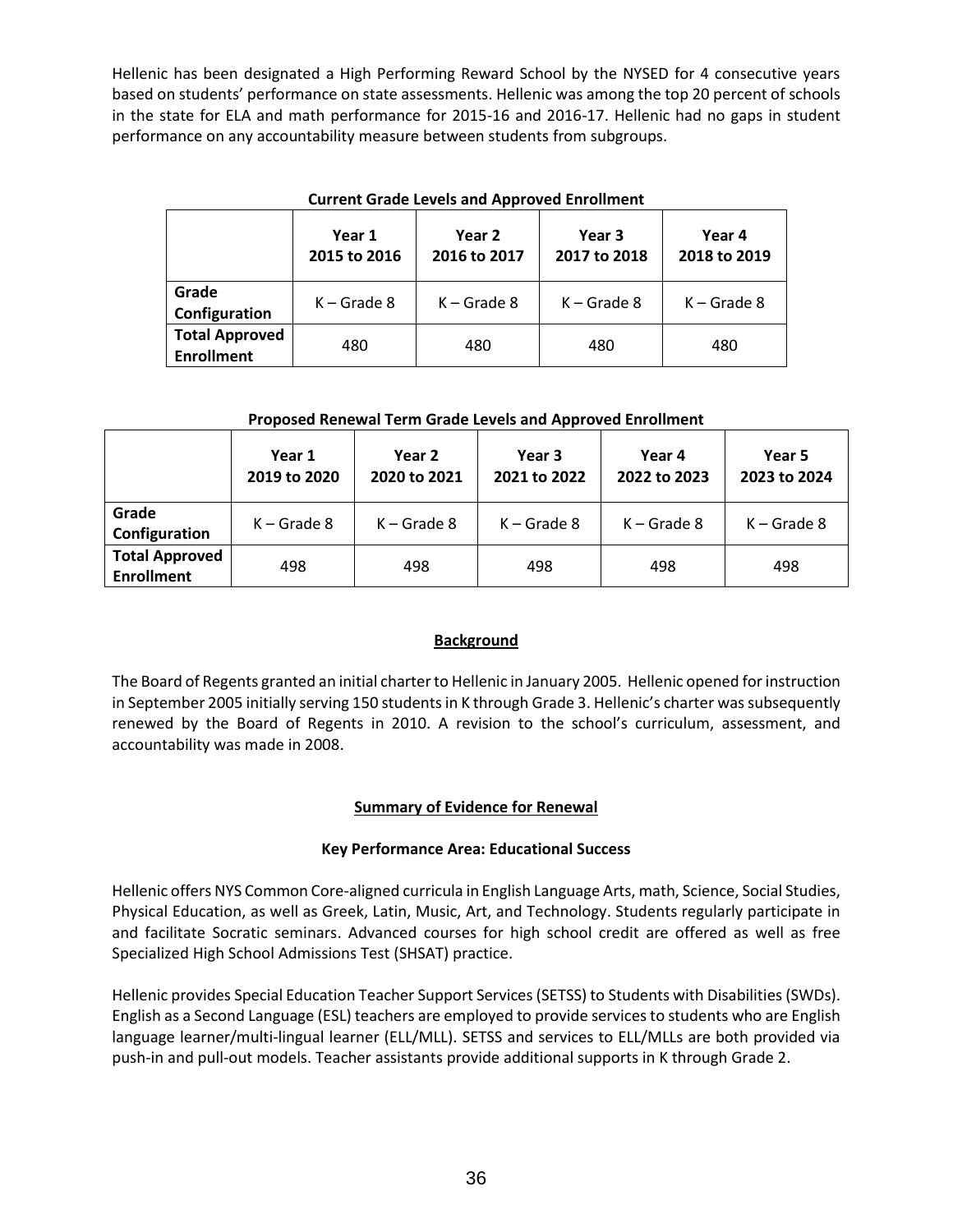# **Student Performance – Elementary/Middle School Outcomes**

See Tables 1 and 2 below regarding 3-8 math and ELA exam aggregate and subgroup student performance compared to the district and State average. Hellenic has consistently outperformed the host district as well as the State in both math and ELA proficiency levels.

| Scribbi, District & State Lever Aggregates |             |        |                          |            |                           |             |                        |                          |     |                           |
|--------------------------------------------|-------------|--------|--------------------------|------------|---------------------------|-------------|------------------------|--------------------------|-----|---------------------------|
|                                            | <b>ELA</b>  |        |                          |            | Math                      |             |                        |                          |     |                           |
| All<br>Students                            | Hellenic CS | CSD 15 | Variance to<br>15<br>CSD | <b>NYS</b> | Variance to<br><b>NYS</b> | Hellenic CS | $\overline{15}$<br>GSD | Variance to<br>15<br>CSD | NYS | Variance to<br><b>SAN</b> |
| 2015-2016                                  | 59%         | 50%    | $+9$                     | 38%        | $+21$                     | 68%         | 51%                    | $+17$                    | 39% | $+29$                     |
| 2016-2017                                  | 63%         | 53%    | $+10$                    | 40%        | $+23$                     | 68%         | 53%                    | $+15$                    | 40% | $+28$                     |
| 2017-2018                                  | 70%         | 57%    | $+13$                    | 45%        | $+25$                     | 75%         | 56%                    | $+19$                    | 45% | $+30$                     |

## **Table 1: Elementary/Middle School Assessment Proficiency Outcomes for All Students: School, District & State Level Aggregates**

*Note: Data in Table 1 represents tested students in grades 3-8 at Hellenic CS, CSD 15, and at the State who scored proficiently (level 3 or above) on each state assessment. This table was created using grade level data to generate the comparative values, the percent difference between the school's performance and the district or State averages. All values were calculated to the nearest whole number; therefore, the percent differences may show a rounded value.*

SWDs and Economically Disadvantaged (ED) students at Hellenic have consistently outperformed their host district peers. ELL/MLLs have outperformed their host CSD peers in some years, but not all.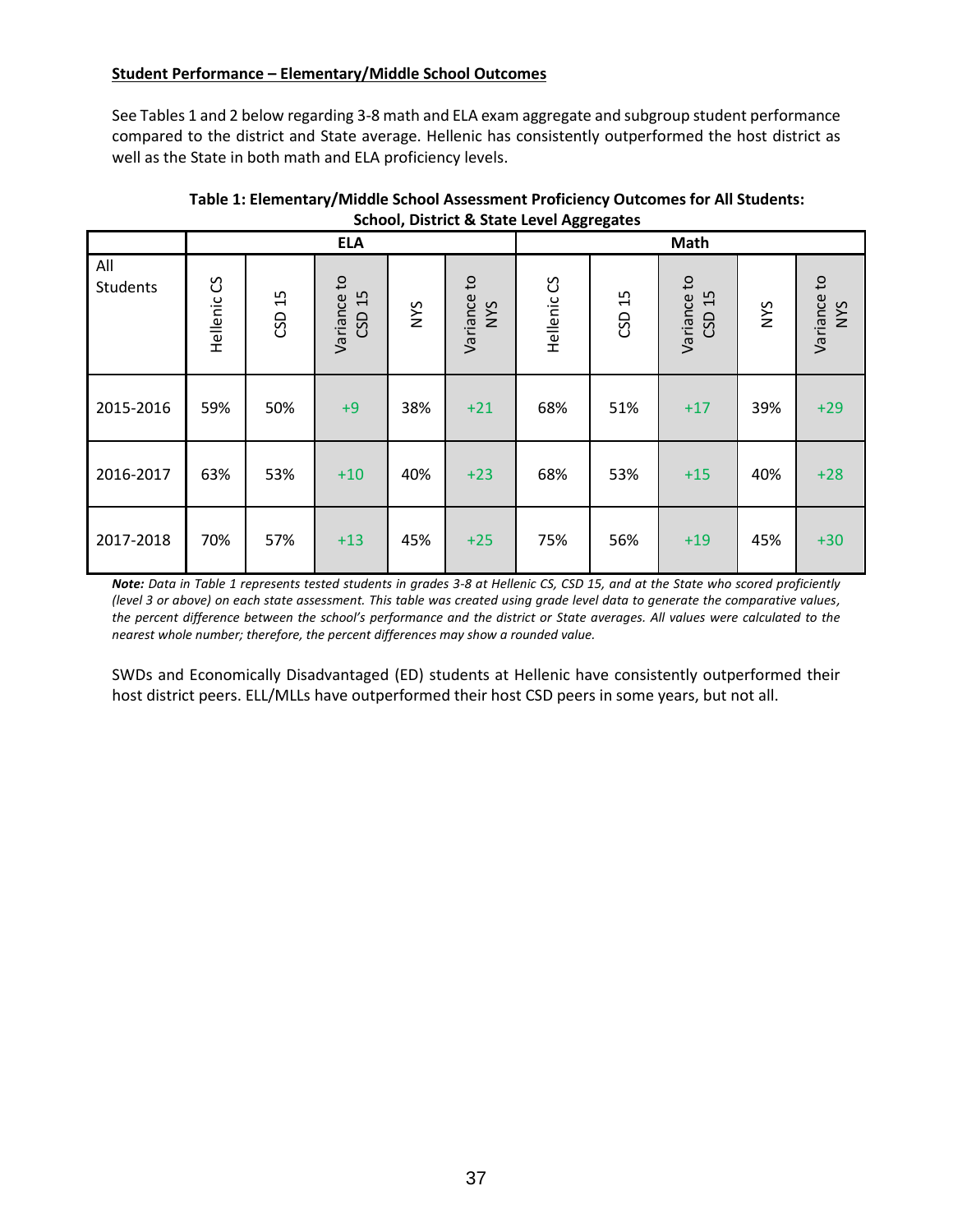| Subject     | <b>School Year</b> | <b>Students with</b><br><b>Disabilities</b><br>(Variance to the<br>district of location) | <b>English Language</b><br><b>Learners</b><br>(Variance to the<br>district of location) | <b>Economically</b><br><b>Disadvantaged</b><br>(Variance to the<br>district of location) |
|-------------|--------------------|------------------------------------------------------------------------------------------|-----------------------------------------------------------------------------------------|------------------------------------------------------------------------------------------|
|             | 2015-2016          | $27\% (+9)$                                                                              | $29\% (+21)$                                                                            | $52\% (+19)$                                                                             |
| $\Xi$       | 2016-2017          | $12\%$ (-7)                                                                              | $0\%$ (-9)                                                                              | $61\% (+25)$                                                                             |
|             | 2017-2018          | $38\% (+13)$                                                                             | $0\%$ (-11)                                                                             | $66\% (+24)$                                                                             |
|             | 2015-2016          | $33\% (+14)$                                                                             | $29\% (+6)$                                                                             | $61\% (+24)$                                                                             |
| Mathematics | 2016-2017          | $42\% (+23)$                                                                             | $25\% (+2)$                                                                             | $63\% (+25)$                                                                             |
|             | 2017-2018          | $42\% (+17)$                                                                             | $14\%$ (-9)                                                                             | 70% (+28)                                                                                |

**Table 2: Elementary/Middle School Assessment Proficiency Outcomes for Special Populations**

*Note: Data in Table 2 represents tested students in respective subgroups in grades 3-8 at Hellenic CS, CSD 15, and at the State who scored proficiently (level 3 or above) on each state assessment. This table was created using grade level data to generate the comparative values, the percent difference between the school's performance and the district or state averages. All values were calculated to the nearest whole number; therefore, the percent differences may show a rounded value.*

According to the 2017-2018 school year ESEA accountability designations, Hellenic is *In Good Standing as a High Performing Reward School***.**

### **Key Performance Area: Organizational Viability**

### Financial Condition

Hellenic appears to be in good or sound financial condition as evidenced by performance on key indicators derived from the school's independently audited financial statements. The NYCDOE reviews the financial performance and management of charter schools using quantitative and qualitative methods. Near‐term indicators, such as the current ratio and unrestricted days cash, are measures of liquidity and of the charter school's capacity to maintain operations. Long‐term indicators, such as total margin and debt‐to asset ratio, are measures of the charter school's capacity to remain viable and to meet financial obligations.<sup>8</sup>

#### Financial Management

The NYCDOE reviewed Hellenic's audited financial statements from Fiscal Year 2016 to Fiscal Year 2018 to determine whether the independent auditor observed sufficient internal controls over financial reporting. The auditor did not identify any significant deficiencies in any year of the charter term.

<sup>8</sup> These rigorous indicators of fiscal soundness are aligned with those recommended by the National Association of Charter School Authorizers.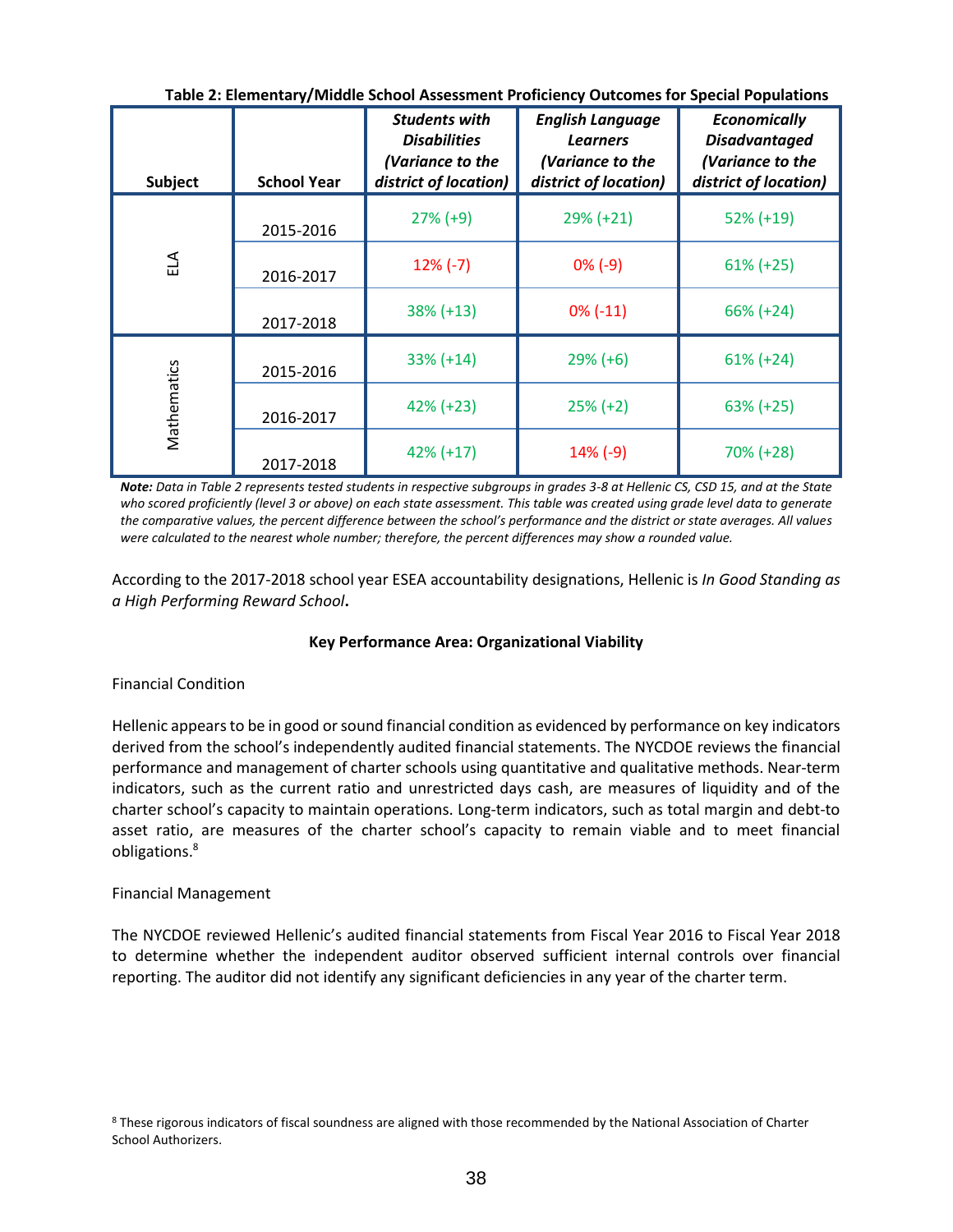## **Key Performance Area: Faithfulness to the Charter and Law**

### Enrollment, Recruitment and Retention

Hellenic has strong enrollment and backfills students at all grades from its waitlist. Through efforts towards increasing the percentage of at-risk students enrolled, the school is not yet meeting its targets for ELL/MLLs but is meeting its targets for ED students and is approaching the target for SWDs (see Table 5). Hellenic's enrollment of ELL/MLLs is increasing, and in 2018-2019 Kindergarten saw a 13% enrollment of ELL/MLLs versus 22% for the same grade in CSD 15. For the 2019-2020 lottery, after siblings and pre-K seats, 100% of the remaining seats went to ELL/MLL students (thirty seats out of fifty-six total). Considering that Kindergarten seats must first go to siblings and Pre-K applicants, the school has requested an increase in authorized enrollment to be able to offer more seats to ELL/MLL students from the lottery and waitlist. The school is making good faith efforts to recruit, serve, and retain at-risk students<sup>9</sup>; the school currently has a lottery preference for ELL/MLL students and has submitted a letter of intent to implement a set aside preference for ELL/MLL students and SWDs in the next lottery.

Efforts to recruit and retain students in the ED, ELL/MLL, and SWD populations include:

- Visiting feeder schools;
- Conducting three open houses per year with multilingual staff present;
- Advertising in local newspapers in English and Spanish; and
- Ensuring that recruitment and application materials (including the website) are in English and Spanish.

|                                   |             | 2016-2017 |          | 2017-2018     |        |          |  |
|-----------------------------------|-------------|-----------|----------|---------------|--------|----------|--|
| <b>Student Population</b>         | Hellenic CS | 15<br>CSD | Variance | უ<br>Hellenic | CSD 15 | Variance |  |
| <b>Students with Disabilities</b> | 9%          | 21%       | $-12$    | 9%            | 22%    | $-13$    |  |
| English Language Learners         | 6%          | 25%       | $-19$    | 5%            | 25%    | $-20$    |  |
| Economically<br>Disadvantaged     | 61%         | 49%       | $+12$    | 57%           | 55%    | $+2$     |  |

#### **Table 5: Student Demographics –Charter School Compared to District of Location**

<sup>9</sup> Education Law §2854(2)(a) requires that schools demonstrate good faith efforts to attract and retain a comparable or greater enrollment of students with disabilities, FRPL eligible students and English language learners when compared to the enrollment figures for such students in the school district in which the charter is located. SUNY and the Regents were charged with setting specific enrollment and retention targets for each charter school, and have done so. Education Law §2852(9-a)(b)(i). All charter schools that were initially chartered after August 2010 or renewed after January 1, 2011, are expected to meet or exceed the enrollment and retention targets set by the Regents and SUNY. When submitting an application for renewal of the charter, schools are required to provide information detailing the means by which they will meet the enrollment and retention targets (Education Law §2851(4)(e)), and this information is considered by the Regents in the review of the school's performance over the charter term. A school's plan to change its enrollment practices, whether by weighting the lottery or preferencing, may also be considered when determining whether the school will meet the targets in the upcoming charter term. A school's repeated failure to meet or exceed its enrollment and retention targets, when combined with a failure to show that extensive efforts to meet the targets have been made, may be cause for termination or revocation of the charter pursuant to section Education Law §2855(1)(e).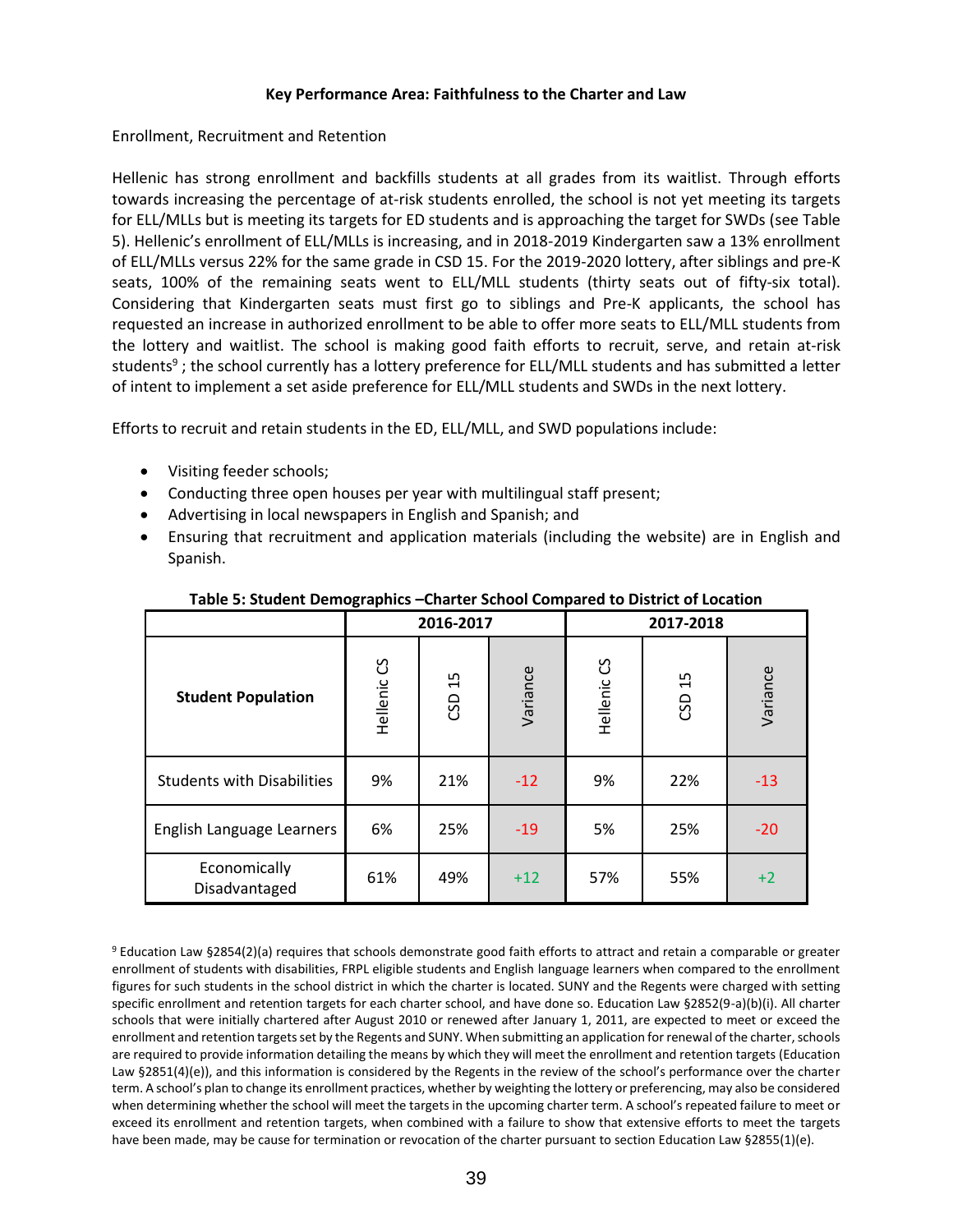#### **Student Retention**

According to NYCDOE data, in the 2017-2018 school year, 97% of students were retained in Hellenic compared with 89% in the district of location.

#### **Legal Compliance**

Hellenic operates in accordance with applicable law, regulations, rules and other policies, including the terms of its charter, its by-laws and other school-specific policies. It is also in compliance with federally mandated disciplinary procedures for SWDs, and the Dignity for All Students Act. The board holds meetings in accordance with the Open Meetings Law.

#### **Summary of Public Comment**

The required public hearing was held by the New York City Department of Education on December 18, 2018. Eleven people attended, and six spoke. Six were in favor of the renewal and none were opposed.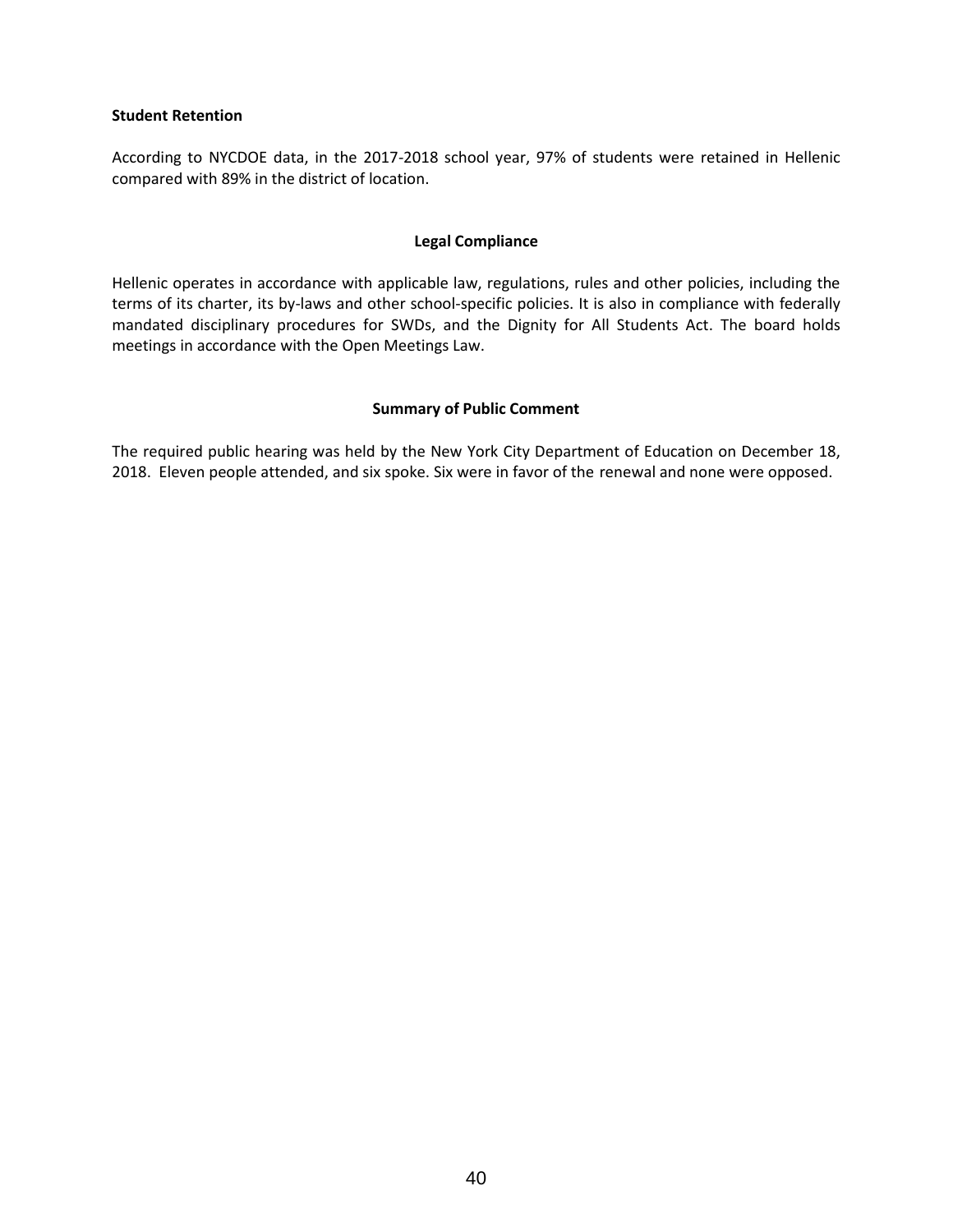In accordance with Education Law §§2851(4) and 2852(2), the Chancellor of the New York City Department of Education recommends a full-term renewal for a period of five years for KIPP Academy Charter School. The charter term would begin on July 1, 2019 and expire on June 30, 2024.

KIPP Academy Charter School (KIPP Academy) is meeting most benchmarks set forth in the New York City Department of Education Accountability Framework. The school is implementing the mission, key design elements, education program and organizational plan set forth in the charter.

|                                                                                 | <b>Charter School Summary</b>                                                                                                                                                                                                                                                       |  |  |  |
|---------------------------------------------------------------------------------|-------------------------------------------------------------------------------------------------------------------------------------------------------------------------------------------------------------------------------------------------------------------------------------|--|--|--|
| <b>Name of Charter School</b>                                                   | KIPP Academy Charter School                                                                                                                                                                                                                                                         |  |  |  |
| <b>Board Chair</b>                                                              | Rafael Mayer                                                                                                                                                                                                                                                                        |  |  |  |
| <b>District of location</b>                                                     | NYC CSD 9 (the Bronx)                                                                                                                                                                                                                                                               |  |  |  |
| <b>Opening Date</b>                                                             | <b>Fall 2000</b>                                                                                                                                                                                                                                                                    |  |  |  |
| <b>Charter Terms</b>                                                            | Initial Charter: May 15, 2000 - May 16,<br>$\bullet$<br>2005<br>First Renewal: May 17, 2005 - May 16,<br>$\bullet$<br>2010<br>Second Renewal: May 17, 2010 - May 16,<br>$\bullet$<br>2015<br>Third Renewal: May 17, 2015 - June 30,<br>$\bullet$<br>2019                            |  |  |  |
| <b>Current Term Authorized Grades/ Approved</b><br><b>Enrollment</b>            | $K -$ Grade 12/1220 students                                                                                                                                                                                                                                                        |  |  |  |
| Proposed Renewal Term Authorized Grades/<br><b>Proposed Approved Enrollment</b> | $K -$ Grade 12/1220 students                                                                                                                                                                                                                                                        |  |  |  |
| <b>Comprehensive Management Service Provider</b>                                | <b>KIPP NYC</b>                                                                                                                                                                                                                                                                     |  |  |  |
| <b>Facilities</b>                                                               | 730 Concourse Village West, Bronx<br>$\bullet$<br>(Public Space)<br>250 East 156 Street, Bronx (Public Space)<br>201 East 144th Street, Bronx (Private<br>Space)                                                                                                                    |  |  |  |
| <b>Mission Statement</b>                                                        | Our mission is to teach our students to develop the<br>academic and character skills necessary to<br>succeed in high school and college, to be self-<br>sufficient, successful, and happy in the competitive<br>world, and to build a better tomorrow for<br>themselves and us all. |  |  |  |
| <b>Key Design Elements</b><br><b>Requested Revisions</b>                        | High expectations<br>$\bullet$<br>Empowered staff<br>$\bullet$<br>More time<br>$\bullet$<br><b>Character counts</b><br>Through college and beyond<br>None                                                                                                                           |  |  |  |

KIPP Academy has exceeded its internal goals with a 97% graduation rate and a 91% college matriculation rate as of August 2017. By December 2017, 97% of the class of 2018 had applied to college and 96% of Juniors had taken a mock SAT exam (making considerable gains in points from previous administrations).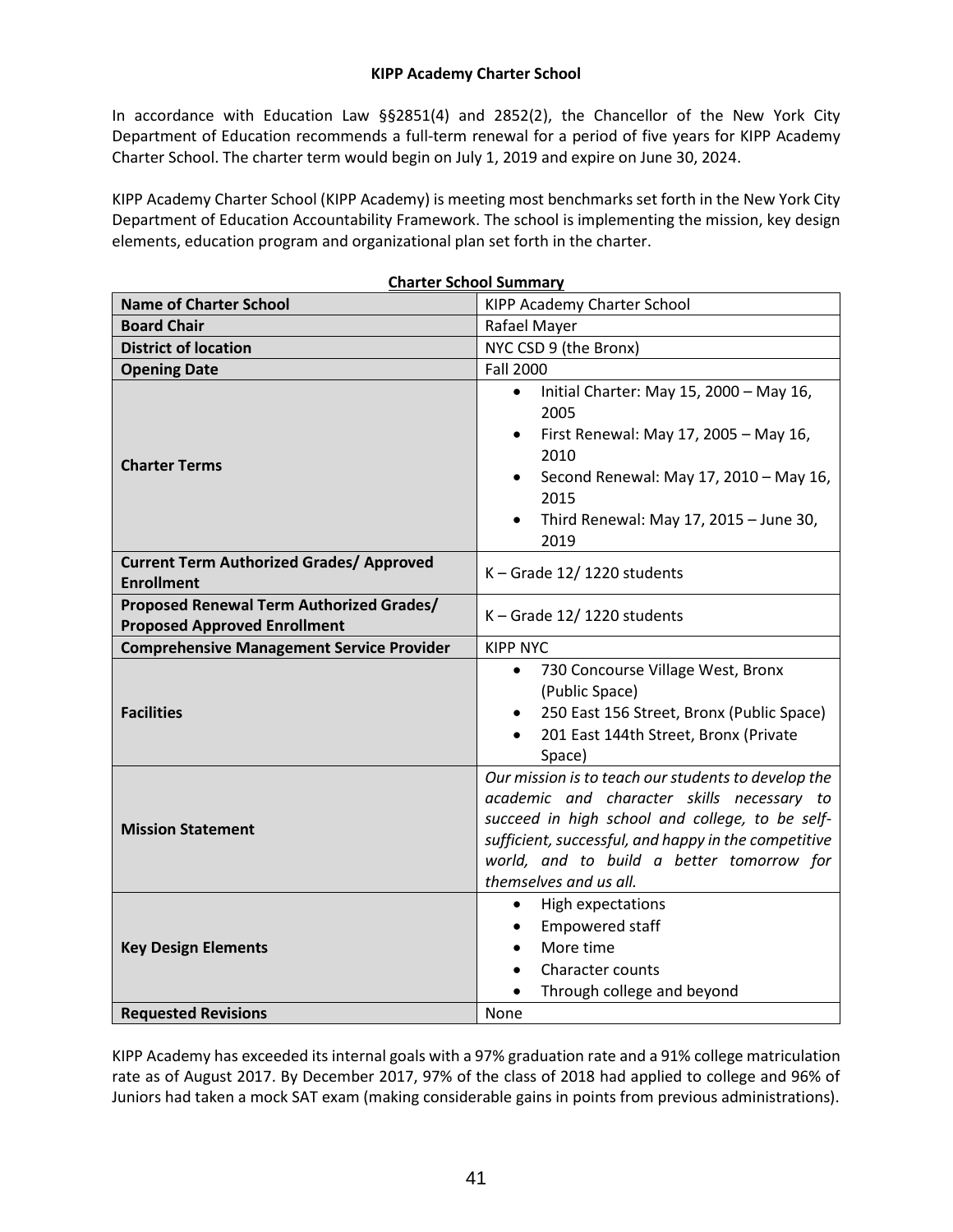|                                            | Year 1<br>2015 to 2016 | Year 2<br>2016 to 2017 | Year 3<br>2017 to 2018 | Year 4<br>2018 to 2019 |
|--------------------------------------------|------------------------|------------------------|------------------------|------------------------|
| Grade<br>Configuration                     | $K -$ Grade 12         | $K -$ Grade 12         | $K -$ Grade 12         | $K -$ Grade 12         |
| <b>Total Approved</b><br><b>Enrollment</b> | 1220                   | 1220                   | 1220                   | 1220                   |

**Current Grade Levels and Approved Enrollment**

#### **Proposed Renewal Term Grade Levels and Approved Enrollment**

|                                               | Year 1<br>2019 to<br>2020 | Year 2<br>2020 to<br>2021 | Year 3<br>2021 to<br>2022 | Year 4<br>2022 to<br>2023 | Year 5<br>2023 to<br>2024 |
|-----------------------------------------------|---------------------------|---------------------------|---------------------------|---------------------------|---------------------------|
| Grade<br>Configuratio<br>n                    | $K -$ Grade<br>12         | $K -$ Grade<br>12         | $K -$ Grade<br>12         | $K -$ Grade<br>12         | $K -$ Grade<br>12         |
| <b>Total</b><br>Approved<br><b>Enrollment</b> | 1220                      | 1220                      | 1220                      | 1220                      | 1220                      |

# **Background**

The Board of Regents approved KIPP Academy to convert on May 4, 2000 and started serving students as a charter school initially serving 140 students in Grades 5 and 6. KIPP Academy's charter was subsequently renewed by the Board of Regents in 2005, 2010 and 2015. A revision was approved in 2009 to serve K through Grade 12 and add a Memorandum of Understanding with KIPP NYC.

# **Summary of Evidence for Renewal**

# **Key Performance Area: Educational Success**

KIPP Academy Charter School offers curricula and coursework aligned to the New York Learning Standards in ELA, math, Social Studies and Science. In addition, the school offers Physical Education, Music, Theatre, Dance, and Art. The school has an extended day and year and holds half-day classes on some Saturdays.

The school offers Integrated Co-Teaching (ICT) sections in K through Grade 4 and Grades 9 through 11. The school provides Special Education Teacher Support Services (SETSS) push in and pull out services to Students with Disabilities (SWDs) in Grades 5 through 8, and 12:1:1 sections in grades 9, 11 and 12. All staff receive professional development to provide staff members with tools that they can implement in the classroom to meet the needs of their English language learners/ Multilingual learners (ELL/MLLs).

# **Student Performance – Elementary/Middle School Outcomes**

See Tables 1 and 2 below regarding 3-8 math and ELA exam aggregate and subgroup student performance compared to the district and State average.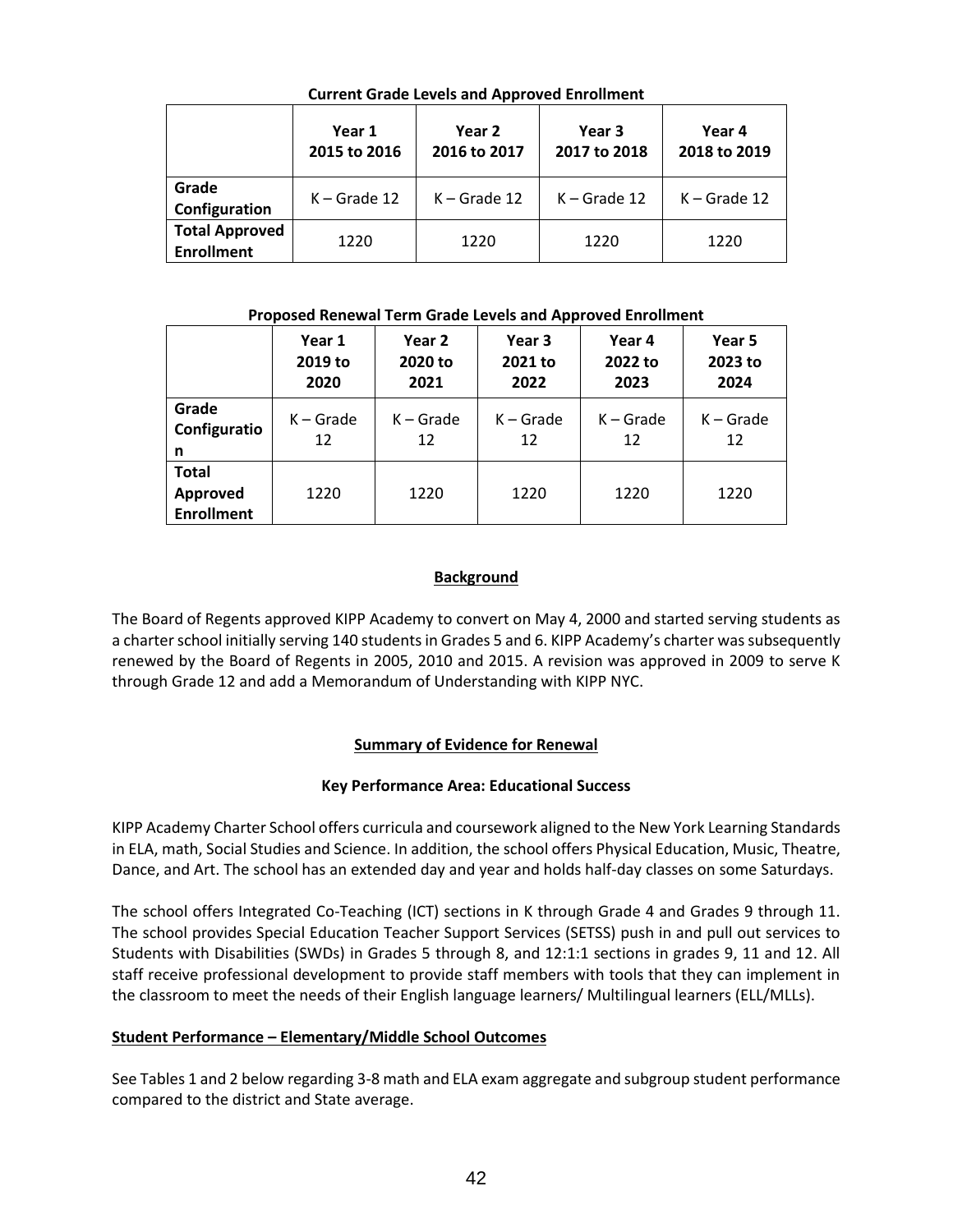KIPP Academy has far exceeded both the host CSD as well as the State in ELA and math proficiency rates for the past three years.

|                 |              |                  | <b>ELA</b>                      |            |                           | Math         |                  |                                      |            |                    |
|-----------------|--------------|------------------|---------------------------------|------------|---------------------------|--------------|------------------|--------------------------------------|------------|--------------------|
| All<br>Students | KIPP Academy | CSD <sub>7</sub> | Variance to<br>CSD <sub>7</sub> | <b>NYS</b> | Variance to<br><b>NYS</b> | KIPP Academy | CSD <sub>7</sub> | Variance to<br>$\overline{ }$<br>CSD | <b>NYS</b> | Variance to<br>NYS |
| 2015-2016       | 43%          | 19%              | $+24$                           | 38%        | $+5$                      | 53%          | 16%              | $+37$                                | 39%        | $+14$              |
| 2016-2017       | 50%          | 22%              | $+28$                           | 40%        | $+10$                     | 58%          | 18%              | $+40$                                | 40%        | $+18$              |
| 2017-2018       | 64%          | 28%              | $+36$                           | 45%        | $+19$                     | 72%          | 23%              | $+49$                                | 45%        | $+27$              |

**Table 1: Elementary/Middle School Assessment Proficiency Outcomes for All Students: School, District & State Level Aggregates**

*Note: Data in Table 1 represents tested students in grades 3-8 at KIPP Academy CS, CSD 7, and at the State who scored proficiently (level 3 or above) on each state assessment. This table was created using grade level data to generate the comparative values,*  the percent difference between the school's performance and the district or State averages. All values were calculated to the *nearest whole number; therefore, the percent differences may show a rounded value.*

The school's performance with all special populations has consistently exceeded that of the host CSD.

| <b>Subject</b> | <b>School Year</b> | <b>Students with</b><br><b>Disabilities</b><br>(Variance to the<br>district of location) | <b>English Language</b><br><b>Learners</b><br>(Variance to the<br>district of location) | <b>Economically</b><br><b>Disadvantaged</b><br>(Variance to the<br>district of location) |
|----------------|--------------------|------------------------------------------------------------------------------------------|-----------------------------------------------------------------------------------------|------------------------------------------------------------------------------------------|
|                | 2015-2016          | $14\%$ (+9)                                                                              | $12\% (+8)$                                                                             | 44% (+25)                                                                                |
| ELA            | 2016-2017          | $15\% (+9)$                                                                              | $27\% (+21)$                                                                            | $50\%$ (+28)                                                                             |
|                | 2017-2018          | $31\% (+21)$                                                                             | $20\% (+13)$                                                                            | $62\% (+34)$                                                                             |
|                | 2015-2016          | $23\% (+17)$                                                                             | $24\% (+17)$                                                                            | 54% (+38)                                                                                |
| Mathematics    | 2016-2017          | $24\% (+17)$                                                                             | $43\% (+34)$                                                                            | 58% (+40)                                                                                |
|                | 2017-2018          | 42% (+32)                                                                                | $60\% (+47)$                                                                            | 72% (+49)                                                                                |

**Table 2: Elementary/Middle School Assessment Proficiency Outcomes for Special Populations**

*Note: Data in Table 2 represents tested students in respective subgroups in grades 3-8 at KIPP Academy CS, CSD 7, and at the State who scored proficiently (level 3 or above) on each state assessment. This table was created using grade level data to generate the comparative values, the percent difference between the school's performance and the district or State averages. All values were calculated to the nearest whole number; therefore, the percent differences may show a rounded value.*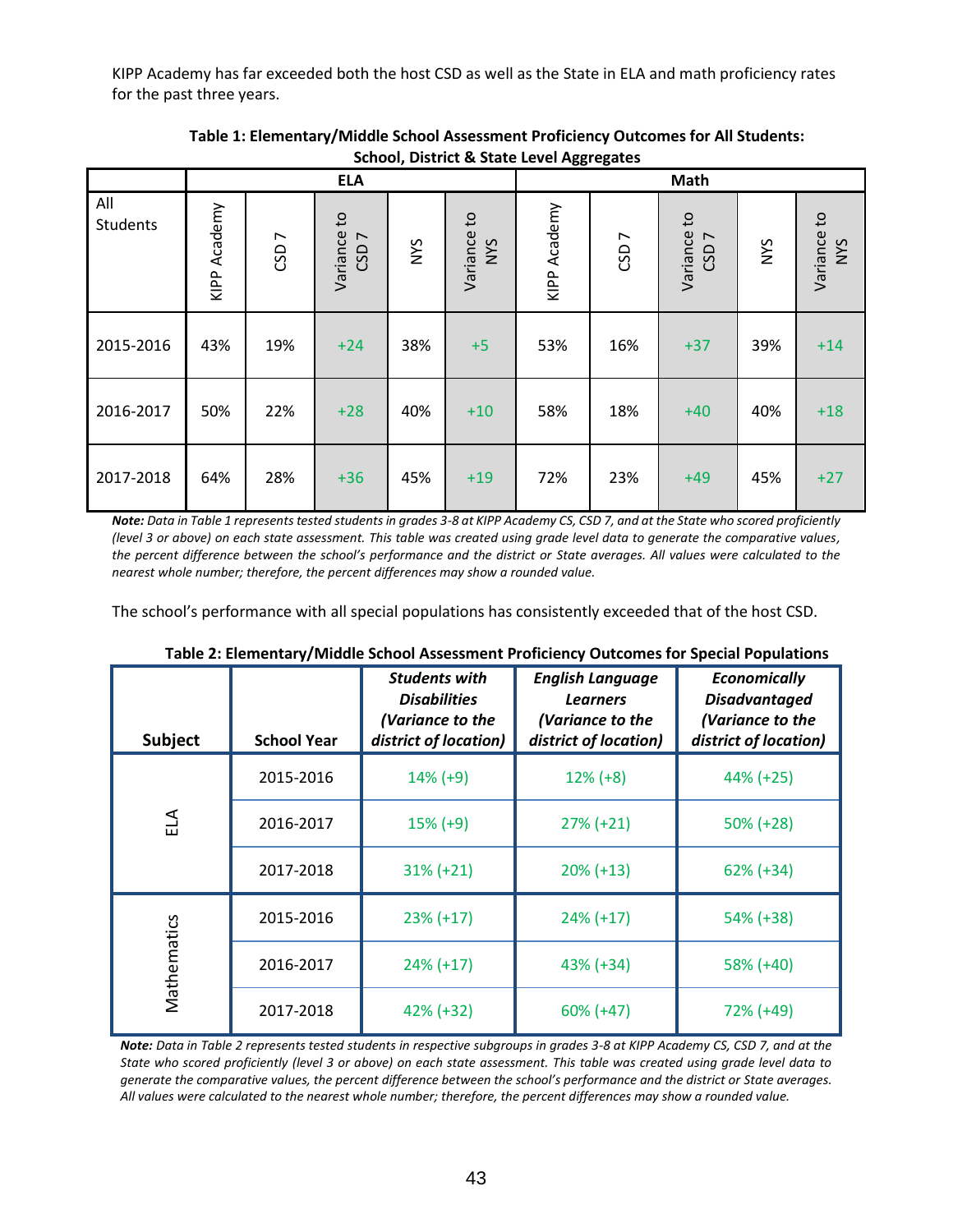KIPP Academy offers courses that lead to Regents exams in Common Core Algebra and Algebra II, Geometry, Chemistry, Physics, US History, ELA, Earth Science, Living Environment, and Global History I and II. AP courses are available in Biology, English and US History. High school students have access to college coursework through the Syracuse University and College Now programs. Many Advanced Placement courses are available. Students also receive leadership training at the high school level.

## **Student Performance – High School**

KIPP Academy Charter School has far exceeded the State in Regents outcomes for the past three cohorts of students.

| 4-Yr Cohort: All<br><b>Students</b> |        | 2012 Cohort  |          | 2013 Cohort |              |          | 2014 Cohort |              |          |
|-------------------------------------|--------|--------------|----------|-------------|--------------|----------|-------------|--------------|----------|
| Subject                             | School | <b>State</b> | Variance | School      | <b>State</b> | Variance | School      | <b>State</b> | Variance |
| <b>ELA</b>                          | 100%   | 85%          | $+15$    | 100%        | 85%          | $+15$    | 97%         | 84%          | $+13$    |
| <b>Global History</b>               | 100%   | 78%          | $+22$    | 99%         | 78%          | $+21$    | 95%         | 77%          | $+18$    |
| Math                                | 100%   | 86%          | $+14$    | 100%        | 85%          | $+15$    | 100%        | 83%          | $+17$    |
| Science                             | 100%   | 84%          | $+16$    | 100%        | 84%          | $+16$    | 99%         | 83%          | $+16$    |
| <b>US History</b>                   | 98%    | 81%          | $+17$    | 97%         | 81%          | $+16$    | 95%         | 80%          | $+15$    |

| Table 3a: High School Total 4-Year Regents Outcomes for All Students: School & State Level Aggregates |  |  |  |
|-------------------------------------------------------------------------------------------------------|--|--|--|
|                                                                                                       |  |  |  |

KIPP Academy's population of SWDs and Economically Disadvantaged (ED) students have far exceeded the State in Regents outcomes. Graduation rates have exceeded the State for all years, and for SWDs and ED students. Overall, groups of special populations have been granted more Advanced Regents Diplomas than the state-wide rates.

|  | Table 3b: High School Total 4-Year Regents Outcomes for Sub-Groups: School & State Level Aggregates |  |
|--|-----------------------------------------------------------------------------------------------------|--|
|--|-----------------------------------------------------------------------------------------------------|--|

| <b>Subject</b>        | <b>Cohort and</b><br><b>School Year</b> | <b>Students with</b><br><b>Disabilities</b><br>(Variance to<br>the State) | <b>English</b><br>Language<br><b>Learners</b><br>(Variance to<br>the State) | <b>Economically</b><br><b>Disadvantaged</b><br>(Variance to the<br>State) |
|-----------------------|-----------------------------------------|---------------------------------------------------------------------------|-----------------------------------------------------------------------------|---------------------------------------------------------------------------|
|                       | 2012 Cohort<br>(2015-2016)              | $100\% (+49)$                                                             | S                                                                           | $100\% (+21)$                                                             |
| <b>ELA</b>            | 2013 Cohort<br>$(2016 - 2017)$          | $100\% (+46)$                                                             | S                                                                           | $100\% (+20)$                                                             |
|                       | 2014 Cohort<br>(2017-2018)              | 78% (+26)                                                                 | N/A                                                                         | $96\% (+18)$                                                              |
|                       | 2012 Cohort<br>(2015-2016)              | $100\% (+60)$                                                             | S                                                                           | $100\% (+30)$                                                             |
|                       | 2013 Cohort<br>$(2016 - 2017)$          | $100\% (+60)$                                                             | S                                                                           | $98\% (+28)$                                                              |
| <b>Global History</b> | 2014 Cohort<br>$(2017 - 2018)$          | 89% (+49)                                                                 | N/A                                                                         | $93\% (+24)$                                                              |
| Math                  | 2012 Cohort                             | 100% (+49)                                                                | S                                                                           | $100\% (+19)$                                                             |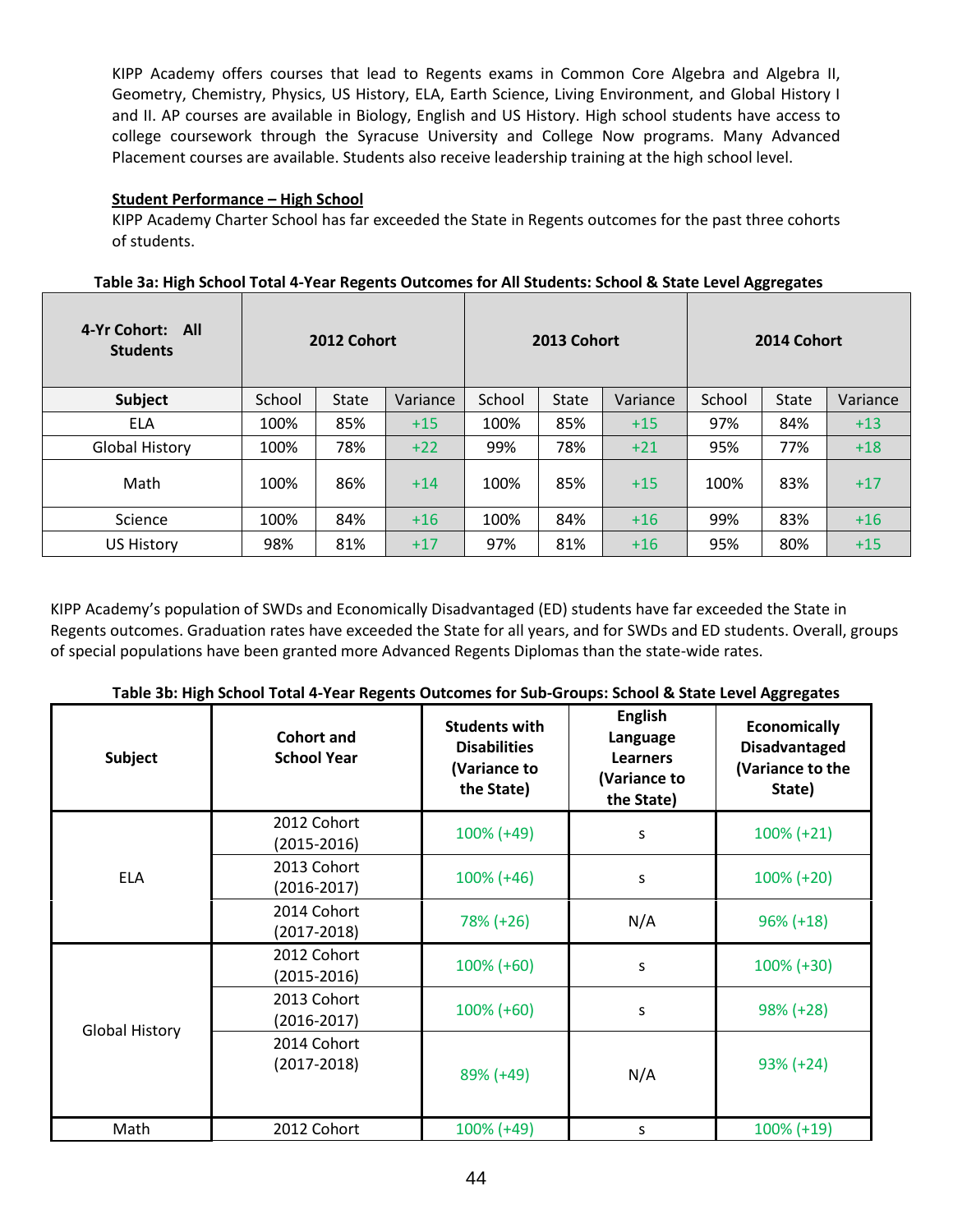|                   | $(2015 - 2016)$                |                    |     |               |
|-------------------|--------------------------------|--------------------|-----|---------------|
|                   | 2013 Cohort<br>(2016-2017)     | $100\% (+51)$<br>S |     | $100\% (+20)$ |
|                   | 2014 Cohort<br>$(2017 - 2018)$ | $100\% (+53)$      | N/A | $100\% (+23)$ |
| Science           | 2012 Cohort<br>$(2015 - 2016)$ | $100\% (+50)$      | s   | $100\% (+22)$ |
|                   | 2013 Cohort<br>(2016-2017)     | $100\%$ (+50)      | S   | $100\% (+22)$ |
|                   | 2014 Cohort<br>$(2017 - 2018)$ | 89% (+39)          | N/A | $98\% (+22)$  |
|                   | 2012 Cohort<br>$(2015 - 2016)$ | $100\% (+53)$      | S   | $100\% (+26)$ |
| <b>US History</b> | 2013 Cohort<br>$(2016 - 2017)$ | 100% (+52)         | S   | $95\% (+21)$  |
|                   | 2014 Cohort<br>(2017-2018)     | 78% (+32)          | N/A | $93\% (+21)$  |

*Outcomes for cohorts of fewer than six students are suppressed and indicated with an s.*

## **Table 4a: High School Graduation Rate/Diplomas Awarded for All Students**

| 4-Yr Cohort: All<br><b>Students</b>        | 2012 Cohort |       |          | 2013 Cohort |       |          | 2014 Cohort |              |          |
|--------------------------------------------|-------------|-------|----------|-------------|-------|----------|-------------|--------------|----------|
|                                            | School      | State | Variance | School      | State | Variance | School      | <b>State</b> | Variance |
| <b>Graduation Rate</b>                     | 98%         | 82%   | $+16$    | 95%         | 82%   | $+13$    | 96%         | 83%          | $+13$    |
| Local Diplomas                             | 2%          | 5%    | $-3$     | 0%          | 5%    | $-5$     | 4%          | 6%           | $-2$     |
| <b>Regents Diplomas</b>                    | 34%         | 46%   | $-12$    | 32%         | 44%   | $-12$    | 45%         | 43%          | $+2$     |
| <b>Advanced Regents</b><br><b>Diplomas</b> | 63%         | 31%   | $+32$    | 62%         | 33%   | $+29$    | 47%         | 33%          | $+14$    |

# **Table 4b: High School Graduation Rate/Diplomas Awarded for Students with Disabilities**

| 4-Yr Cohort:<br><b>Sub-Groups</b>          | 2012 Cohort<br><b>Students with Disabilities</b> |              |          | 2013 Cohort<br><b>Students with Disabilities</b> |              |          | 2014 Cohort<br><b>Students with Disabilities</b> |              |          |
|--------------------------------------------|--------------------------------------------------|--------------|----------|--------------------------------------------------|--------------|----------|--------------------------------------------------|--------------|----------|
|                                            | School                                           | <b>State</b> | Variance | School                                           | <b>State</b> | Variance | School                                           | <b>State</b> | Variance |
| <b>Graduation Rate</b>                     | 90%                                              | 55%          | $+35$    | 100%                                             | 57%          | $+43$    | 67%                                              | 59%          | $+8$     |
| <b>Local Diplomas</b>                      | 10%                                              | 23%          | $-13$    | 0%                                               | 24%          | $-24$    | 11%                                              | 25%          | $-14$    |
| <b>Regents Diplomas</b>                    | 30%                                              | 30%          |          | 64%                                              | 29%          | $+35$    | 44%                                              | 30%          | $+14$    |
| <b>Advanced Regents</b><br><b>Diplomas</b> | 50%                                              | 3%           | $+47$    | 36%                                              | 4%           | $+32$    | 11%                                              | 3%           | $+8$     |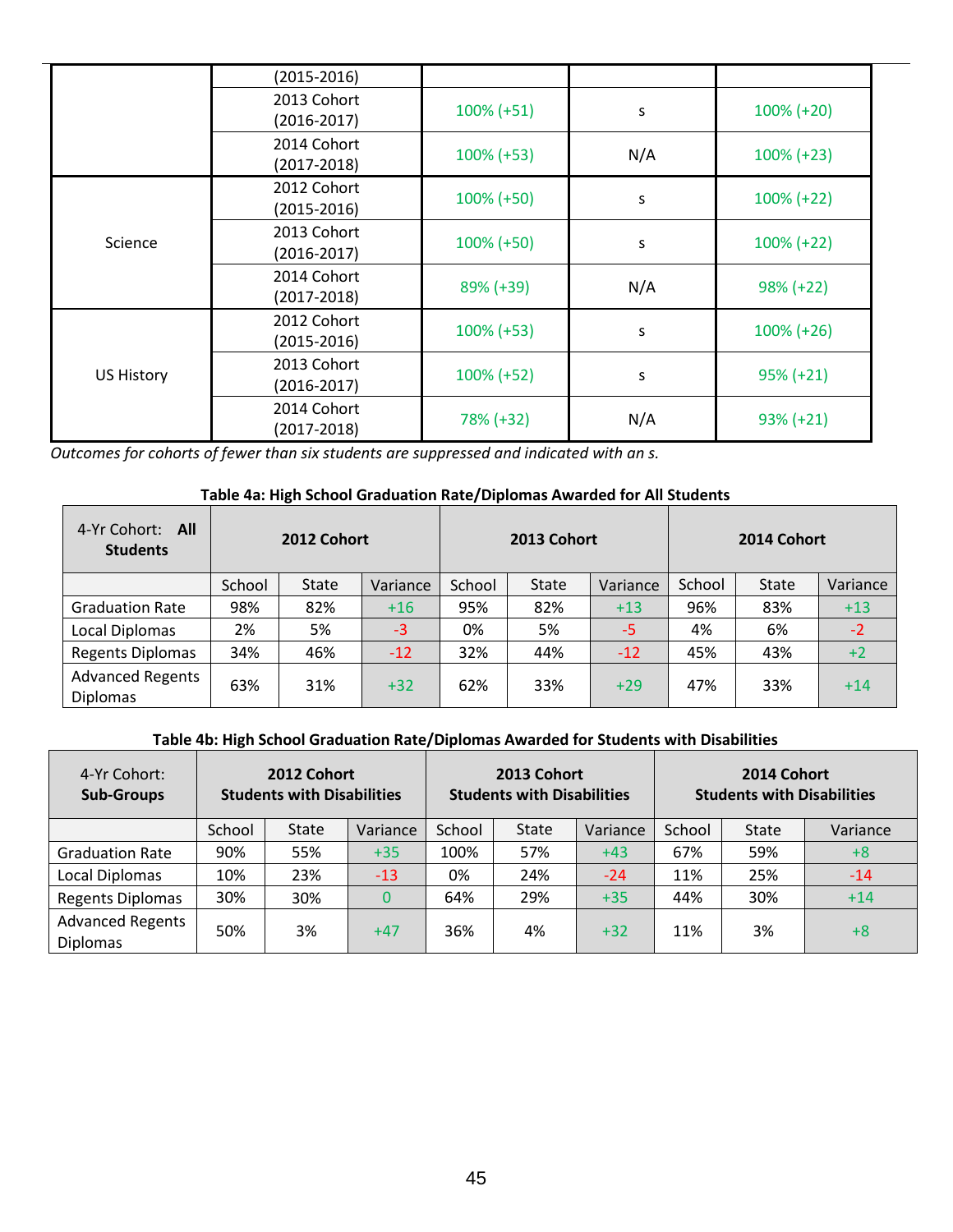| 4-Yr Cohort:<br><b>Sub-Groups</b>          | 2012 Cohort<br><b>Economically Disadvantaged</b> |              |          | 2013 Cohort<br><b>Economically Disadvantaged</b> |       |          | 2014 Cohort<br><b>Economically Disadvantaged</b> |              |          |
|--------------------------------------------|--------------------------------------------------|--------------|----------|--------------------------------------------------|-------|----------|--------------------------------------------------|--------------|----------|
|                                            | School                                           | <b>State</b> | Variance | School                                           | State | Variance | School                                           | <b>State</b> | Variance |
| <b>Graduation Rate</b>                     | 97%                                              | 75%          | $+22$    | 95%                                              | 76%   | $+19$    | 96%                                              | 76%          | $+20$    |
| Local Diplomas                             | 0%                                               | 6%           | -6       | 0%                                               | 7%    | $-7$     | 5%                                               | 8%           | $-3$     |
| <b>Regents Diplomas</b>                    | 36%                                              | 51%          | $-15$    | 36%                                              | 50%   | $-14$    | 42%                                              | 49%          | $-7$     |
| <b>Advanced Regents</b><br><b>Diplomas</b> | 62%                                              | 18%          | $+44$    | 59%                                              | 19%   | $+40$    | 47%                                              | 19%          | $+28$    |

# **Table 4c: High School Graduation Rate/Diplomas Awarded for Economically Disadvantaged**

According to the 2017-2018 school year ESEA accountability designations, KIPP Academy is *In Good Standing*.

### **Key Performance Area: Organizational Viability**

#### Financial Condition

KIPP Academy Charter School appears to be in good or sound financial condition as evidenced by performance on key indicators derived from the school's independently audited financial statements. The NYCDOE reviews the financial performance and management of charter schools using quantitative and qualitative methods. Near‐term indicators, such as the current ratio and unrestricted days cash, are measures of liquidity and of the charter school's capacity to maintain operations. Long-term indicators, such as total margin and debt‐to asset ratio, are measures of the charter school's capacity to remain viable and to meet financial obligations.<sup>10</sup>

### Financial Management

The NYCDOE reviewed KIPP Academy's audited financial statements from Fiscal Year 2016 through Fiscal Year 2018 to determine whether the independent auditor observed sufficient internal controls over financial reporting. The auditor did not identify any deficiencies in internal controls that could be considered material weaknesses in any year.

### **Key Performance Area: Faithfulness to the Charter and Law**

### Enrollment, Recruitment and Retention

KIPP Academy has strong enrollment and backfills students on all grades from its waitlist. Through efforts towards increasing the percentage of at-risk students enrolled, the school is approaching targets for special population subgroups – ED, SWDs, and ELL/MLLs (see Table 5). The school has had consistent percentages of these groups over the charter term. The school is making good faith efforts to recruit, serve, and retain at-risk students<sup>11</sup> and has submitted a letter of intent to implement a lottery preference for SWDs and ELL/MLL students in the next lottery.

<sup>&</sup>lt;sup>10</sup> These rigorous indicators of fiscal soundness are aligned with those recommended by the National Association of Charter School Authorizers.

 $11$  Education Law §2854(2)(a) requires that schools demonstrate good faith efforts to attract and retain a comparable or greater enrollment of students with disabilities, FRPL eligible students and English language learners when compared to the enrollment figures for such students in the school district in which the charter is located. SUNY and the Regents were charged with setting specific enrollment and retention targets for each charter school, and have done so. Education Law §2852(9-a)(b)(i). All charter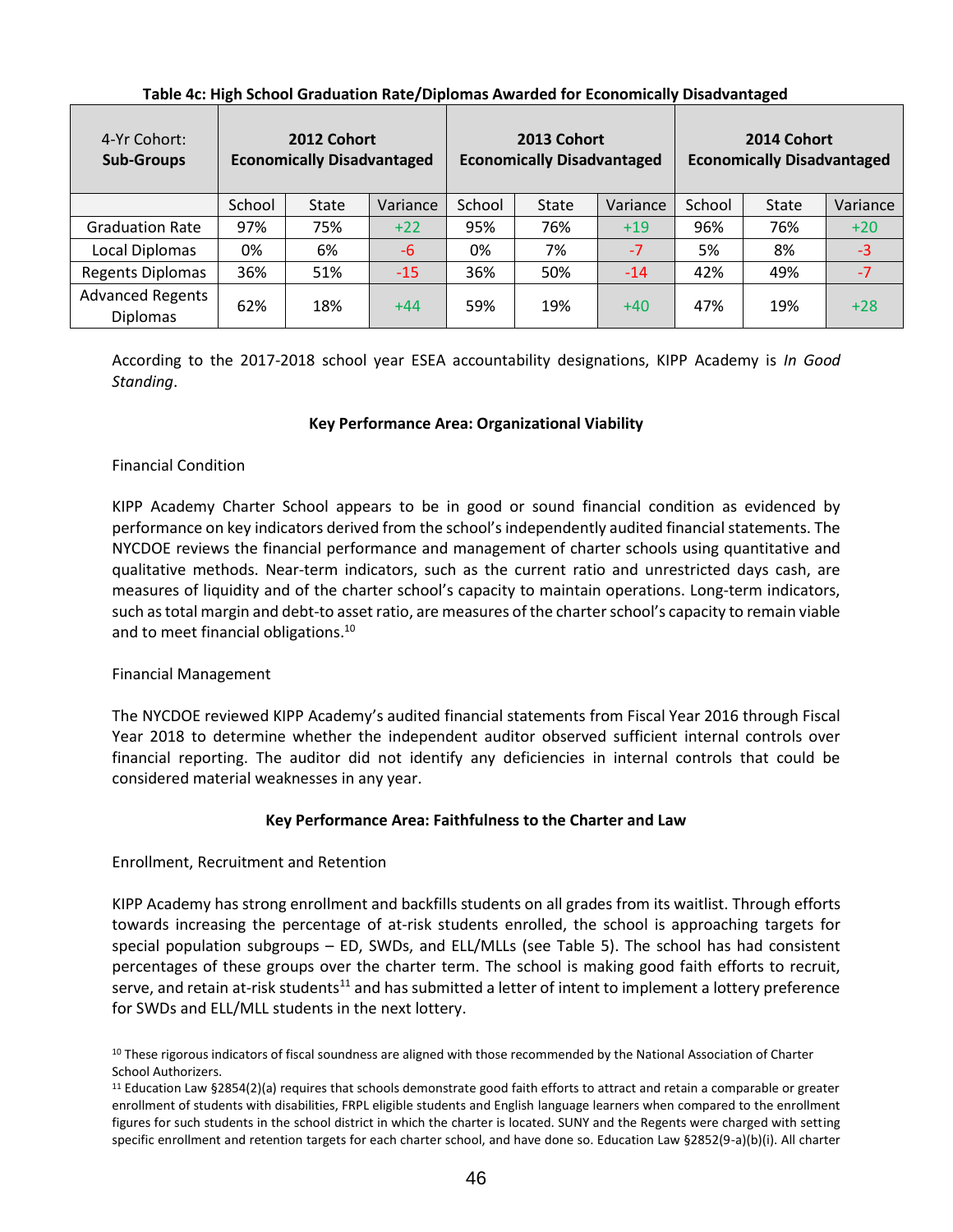Efforts to recruit and retain students in the ED, ELL/MLL, and SWD populations include:

- Affording a preference for students who qualify for free/ reduced price lunch program;
- Targeting students in high needs communities;
- Conducting outreach to immigrant communities by bi-lingual staff and bi-lingual materials; and
- Detailing the special education services offered.

| Table 5. Student Demographies<br><b>KIFF ACQUEING COMPAIGN TO DISTRICT OF LOCATION</b> |              |                  |          |              |                  |          |  |
|----------------------------------------------------------------------------------------|--------------|------------------|----------|--------------|------------------|----------|--|
|                                                                                        |              | 2016-2017        |          | 2017-2018    |                  |          |  |
| <b>Student Population</b>                                                              | KIPP Academy | CSD <sub>7</sub> | Variance | KIPP Academy | CSD <sub>7</sub> | Variance |  |
| <b>Students with Disabilities</b>                                                      | 19%          | 26%              | $-7$     | 20%          | 27%              | $-7$     |  |
| English Language Learners                                                              | 13%          | 21%              | $-8$     | 15%          | 23%              | -8       |  |
| Economically<br>Disadvantaged                                                          | 87%          | 92%              | $-5$     | 89%          | 94%              | -5       |  |

**Table 5: Student Demographics – KIPP Academy Compared to District of Location**

#### **Student Retention**

According to NYCDOE data, in the 2017-2018 school year, 94% of students were retained in KIPP Academy compared with 83% in the district of location.

### **Legal Compliance**

KIPP Academy operates in accordance with applicable law, regulations, rules and other policies, including the terms of its charter, its by-laws and other school-specific policies. It is also in compliance with federally mandated disciplinary procedures for students with disabilities, and the Dignity for All Students Act. The board holds meetings in accordance with the Open Meetings Law.

### **Summary of Public Comment**

The required public hearing was held by the New York City Department of Education on January 31, 2019. Thirteen people attended, and eight spoke. Eight were in favor of the renewal and none were opposed.

schools that were initially chartered after August 2010 or renewed after January 1, 2011, are expected to meet or exceed the enrollment and retention targets set by the Regents and SUNY. When submitting an application for renewal of the charter, schools are required to provide information detailing the means by which they will meet the enrollment and retention targets (Education Law §2851(4)(e)), and this information is considered by the Regents in the review of the school's performance over the charter term. A school's plan to change its enrollment practices, whether by weighting the lottery or preferencing, may also be considered when determining whether the school will meet the targets in the upcoming charter term. A school's repeated failure to meet or exceed its enrollment and retention targets, when combined with a failure to show that extensive efforts to meet the targets have been made, may be cause for termination or revocation of the charter pursuant to section Education Law §2855(1)(e).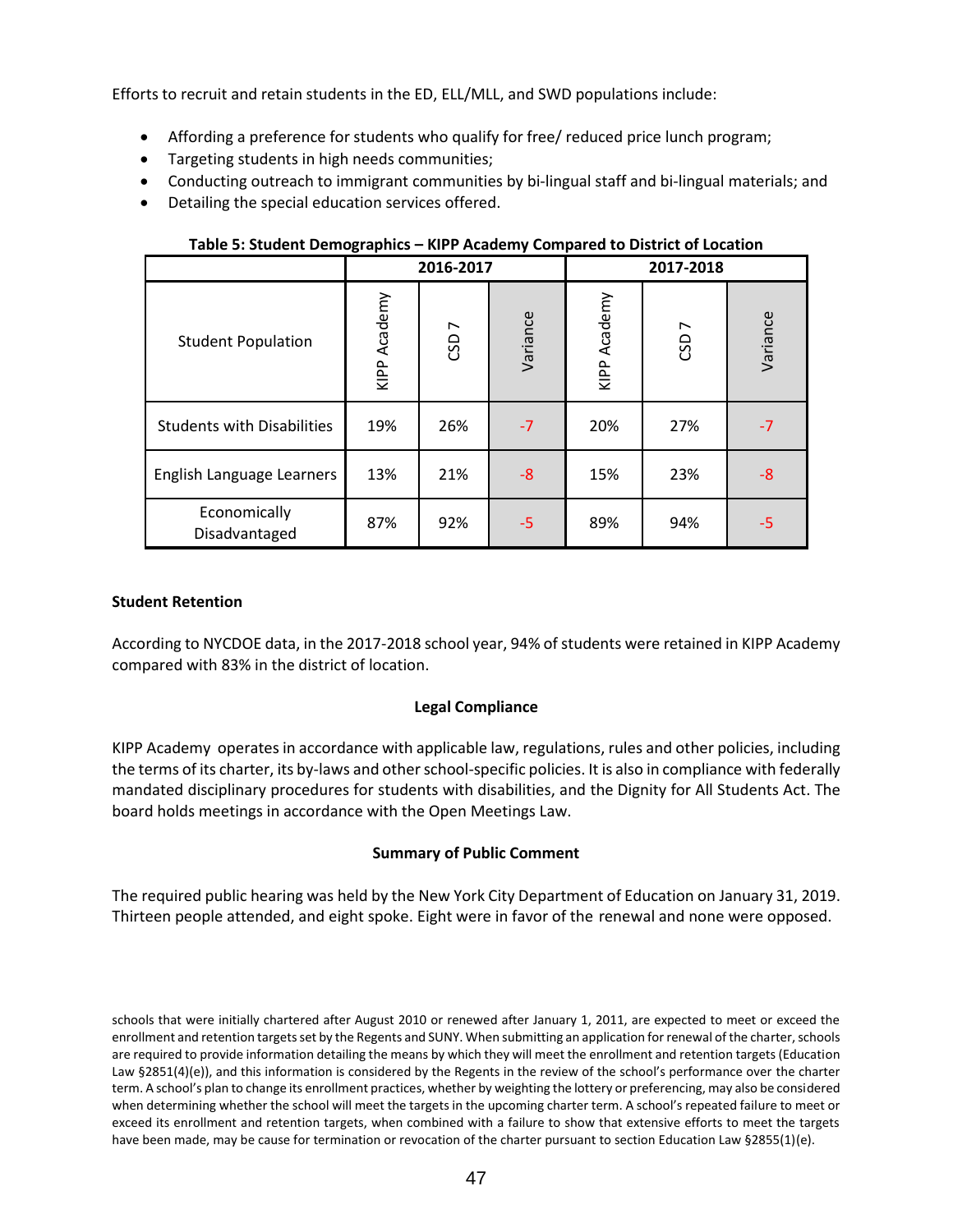In accordance with Education Law §§2851(4) and 2852(2), the Chancellor of the New York City Department of Education recommends a full-term renewal for a period of five years for Riverton Street Charter School. The charter term would begin on July 1, 2019 and expire on June 30, 2024.

Riverton Street Charter School (Riverton) is meeting most benchmarks set forth in the New York City Department of Education Accountability Framework. The school is implementing the mission, key design elements, education program and organizational plan set forth in the charter.

|                                                                                 | <b>Charter School Summary</b>                                                                                                                                                                                                                                                                                                                                                                                                          |  |  |  |  |
|---------------------------------------------------------------------------------|----------------------------------------------------------------------------------------------------------------------------------------------------------------------------------------------------------------------------------------------------------------------------------------------------------------------------------------------------------------------------------------------------------------------------------------|--|--|--|--|
| <b>Name of Charter School</b>                                                   | <b>Riverton Street Charter School</b>                                                                                                                                                                                                                                                                                                                                                                                                  |  |  |  |  |
| <b>Board Chair</b>                                                              | Keisha Phillips-Kong                                                                                                                                                                                                                                                                                                                                                                                                                   |  |  |  |  |
| <b>District of location</b>                                                     | NYC CSD 29 (Queens)                                                                                                                                                                                                                                                                                                                                                                                                                    |  |  |  |  |
| <b>Opening Date</b>                                                             | <b>Fall 2010</b>                                                                                                                                                                                                                                                                                                                                                                                                                       |  |  |  |  |
| <b>Charter Terms</b>                                                            | Initial Charter: January 12, 2010 -<br>$\bullet$<br>January 11, 2015<br>January 12, 2015 -- June 30, 2019                                                                                                                                                                                                                                                                                                                              |  |  |  |  |
| <b>Current Term Authorized Grades/ Approved</b><br><b>Enrollment</b>            | K - Grade 8/990 students                                                                                                                                                                                                                                                                                                                                                                                                               |  |  |  |  |
| Proposed Renewal Term Authorized Grades/<br><b>Proposed Approved Enrollment</b> | K - Grade 8/990 students                                                                                                                                                                                                                                                                                                                                                                                                               |  |  |  |  |
| <b>Comprehensive Management Service Provider</b>                                | <b>National Heritage Academies</b>                                                                                                                                                                                                                                                                                                                                                                                                     |  |  |  |  |
| <b>Facilities</b>                                                               | 118-34 Riverton Street, Queens (Private Space)                                                                                                                                                                                                                                                                                                                                                                                         |  |  |  |  |
| <b>Mission Statement</b>                                                        | The mission of Riverton Street Charter School is to<br>instill in each student a passion for learning and<br>hard work that will result in significant<br>contributions to our school, our families, and our<br>community. Parents and educators join together in<br>creating a strong academic base in which students<br>will be expected to achieve high academic levels in<br>an environment that values compassion and<br>respect. |  |  |  |  |
| <b>Key Design Elements</b>                                                      | Family involvement<br>$\bullet$<br>Strong cultural & community<br>$\bullet$<br>relationships<br>Solid student values & social<br>$\bullet$<br>Responsibility                                                                                                                                                                                                                                                                           |  |  |  |  |
| <b>Requested Revisions</b>                                                      | None                                                                                                                                                                                                                                                                                                                                                                                                                                   |  |  |  |  |

Each year, since 2013-14, Riverton has outpaced CSD 29 and city averages in ELA, math, and science in all grades, usually by double-digit margins. The school surpassed city and district averages in the percent of students scoring at or above level three in most grades and subjects. In each of the last five years, Riverton met the goal of having over 50 percent of first- and second-graders at the school for two or more years perform at or above the 50th percentile on the spring NWEA test.

### **Current Grade Levels and Approved Enrollment**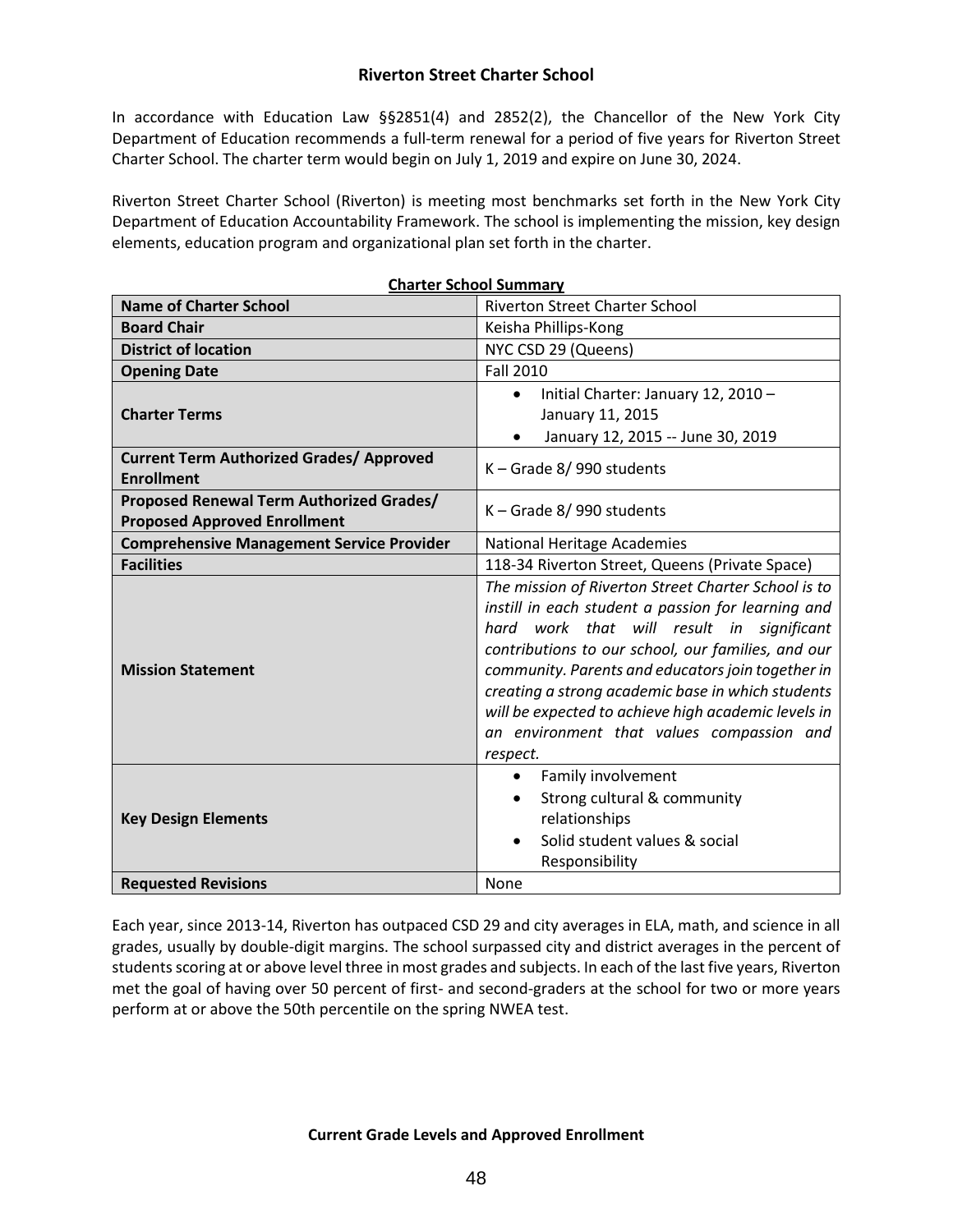|                                            | Year 1<br>2015 to 2016 | Year 2<br>2016 to 2017 | Year 3<br>2017 to 2018 | Year 4<br>2018 to 2019 |
|--------------------------------------------|------------------------|------------------------|------------------------|------------------------|
| Grade<br>Configuration                     | $K -$ Grade 8          | $K -$ Grade 8          | $K -$ Grade 8          | $K -$ Grade 8          |
| <b>Total Approved</b><br><b>Enrollment</b> | 990                    | 990                    | 990                    | 990                    |

#### **Proposed Renewal Term Grade Levels and Approved Enrollment**

|                                               | Year 1<br>2019 to<br>2020 | Year 2<br>2020 to<br>2021 | Year 3<br>2021 to<br>2022 | Year 4<br>2022 to<br>2023 | Year 5<br>2023 to<br>2024 |  |
|-----------------------------------------------|---------------------------|---------------------------|---------------------------|---------------------------|---------------------------|--|
| Grade<br>Configuratio<br>n                    | $K -$ Grade 8             | $K -$ Grade 8             | $K -$ Grade 8             | $K -$ Grade 8             | $K -$ Grade 8             |  |
| <b>Total</b><br>Approved<br><b>Enrollment</b> | 990                       | 990                       | 990                       | 990                       | 990                       |  |

## **Background**

The Board of Regents granted an initial charter to Riverton in January 2010. A revision to expand enrollment was made in July 2010. The school opened for instruction in September 2010 initially serving 196 students in K through Grade 3. Riverton's charter was subsequently renewed by the Board of Regents in 2015.

# **Summary of Evidence for Renewal**

### **Key Performance Area: Educational Success**

Riverton offers curricula and coursework aligned to the New York State Learning Standards in ELA, math Social Studies and Science. In addition, the school offers Art, Physical Education, Mandarin, Music, and Chess. Riverton Street Charter School also offers an afterschool program.

The school offers Integrated Co-Teaching (ICT) sections in K through Grade 5, as well as 12:1:1 sections on each grade. The school provides Special Education Teacher Support Services (SETSS) push in and pull out services to Students with Disabilities (SWDs) on all grades. All staff receive professional development to provide staff members with tools that they can implement in the classroom to meet the needs of their English language learners/ Multilingual learners (ELL/MLLs).

### **Student Performance – Elementary/Middle School Outcomes**

See Tables 1 and 2 below regarding 3-8 math and ELA exam aggregate and subgroup student performance compared to the district and State average.

Riverton has consistently outperformed the host district as well as the State in both math and ELA proficiency levels.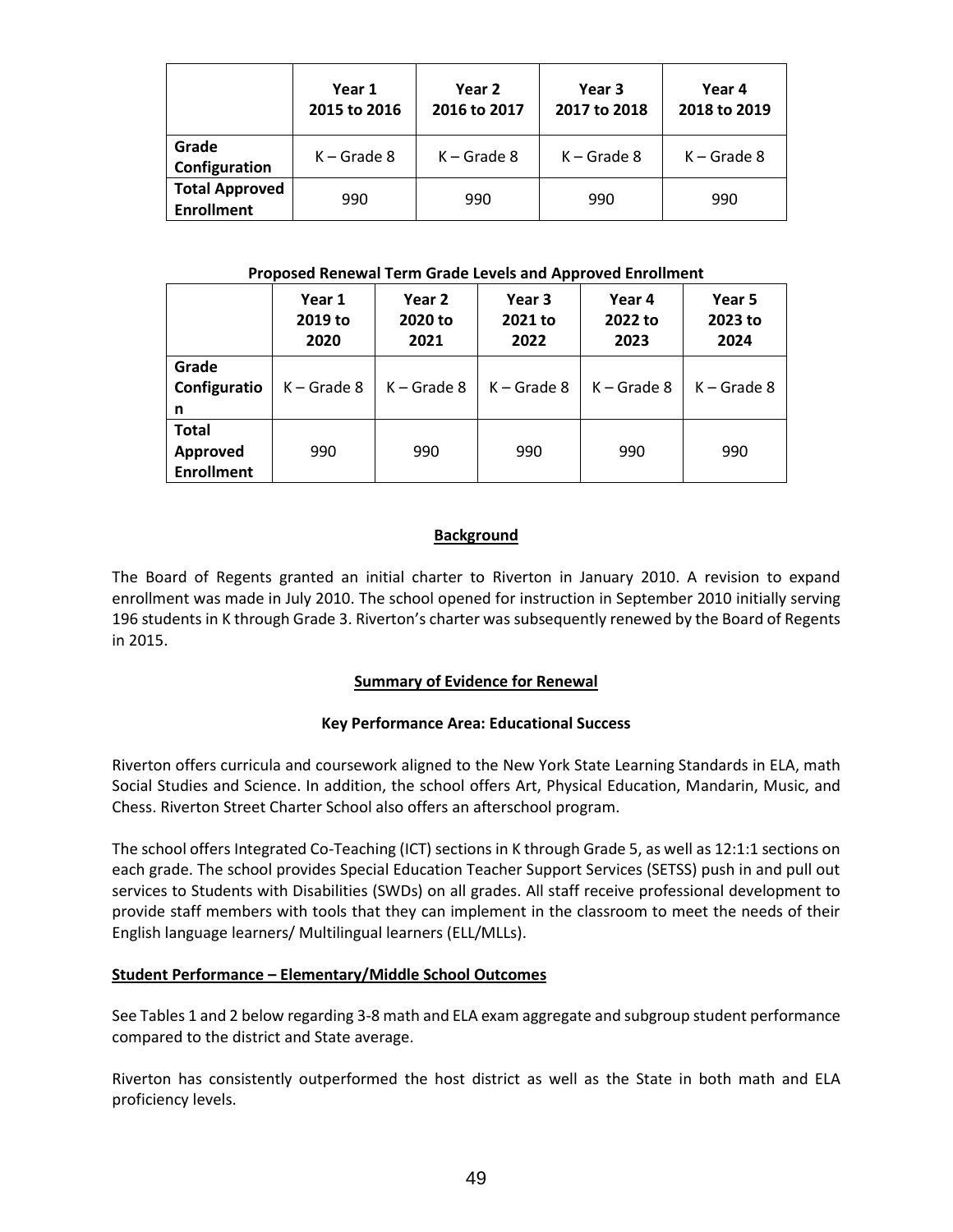**Table 1: Elementary/Middle School Assessment Proficiency Outcomes for All Students: School, District & State Level Aggregates**

|                 | <b>ELA</b>             |           |                          |            |                                 |                        | Math      |                          |            |                    |
|-----------------|------------------------|-----------|--------------------------|------------|---------------------------------|------------------------|-----------|--------------------------|------------|--------------------|
| All<br>Students | Riverton <sub>CS</sub> | 29<br>GSD | Variance to<br>29<br>CSD | <b>NYS</b> | $\mathsf{G}$<br>Variance<br>NYS | Riverton <sub>CS</sub> | 29<br>CSD | Variance to<br>29<br>CSD | <b>NYS</b> | Variance to<br>NYS |
| 2015-2016       | 40%                    | 33%       | $+7$                     | 38%        | $+2$                            | 42%                    | 26%       | $+16$                    | 39%        | $+3$               |
| 2016-2017       | 44%                    | 35%       | $+9$                     | 40%        | $+4$                            | 42%                    | 26%       | $+16$                    | 40%        | $+2$               |
| 2017-2018       | 52%                    | 40%       | $+12$                    | 45%        | $+7$                            | 51%                    | 31%       | $+20$                    | 45%        | $+6$               |

*Note: Data in Table 1 represents tested students in grades 3-8 at Riverton, CSD 29, and at the State who scored proficiently (level 3 or above) on each state assessment. This table was created using grade level data to generate the comparative values, the percent difference between the school's performance and the district or State averages. All values were calculated to the nearest whole number; therefore, the percent differences may show a rounded value.*

The school's performance with SWDs and Economically Disadvantaged (ED) students has consistently exceeded that of the host CSD.

| Subject     | <b>School Year</b> | <b>Students with</b><br><b>Disabilities</b><br>(Variance to the<br>district of location) | <b>English Language</b><br><b>Learners</b><br>(Variance to the<br>district of location) | <b>Economically</b><br><b>Disadvantaged</b><br>(Variance to the<br>district of location) |
|-------------|--------------------|------------------------------------------------------------------------------------------|-----------------------------------------------------------------------------------------|------------------------------------------------------------------------------------------|
|             | 2015-2016          | $9\% (+2)$                                                                               | S                                                                                       | $40\% (+9)$                                                                              |
| ELA         | 2016-2017          | $9\% (+2)$                                                                               | S                                                                                       | $36\% (+4)$                                                                              |
|             | 2017-2018          | $15\% (+3)$                                                                              | S                                                                                       | $50\% (+12)$                                                                             |
|             | 2015-2016          | $21\% (+13)$                                                                             | S                                                                                       | $42\% (+17)$                                                                             |
| Mathematics | 2016-2017          | $14\% (+7)$                                                                              | S                                                                                       | $35\% (+11)$                                                                             |
|             | 2017-2018          | $18% (+8)$                                                                               | S                                                                                       | 48% (+19)                                                                                |

**Table 2: Elementary/Middle School Assessment Proficiency Outcomes for Special Populations**

*Note: Data in Table2 represents tested students in respective subgroups in grades 3-8 at Riverton CS, CSD 29, and at the state who scored proficiently (level 3 or above) on each state assessment. This table was created using grade level data to generate the comparative values, the percent difference between the school's performance and the district or state averages. All values were calculated to the nearest whole number; therefore, the percent differences may show a rounded value. Outcomes for cohorts of fewer than six students are suppressed and indicated with an s*

According to the 2017-2018 school year ESEA accountability designations, Riverton is *In Good Standing*.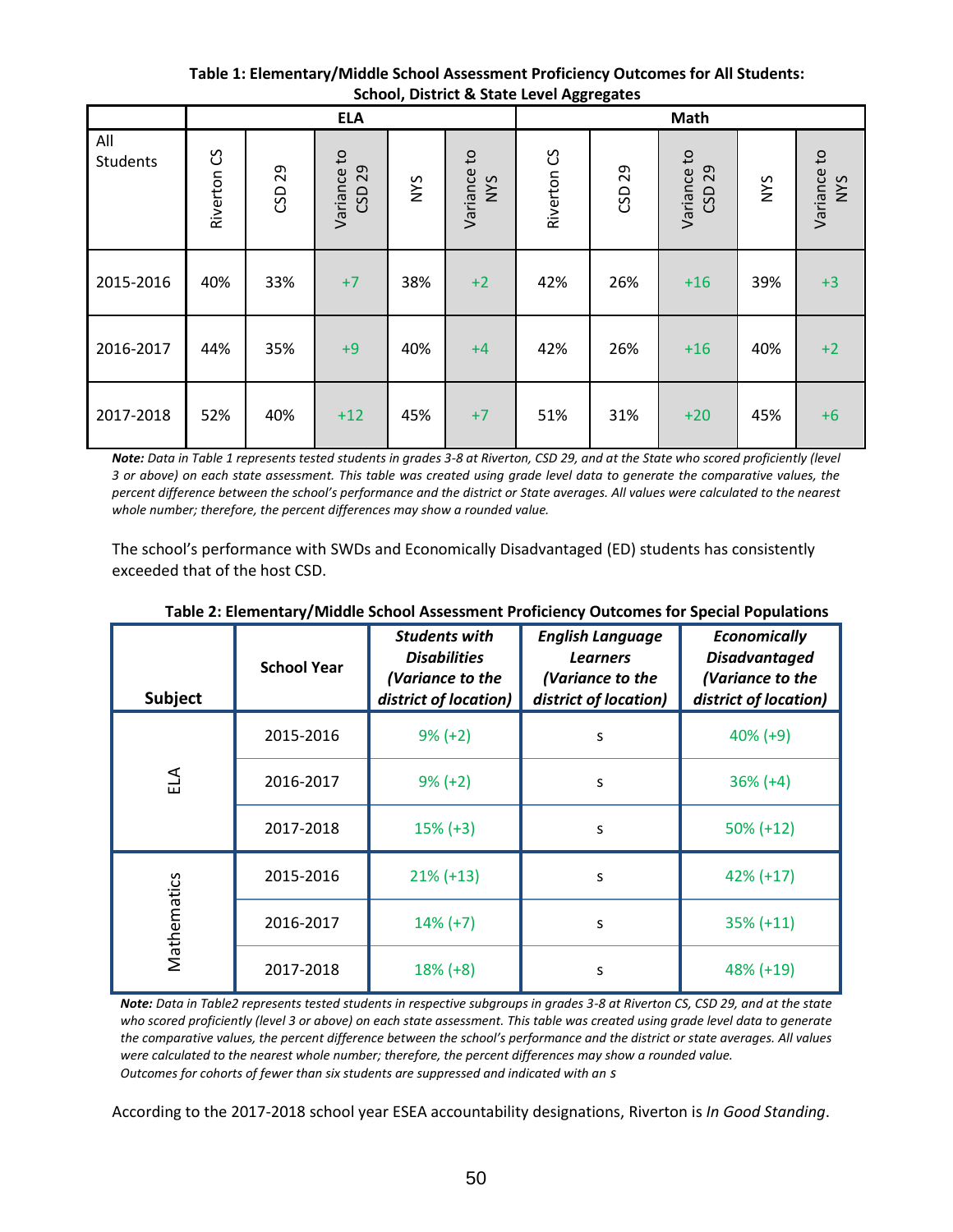#### **Key Performance Area: Organizational Viability**

## Financial Condition

Riverton appearsto be in good or sound financial condition as evidenced by performance on key indicators derived from the school's independently audited financial statements. The NYCDOE reviews the financial performance and management of charter schools using quantitative and qualitative methods. Near‐term indicators, such as the current ratio and unrestricted days cash, are measures of liquidity and of the charter school's capacity to maintain operations. Long‐term indicators, such as total margin and debt‐to asset ratio, are measures of the charter school's capacity to remain viable and to meet financial obligations.<sup>12</sup>

### Financial Management

The NYCDOE reviewed Riverton's audited financial statements from Fiscal Year 2016 through Fiscal Year 2018 to determine whether the independent auditor observed sufficient internal controls over financial reporting. The auditor did not identify any deficiencies in internal controls that could be considered material weaknesses.

### **Key Performance Area: Faithfulness to the Charter and Law**

Enrollment, Recruitment and Retention

Riverton has strong enrollment and backfills students from K to Grade 5 from its waitlist. Through efforts towards increasing the percentage of at-risk students enrolled, the school is coming close to but not yet meeting its targets for SWDs or ELLs/MLLs (see Table 3). The school has had consistent percentages of these groups over the charter term (however, did not file the appropriate documentation to NYSED for Free/Reduced Price lunch program in 2016-2017. The school is making good faith efforts to recruit, serve, and retain at-risk students<sup>13</sup> and has submitted a letter of intent to implement a lottery preference for ELL/MLL students in the next lottery.

<sup>&</sup>lt;sup>12</sup> These rigorous indicators of fiscal soundness are aligned with those recommended by the National Association of Charter School Authorizers.

<sup>13</sup> Education Law §2854(2)(a) requires that schools demonstrate good faith efforts to attract and retain a comparable or greater enrollment of students with disabilities, FRPL eligible students and English language learners when compared to the enrollment figures for such students in the school district in which the charter is located. SUNY and the Regents were charged with setting specific enrollment and retention targets for each charter school, and have done so. Education Law §2852(9-a)(b)(i). All charter schools that were initially chartered after August 2010 or renewed after January 1, 2011, are expected to meet or exceed the enrollment and retention targets set by the Regents and SUNY. When submitting an application for renewal of the charter, schools are required to provide information detailing the means by which they will meet the enrollment and retention targets (Education Law §2851(4)(e)), and this information is considered by the Regents in the review of the school's performance over the charter term. A school's plan to change its enrollment practices, whether by weighting the lottery or preferencing, may also be considered when determining whether the school will meet the targets in the upcoming charter term. A school's repeated failure to meet or exceed its enrollment and retention targets, when combined with a failure to show that extensive efforts to meet the targets have been made, may be cause for termination or revocation of the charter pursuant to section Education Law §2855(1)(e).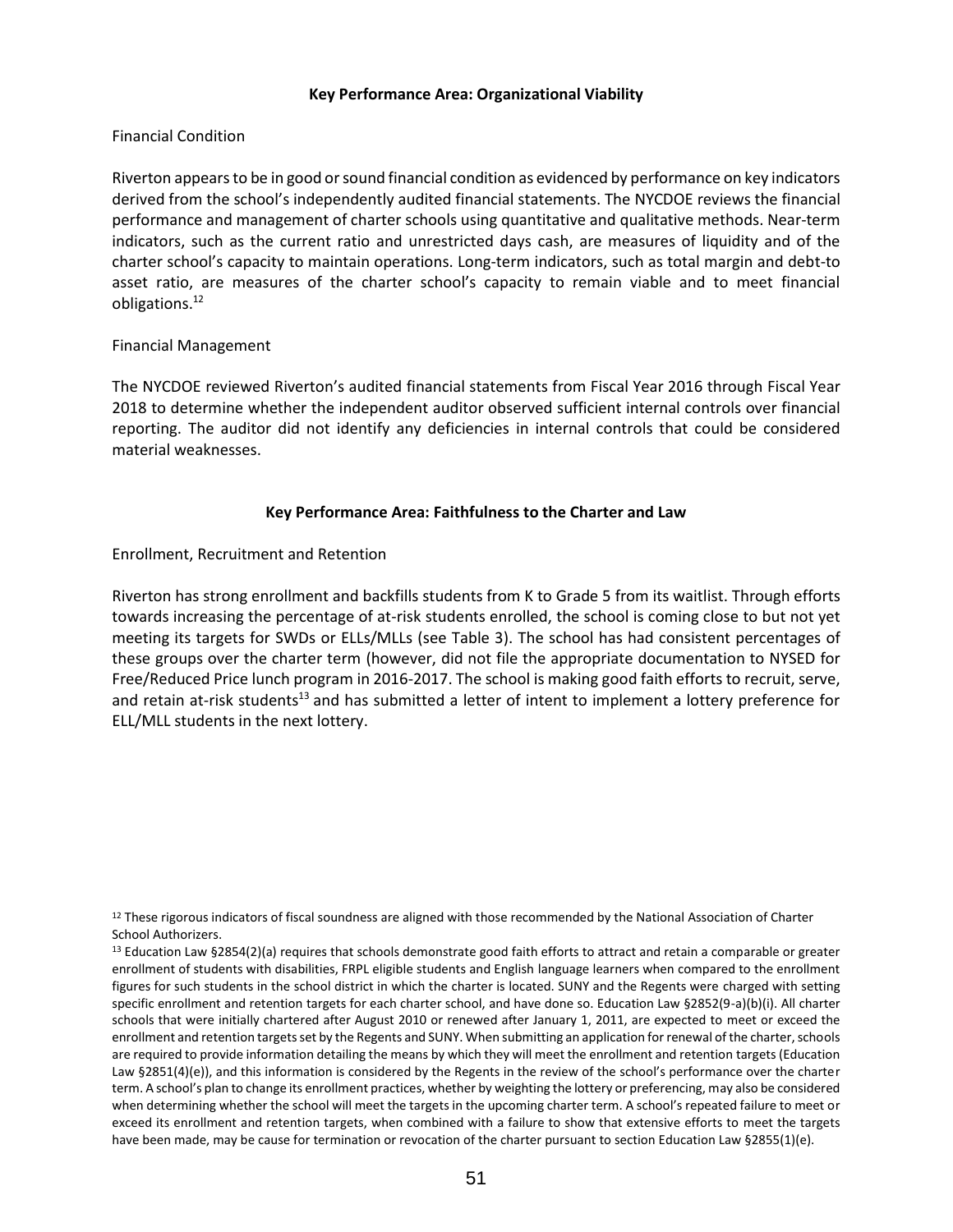Efforts to recruit and retain students in the ED, ELL/MLL, and SWD populations include:

- Advertisements and notifications placed in publications such as Haiti Observateur, El Correo de Queens, and The Weekly Bangladesh, specifically mentioned provision of services for ELL/MLLs.;
- Fliers were distributed in Bengali, Haitian Creole, Urdu, Spanish, Arabic;
- At enrollment meetings, provide information on the program for ELL/MLLs and provide strategies to help their students in school;
- Translating school materials and advertising as needed; and
- Doubled the staff time dedicated to community outreach and engagement.
- •

| Table 3: Student Demographics - Riverton Charter School Compared to District of Location |  |
|------------------------------------------------------------------------------------------|--|
|------------------------------------------------------------------------------------------|--|

|                                   |                        | 2016-2017 |          |                        | 2017-2018 |          |
|-----------------------------------|------------------------|-----------|----------|------------------------|-----------|----------|
| <b>Student Population</b>         | Riverton <sub>CS</sub> | 29<br>CSD | Variance | Riverton <sub>CS</sub> | 29<br>GD  | Variance |
| <b>Students with Disabilities</b> | 14%                    | 18%       | $-4$     | 15%                    | 19%       | $-4$     |
| English Language Learners         | 1%                     | 12%       | $-11$    | 2%                     | 13%       | $-11$    |
| Economically<br>Disadvantaged     | 35%                    | 73%       | $-38$    | 82%                    | 77%       | $+5$     |

### **Student Retention**

According to NYCDOE data, in the 2017-2018 school year, 93% of students were retained in Riverton compared with 85% in the district of location.

### **Legal Compliance**

Riverton operates in accordance with applicable law, regulations, rules and other policies, including the terms of its charter, its by-laws and other school-specific policies. It is also in compliance with federally mandated disciplinary procedures for SWDs, and the Dignity for All Students Act. The board holds meetings in accordance with the Open Meetings Law.

#### **Summary of Public Comment**

The required public hearing was held by the New York City Department of Education on January 23, 2019. Sixty-two people attended, and twenty spoke. Twenty were in favor of the renewal and none were opposed.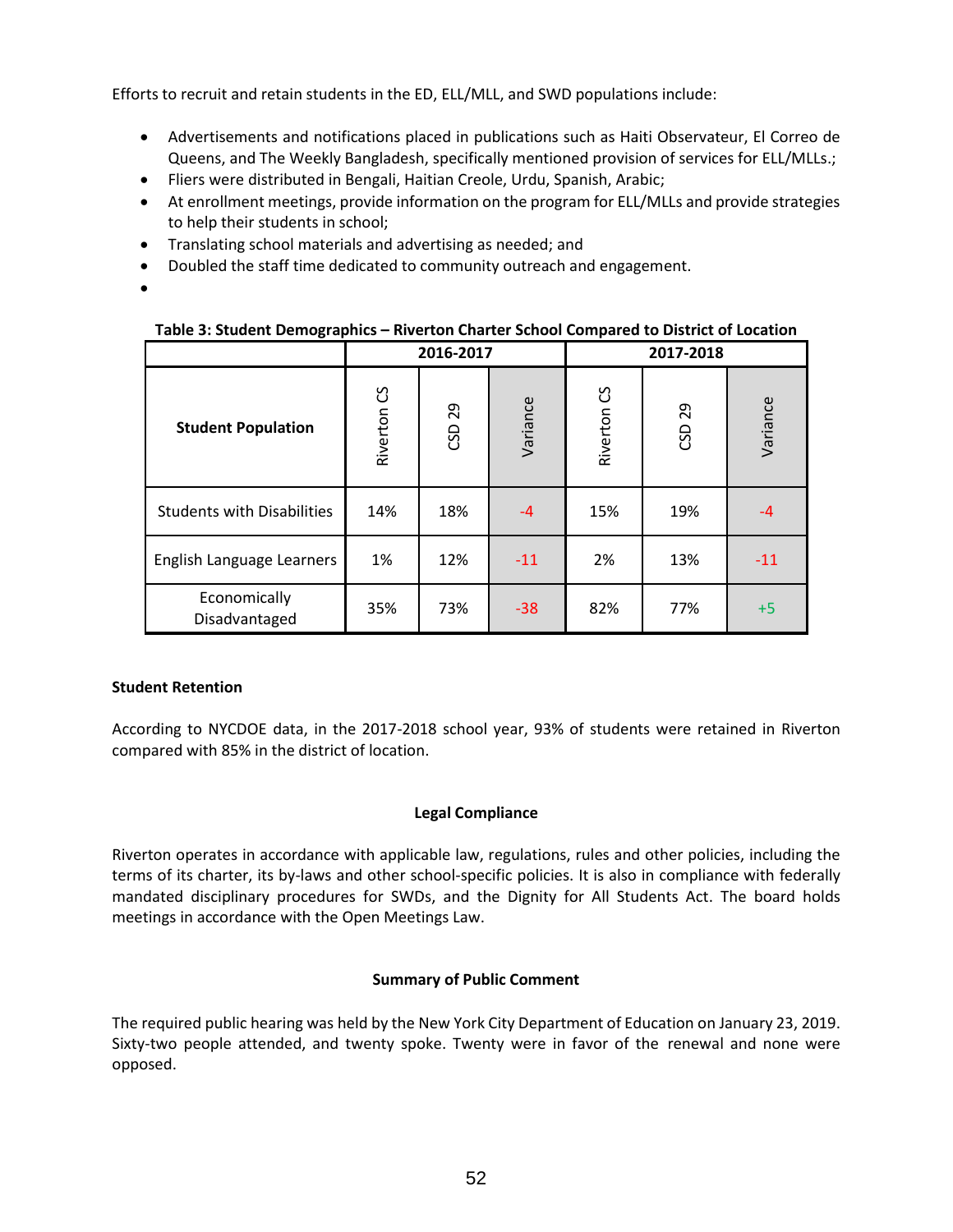# **Summit Academy Charter School**

In accordance with Education Law §§2851(4) and 2852(2), the Chancellor of the New York City Department of Education recommends a full-term renewal for a period of five years for Summit Academy Charter School due to the nature of the restructure/renewal in order to give the new school team sufficient time to support student growth and achievement. The charter term would begin on July 1, 2019 and expire on June 30, 2024.

| <b>Name of Charter School</b>                                                   | Summit Academy Charter School                                                                                                                                                                                                                                                    |
|---------------------------------------------------------------------------------|----------------------------------------------------------------------------------------------------------------------------------------------------------------------------------------------------------------------------------------------------------------------------------|
| <b>Board Chair</b>                                                              | <b>Michael Bernard</b>                                                                                                                                                                                                                                                           |
| <b>District of location</b>                                                     | NYC CSD 15                                                                                                                                                                                                                                                                       |
| <b>Opening Date</b>                                                             | <b>Fall 2009</b>                                                                                                                                                                                                                                                                 |
| <b>Charter Terms</b>                                                            | Initial Charter: December 16, 2008 -<br>$\bullet$<br>December 15, 2013<br>First Renewal: December 16, 2013 - June<br>$\bullet$<br>30, 2017<br>Second Renewal: July 1, 2017 - June 30,<br>2019                                                                                    |
| <b>Current Term Authorized Grades/ Approved</b><br><b>Enrollment</b>            | Grade 6 - Grade 12/350 students                                                                                                                                                                                                                                                  |
| Proposed Renewal Term Authorized Grades/<br><b>Proposed Approved Enrollment</b> | Grade 6 - Grade 12/350 students                                                                                                                                                                                                                                                  |
| <b>Comprehensive Management Service Provider</b>                                | None                                                                                                                                                                                                                                                                             |
| <b>Facilities</b>                                                               | 27 Huntington Street, Brooklyn (Public Space)                                                                                                                                                                                                                                    |
| <b>Mission Statement</b>                                                        | Summit Academy Charter School bridges the gap<br>between aspirations and realities by preparing $6th$<br>through 12 <sup>th</sup> grade scholars to gain acceptance to,<br>excel in and graduate from college.                                                                   |
| <b>Key Design Elements</b>                                                      | College focus<br>$\bullet$<br>Data driven instruction<br>More time on task/engaged time<br>$\bullet$<br>Strong school/home partnership<br>$\bullet$<br>Character development program<br>$\bullet$<br>Emphasis on community leadership<br>Strategies to close the achievement gap |
| <b>Requested Revisions</b>                                                      | <b>Restructured renewal with new educational</b><br>partner (The Center for Educational Innovation),<br>revised leadership structure, new board of<br>trustees.                                                                                                                  |

### **Charter School Summary**

Summit Academy Charter School (SACS) offers a well-rounded education that pairs an academically rigorous curriculum, enrichment opportunities like violin, STEM, and African Drumming, and support that goes above and beyond to help all scholars reach their full potential.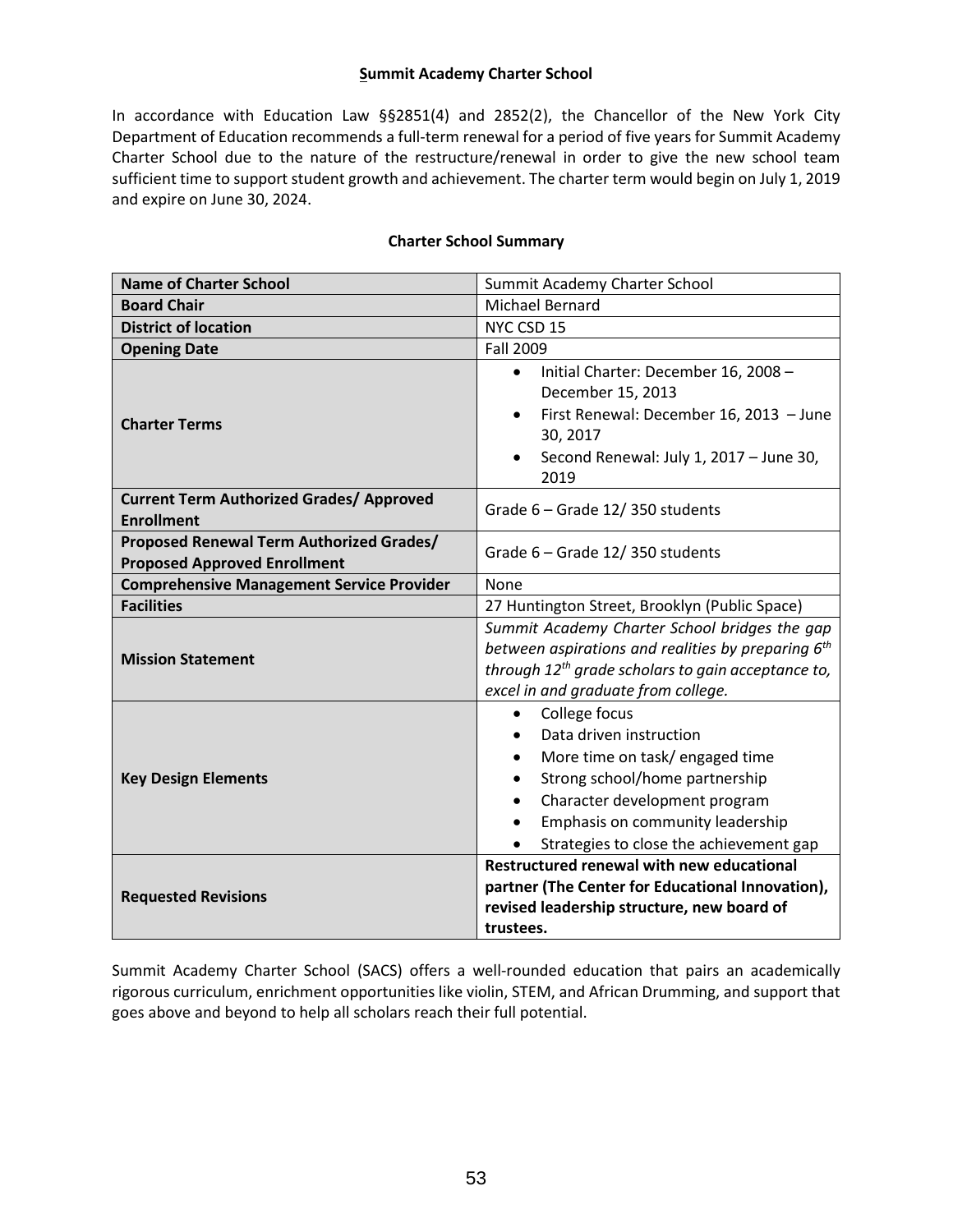### **Current Grade Levels and Approved Enrollment**

|                                            | Year 1<br>2017 to 2018 | Year 2<br>2018 to 2019 |
|--------------------------------------------|------------------------|------------------------|
| Grade                                      | Grade $6-$             | Grade $6-$             |
| Configuration                              | Grade 12               | Grade 12               |
| <b>Total Approved</b><br><b>Enrollment</b> | 350                    | 350                    |

### **Proposed Renewal Term Grade Levels and Approved Enrollment**

|                                            | Year 1<br>2019 to 2020 | Year 2<br>2020 to 2021 | Year 3<br>2021 to 2022 | Year 4<br>2022 to 2023 | Year 5<br>2023 to 2024 |
|--------------------------------------------|------------------------|------------------------|------------------------|------------------------|------------------------|
| Grade                                      | Grade $6-$             | Grade $6-$             | Grade $6-$             | Grade $6-$             | Grade $6-$             |
| Configuration                              | Grade 12               | Grade 12               | Grade 12               | Grade 12               | Grade 12               |
| <b>Total Approved</b><br><b>Enrollment</b> | 350                    | 350                    | 350                    | 350                    | 350                    |

## **Background**

The Board of Regents granted an initial charter to (SACS) in December 2008. The school opened for instruction in September 2009 initially serving 100 students in Grade 6. SACS's charter was subsequently renewed by the Board of Regents in 2013 and 2017.

SACS is located in the Red Hook neighborhood of Brooklyn in NYC Community School District 15 (CSD 15) and serves students in grades 6-12. SACS has a history of low academic performance, receiving short-term renewals in 2013-14 (3 years) and 2016-17 (2 years).

# **Summary of Evidence for Renewal**

### Restructuring Agreement

The SACS Board of Trustees and NYCDOE have agreed that restructuring the school for the next proposed charter term is the best path forward to support the students. Restructuring SACS will address ongoing academic concerns by requiring implementation of a new educational program and replacement of existing board members and leadership. It will also ensure that families in Red Hook, and particularly those enrolled in SACS, continue to have access to a community-based school, which is much needed as this community has few educational options. In February 2019, the NYCDOE solicited applicants to lead the restructuring process; the NYCDOE and SACS selected The Center for Educational Innovation (CEI) to serve as the Educational Partner Organization (EPO). As the EPO, CEI will be responsible for developing and implementing a restructuring plan designed to ensure that during the next proposed charter term, academic outcomes at the school improve and meet or exceed all accountability standards required of NYCDOE Chancellor-authorized charter schools. The SACS Board of Trustees was deeply involved in the selection of CEI and agreed that their application was reflective of the needs and feedback of the community.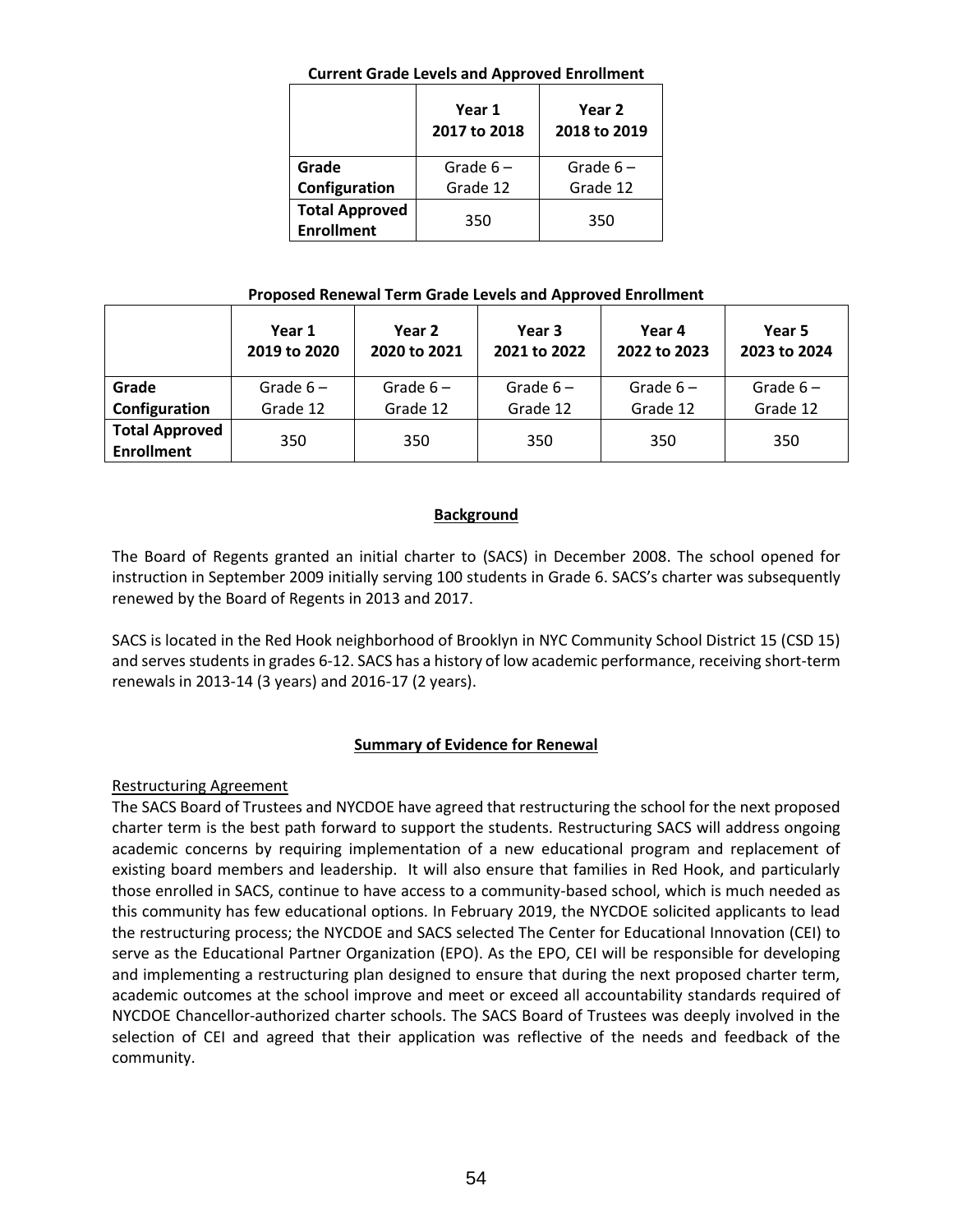As a condition of renewal, SACS is expected to submit a yearly restructure report to detail their progress towards meeting or exceeding the following standards from the NYCDOE Accountability Handbook:

- Essential Question 1: Is the school an academic success?
	- o New York State (NYS) English Language Arts (ELA) exam proficiency rates meet or exceed comparable community school district (CSD), Citywide and DOE-defined comparison group
	- o NYS Math exam proficiency rates meet or exceed comparable CSD, Citywide and DOEdefined comparison group
	- o NYS Science exam proficiency rates meet or exceed comparable CSD, Citywide and DOEdefined comparison group
	- o NYS Regents exam pass rates meet or exceed Citywide rates. (Standard will be assessed individually for each NYS Regents exam taken by at least five students at the school in a given school year)
	- $\circ$  NYS ELA and Math exam proficiency rates for English Language Learners (ELLs), Students with Disabilities (SWD) meet or exceed CSD and Citywide rates
	- o College & Career Preparatory Course Index (CCPCI) meets or exceeds Citywide average
	- o College Readiness Index meets or exceeds (CRI) Citywide average
- Essential Question 2: Is the school effective and well-run?
	- o Student attendance rate exceeds CSD and Citywide averages
	- o Board held the required number of meetings per the charter law
	- o Board meetings consistently meet quorum
	- o School meets NYSED enrollment and retention targets for English Language Learners/Multilingual Learners (ELLs/MLLs), Students with Disabilities (SWDs), and students eligible for free and reduced price lunch at the conclusion of charter term
- Essential Question 3: Is the school financially viable?
	- $\circ$  Cash position school has at least 60 days of cash on hand to cover operating expenses

NYCDOE and SACS determined that CEI has the capacity and expertise directly relevant to the needs of SACS.CEI has close to three decades of experience supporting schools across New York City and beyond. The organization has a record of helping schools move from "Priority School" to "In Good Standing." CEI presented a thoughtful and realistic plan that included deep community engagement. Their approach will involve conducting a comprehensive needs assessment of the academic, cultural, fiscal and operational systems at the school, creating ambitious goals to address the needs, creating action plans to achieve these goals, providing intensive supports to implement the action plans, and monitoring progress and making adjustment over time.

As part of the restructuring, and subject to Board of Regents approval, CEI will conduct a Principal recruitment process. The new Principal will assume the responsibilities of the current Principal and Executive Director, removing the top layer of management. New Board members will be added to the board starting in May 2019, and current members (apart from one to two existing board members to ensure organizational continuity) will resign effective June 30, 2019. New board members will be selected with an eye towards a connection to the Red Hook community, as well as key needs of the school community, including expertise in education, operations, law, human resources, youth development, health services and community-based organization. All current SACS staff will be afforded the opportunity to reapply for roles at the school. CEI will conduct an in-depth assessment of the academic program, school culture, enrollment, instructional data use & processes, and operations. Subsequently, CEI will conduct strategic planning for curriculum development, school culture development, professional development, assessments, and operations. In close partnership with the school staff, students, family members and community members, CEI and the newly restructured Board of Trustees will create a shared mission, vision, and values for the restructure and change process.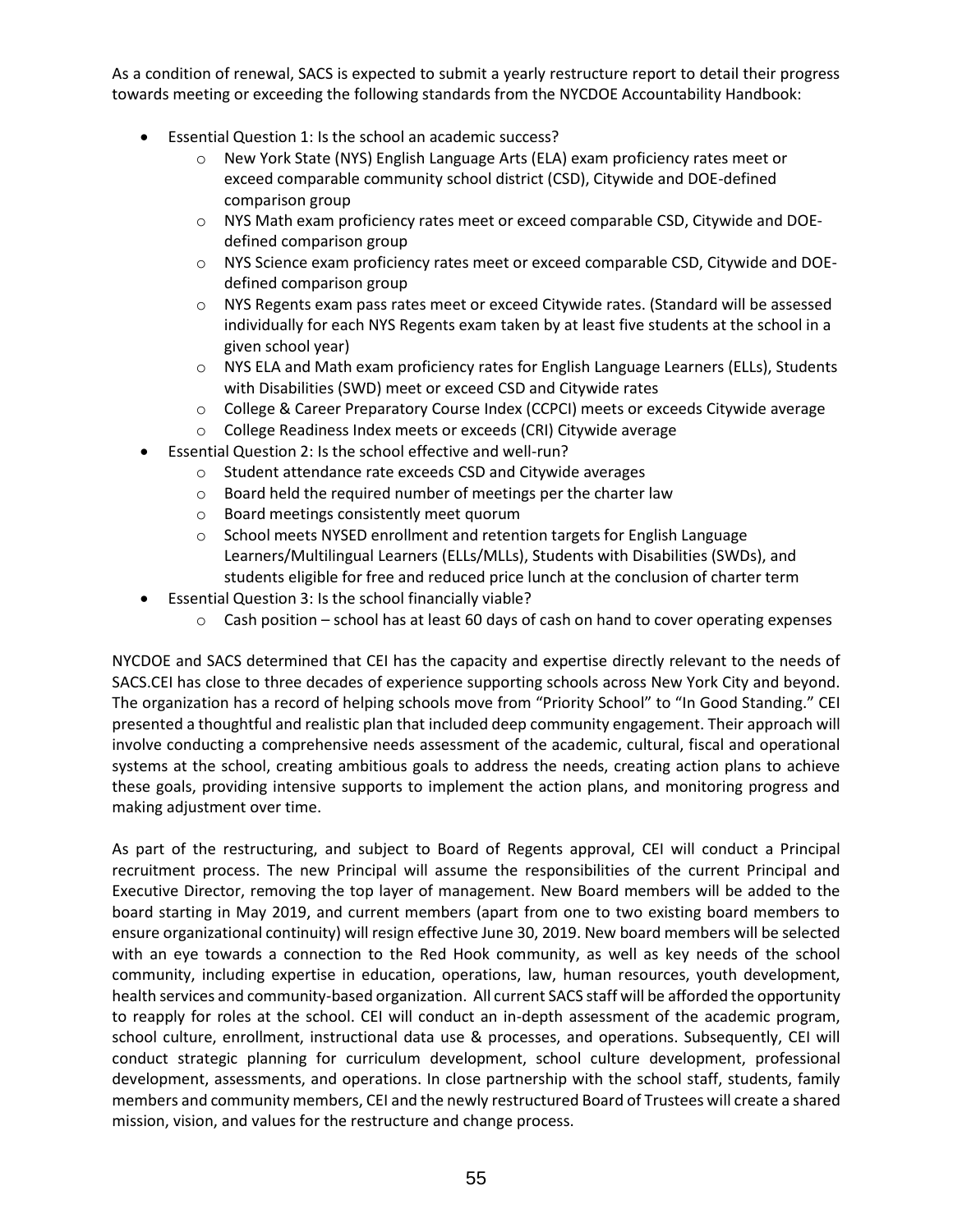Based on the comprehensive needs-assessment of the school, CEI may bring Project BOOST (Building Options and Opportunities for Students) to SACS to provide students with academic enrichment, cultural enrichment, basic skills development, academic guidance, and community service opportunities. CEI will also explore, based on the needs-assessment, bringing a mastery-based approach to the SACS curriculum, as well as implementing the New York State Board of Regents benchmarks for Social and Emotional Learning through a personalized learning framework.

### NYC DOE Chancellor Recommendation

Although the past performance of SACS would normally warrant a short-term renewal or a non-renewal recommendation, as the school is going through a restructuring renewal, rather than operating under the status quo, the renewal process and recommendation for SACS is separate and distinct from a traditional renewal. As such, and in order to ensure that the restructured school has sufficient time to engage in the significant organizational change and growth needed to demonstrate academic success, the NYCDOE recommends a full-term, five-year renewal, for the restructured SACS. As research shows, a full turnaround may take three to five years, with standardized test scores as "lagging indicators<sup>14</sup>". A shortterm, three-year renewal would be insufficient and would limit the NYCDOE's ability to analyze Year 3 (2021-22) data effectively, giving the restructured school only two years to demonstrate gains.

Throughout the proposed new charter term, the NYCDOE would engage in extensive monitoring and oversight of the newly restructured SACS to ensure progress towards meeting or exceeding the standards enumerated above. The NYCDOE will conduct eight oversight visits during Year 1 of the restructure, four per year in Year 2, and two per year in Year 3.

Within 6 months of implementation of the restructure, the school will submit a full evaluation plan that creates goals for leading and lagging indicators for each year of the charter term, with Year 4 showing the school meeting the standards above. In addition to the routine Annual Comprehensive Review process conducted by the NYCDOE, the school will submit a yearly restructure report that details progress towards meeting goals in the evaluation plan. As per best practices in turnaround evaluation,<sup>15</sup>Year 1 and 2 reports will focus on leading indicators, outline the status of implementation efforts and detail what course corrections are being made. Years 3 and beyond will outline progress on lagging indicators, focusing on gains in student's achievement and report on the sustainability of implementation efforts. As with all charter schools, renewal is contingent on review of all standards in the accountability handbook and charter agreement.

# **Key Performance Area: Educational Success**

Summit Academy Charter School offers curricula and coursework aligned to the New York State Learning Standards in ELA, math, Social Studies and Science. In addition, the school offers Theatre, Dance, Spanish and Physical Education. The school offers Saturday Academy.

The school offers Integrated Co-Teaching (ICT) sections on all grades as well as Special Education Teacher Support Services (SETSS) push in and pull out services. ELL/MLLs are provided with instructional modifications and support systems.

### **Student Performance – Elementary/Middle School Outcomes**

<sup>14</sup> [http://www.massinsight.org/wp-content/uploads/2015/11/Evaluating\\_School\\_Turnaround.pdf](http://www.massinsight.org/wp-content/uploads/2015/11/Evaluating_School_Turnaround.pdf)

<sup>15</sup> [http://www.massinsight.org/wp-content/uploads/2015/11/Evaluating\\_School\\_Turnaround.pdf](http://www.massinsight.org/wp-content/uploads/2015/11/Evaluating_School_Turnaround.pdf)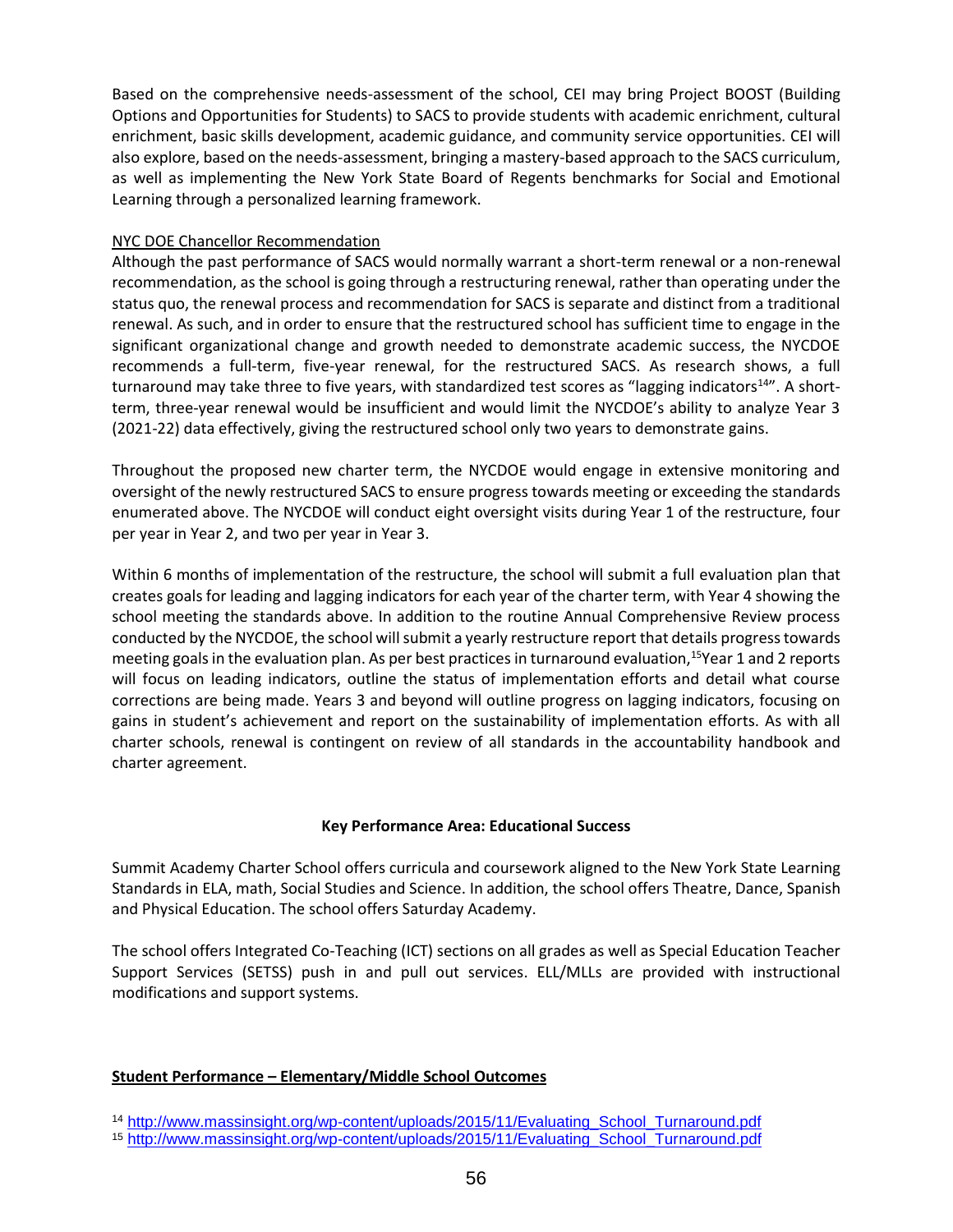See Tables 1 and 2 below regarding 3-8 math and ELA exam aggregate and subgroup student performance compared to the district and State average.

SACS has underperformed the host CSD and the State over the course of the charter term in ELA and math proficiency.

|                 | Scribbi, District & State Lever Aggregates |           |                             |            |                                        |           |           |                                         |     |                           |
|-----------------|--------------------------------------------|-----------|-----------------------------|------------|----------------------------------------|-----------|-----------|-----------------------------------------|-----|---------------------------|
|                 |                                            |           | <b>ELA</b>                  |            | Math                                   |           |           |                                         |     |                           |
| All<br>Students | Summit CS                                  | 15<br>GSD | S,<br>15<br>Variance<br>CSD | <b>SAN</b> | $\mathsf{c}$<br>Variance<br><b>NYS</b> | Summit CS | 15<br>GSD | $\mathsf{c}_1$<br>15<br>Variance<br>CSD | NYS | Variance to<br><b>NYS</b> |
| 2016-2017       | 28%                                        | 53%       | $-25$                       | 40%        | $-12$                                  | 28%       | 45%       | $-17$                                   | 34% | $-6$                      |
| 2017-2018       | 29%                                        | 58%       | $-29$                       | 46%        | $-17$                                  | 29%       | 50%       | $-21$                                   | 40% | $-11$                     |

**Table 1: Elementary/Middle School Assessment Proficiency Outcomes for All Students: School, District & State Level Aggregates**

*Note: Data in Table 1 represents tested students in grades 6-8 at Summit CS, CSD 15, and at the State who scored proficiently (level 3 or above) on each state assessment. This table was created using grade level data to generate the comparative values, the percent difference between the school's performance and the district or State averages. All values were calculated to the nearest whole number; therefore, the percent differences may show a rounded value.*

The school's performance with SWDs and Economically Disadvantaged (ED) students has consistently been below that of the host CSD in both ELA and math. The performance of ELL/ MLL students has been inconsistent.

| Subject            | <b>School Year</b> | <b>Students with</b><br><b>Disabilities</b><br>(Variance to the<br>district of location) | <b>English Language</b><br><b>Learners</b><br>(Variance to the<br>district of location) | <b>Economically</b><br><b>Disadvantaged</b><br>(Variance to the<br>district of location) |
|--------------------|--------------------|------------------------------------------------------------------------------------------|-----------------------------------------------------------------------------------------|------------------------------------------------------------------------------------------|
| <b>ELA</b>         | 2016-2017          | $6\%$ (-11)                                                                              | $0\% (-2)$                                                                              | $27\%$ (-8)                                                                              |
|                    | 2017-2018          | $14\%$ (-8)                                                                              | $9\% (+6)$                                                                              | $28\%$ (-14)                                                                             |
| <b>Mathematics</b> | 2016-2017          | $6\%$ (-7)                                                                               | $14\% (+7)$                                                                             | $28\%$ (-1)                                                                              |
|                    | 2017-2018          | $9\% (-9)$                                                                               | $0\%$ (-10)                                                                             | $28\%$ (-7)                                                                              |

**Table 2: Elementary/Middle School Assessment Proficiency Outcomes for Special Populations**

*Note: Data in Table 2 represents tested students in respective subgroups in grades 6-8 at Summit CS, CSD 15, and at the State who scored proficiently (level 3 or above) on each state assessment. This table was created using grade level data to generate the comparative values, the percent difference between the school's performance and the district or State averages. All values were calculated to the nearest whole number; therefore, the percent differences may show a rounded value.*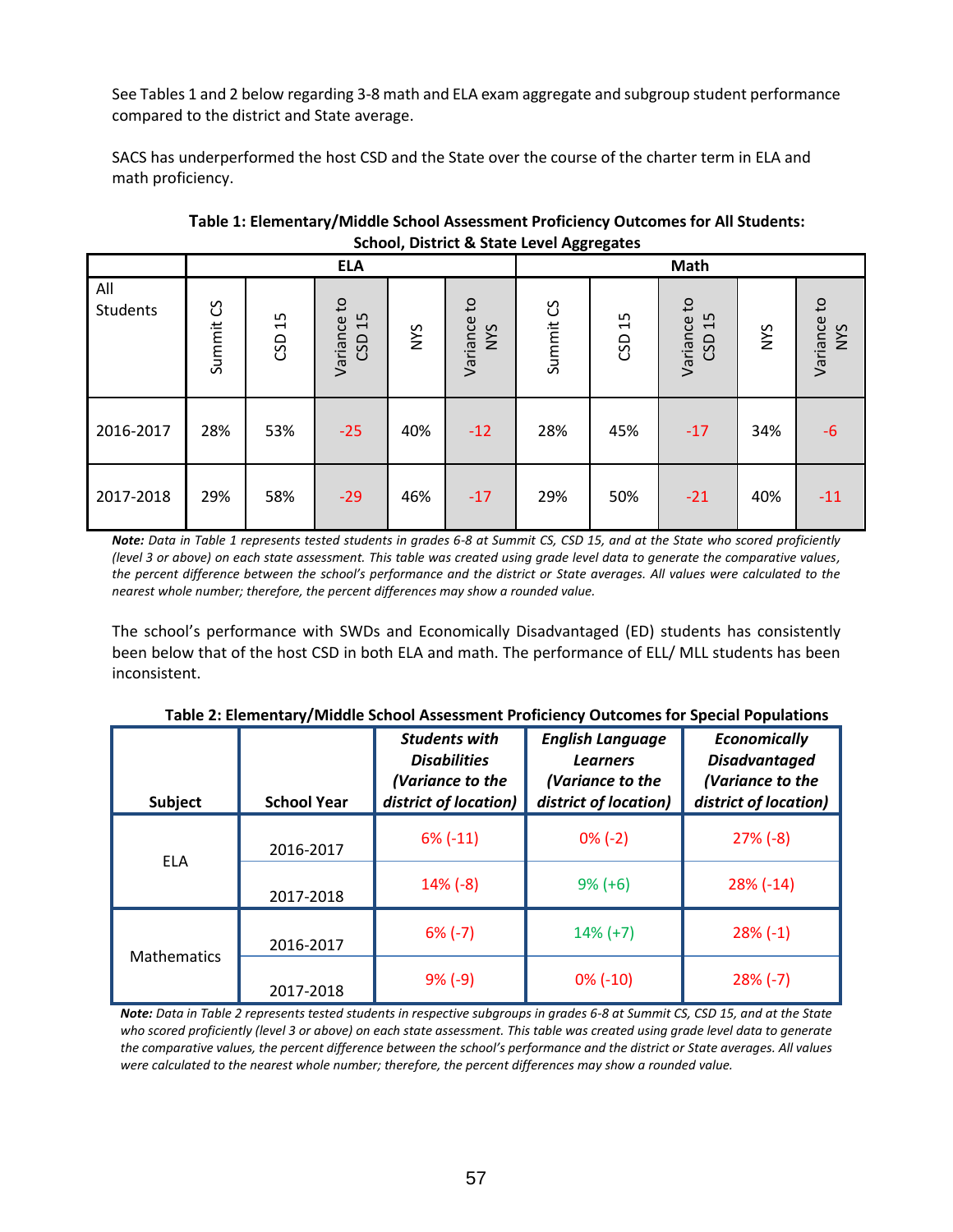SACS offers courses that lead to Regents exams in Common Core Algebra and Algebra II, Geometry, Chemistry, Physics, US History, ELA, Earth Science, Living Environment, and Global History I and II. AP courses are available in Biology, Literature and Composition.

## **Student Performance – High School**

SACS School has inconsistent Regents outcomes, with some subjects below the statewide average, and others slightly above.

| 4-Yr Cohort: All<br><b>Students</b> | 2012 Cohort |              |          | 2013 Cohort |              |          | 2014 Cohort |       |          |
|-------------------------------------|-------------|--------------|----------|-------------|--------------|----------|-------------|-------|----------|
| Subject                             | School      | <b>State</b> | Variance | School      | <b>State</b> | Variance | School      | State | Variance |
| <b>ELA</b>                          | 92%         | 85%          | $+7$     | 91%         | 85%          | $+6$     | 88%         | 84%   | $+4$     |
| <b>Global History</b>               | 87%         | 78%          | $+9$     | 72%         | 78%          | -6       | 68%         | 77%   | $-9$     |
| Math                                | 83%         | 86%          | $-3$     | 91%         | 85%          | $+6$     | 86%         | 83%   | $+3$     |
| Science                             | 83%         | 84%          | $-1$     | 93%         | 84%          | $+9$     | 84%         | 83%   | $+1$     |
| <b>US History</b>                   | 90%         | 81%          | $+9$     | 81%         | 81%          | 0        | 75%         | 80%   | $-5$     |

| Table 3a: High School Total 4-Year Regents Outcomes for All Students: School & State Level Aggregates |  |
|-------------------------------------------------------------------------------------------------------|--|
|-------------------------------------------------------------------------------------------------------|--|

Regents outcomes for SWDs has been strong in years when data is available. The same is true for ED students, with the exception of Global History. Graduation rates overall have been slightly above or below the statewide rate. Graduation rates for SWDs has been inconsistent; graduation rates for ED students has been above that of the State.

| <b>Subject</b>        | <b>Cohort and</b><br><b>School Year</b> | <b>Students with</b><br><b>Disabilities</b><br>(Variance to<br>the State) | <b>ELL/MLLs</b><br>(Variance to<br>the State) | <b>Economically</b><br><b>Disadvantaged</b><br>(Variance to the<br>State) |
|-----------------------|-----------------------------------------|---------------------------------------------------------------------------|-----------------------------------------------|---------------------------------------------------------------------------|
|                       | 2012 Cohort<br>$(2015 - 2016)$          | 71% (+20)                                                                 | N/A                                           | $91\% (+12)$                                                              |
| <b>ELA</b>            | 2013 Cohort<br>$(2016 - 2017)$          | S                                                                         | N/A                                           | $91\% (+11)$                                                              |
|                       | 2014 Cohort<br>$(2017 - 2018)$          | 89% (+37)                                                                 | N/A                                           | 88% (+10)                                                                 |
| <b>Global History</b> | 2012 Cohort<br>$(2015 - 2016)$          | $71\% (+31)$                                                              | N/A                                           | $86\% (+16)$                                                              |
|                       | 2013 Cohort<br>$(2016 - 2017)$          | S                                                                         | N/A                                           | $68\%$ (-2)                                                               |
|                       | 2014 Cohort<br>$(2017 - 2018)$          | $67\% (+27)$                                                              | N/A                                           | $64\%$ (-5)                                                               |
| Math                  | 2012 Cohort<br>$(2015 - 2016)$          | $57\% (+6)$                                                               | N/A                                           | $83\% (+2)$                                                               |
|                       | 2013 Cohort<br>$(2016 - 2017)$          | S                                                                         | N/A                                           | $91\% (+11)$                                                              |
|                       | 2014 Cohort<br>$(2017 - 2018)$          | $67\% (+20)$                                                              | N/A                                           | $83\% (+6)$                                                               |
| Science               | 2012 Cohort                             | $71\% (+21)$                                                              | N/A                                           | $83\% (+5)$                                                               |

### **Table 3b: High School Total 4-Year Regents Outcomes for Sub-Groups: School & State Level Aggregates**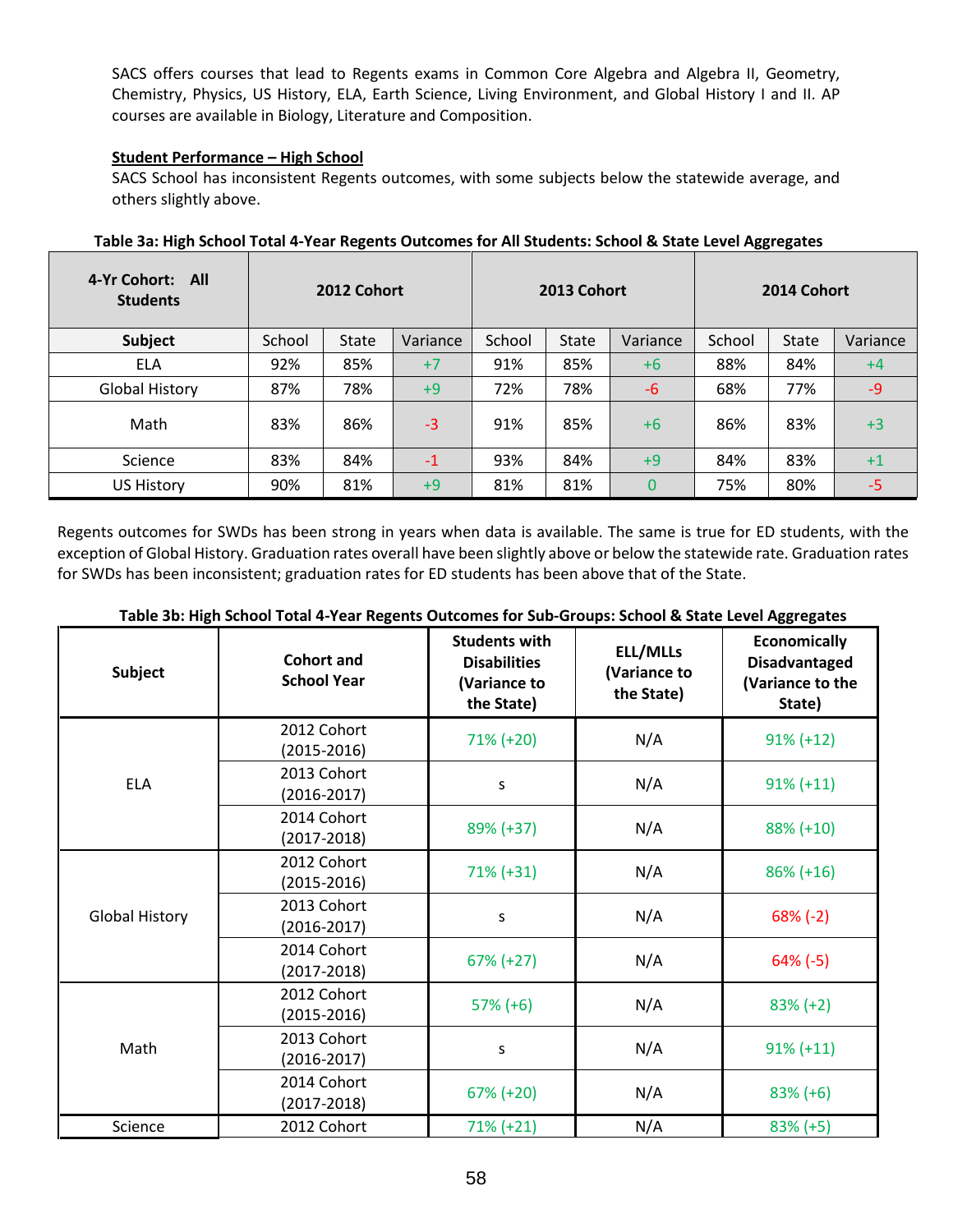|                   | (2015-2016)                    |              |     |              |  |
|-------------------|--------------------------------|--------------|-----|--------------|--|
|                   | 2013 Cohort<br>$(2016 - 2017)$ | S            | N/A | $94\% (+16)$ |  |
|                   | 2014 Cohort<br>(2017-2018)     | $67\% (+17)$ | N/A | $81\% (+5)$  |  |
| <b>US History</b> | 2012 Cohort<br>$(2015 - 2016)$ | $71\% (+24)$ | N/A | $89\% (+15)$ |  |
|                   | 2013 Cohort<br>$(2016 - 2017)$ | S            | N/A | $79\%$ (+5)  |  |
|                   | 2014 Cohort<br>(2017-2018)     | $44\%$ (-2)  | N/A | $74\% (+2)$  |  |

*Outcomes for cohorts of fewer than six students are suppressed and indicated with an s.*

# **Table 4a: High School Graduation Rate/Diplomas Awarded for All Students**

| 4-Yr Cohort: All<br><b>Students</b>        | 2012 Cohort |       |          | 2013 Cohort |       |          | 2014 Cohort |              |          |
|--------------------------------------------|-------------|-------|----------|-------------|-------|----------|-------------|--------------|----------|
|                                            | School      | State | Variance | School      | State | Variance | School      | <b>State</b> | Variance |
| <b>Graduation Rate</b>                     | 81%         | 82%   | $-1$     | 84%         | 82%   | $+2$     | 80%         | 83%          | $-3$     |
| <b>Local Diplomas</b>                      | 0%          | 5%    | $-5$     | 0%          | 5%    | $-5$     | 4%          | 6%           | $-2$     |
| <b>Regents Diplomas</b>                    | 54%         | 46%   | $+8$     | 74%         | 44%   | $+30$    | 71%         | 43%          | $+28$    |
| <b>Advanced Regents</b><br><b>Diplomas</b> | 27%         | 31%   | $-4$     | 9%          | 33%   | $-24$    | 5%          | 33%          | $-28$    |

# **Table 4b: High School Graduation Rate/Diplomas Awarded for Students with Disabilities**

| 4-Yr Cohort:<br><b>Sub-Groups</b>          | 2012 Cohort<br>2013 Cohort<br><b>Students with Disabilities</b><br><b>Students with Disabilities</b> |              |          |        |              | 2014 Cohort<br><b>Students with Disabilities</b> |        |              |          |
|--------------------------------------------|------------------------------------------------------------------------------------------------------|--------------|----------|--------|--------------|--------------------------------------------------|--------|--------------|----------|
|                                            | School                                                                                               | <b>State</b> | Variance | School | <b>State</b> | Variance                                         | School | <b>State</b> | Variance |
| <b>Graduation Rate</b>                     | 43%                                                                                                  | 55%          | $-12$    | S      | 57%          |                                                  | 78%    | 59%          | $+19$    |
| Local Diplomas                             | 0%                                                                                                   | 23%          | $-23$    | S      | 24%          |                                                  | 22%    | 25%          | $-3$     |
| <b>Regents Diplomas</b>                    | 14%                                                                                                  | 30%          | $-16$    | S      | 29%          |                                                  | 56%    | 30%          | $+26$    |
| <b>Advanced Regents</b><br><b>Diplomas</b> | 29%                                                                                                  | 3%           | $+26$    | S      | 4%           |                                                  | 0%     | 3%           | $-3$     |

*Outcomes for cohorts of fewer than six students are suppressed and indicated with an s.*

**Table 4c: High School Graduation Rate/Diplomas Awarded for Economically Disadvantaged**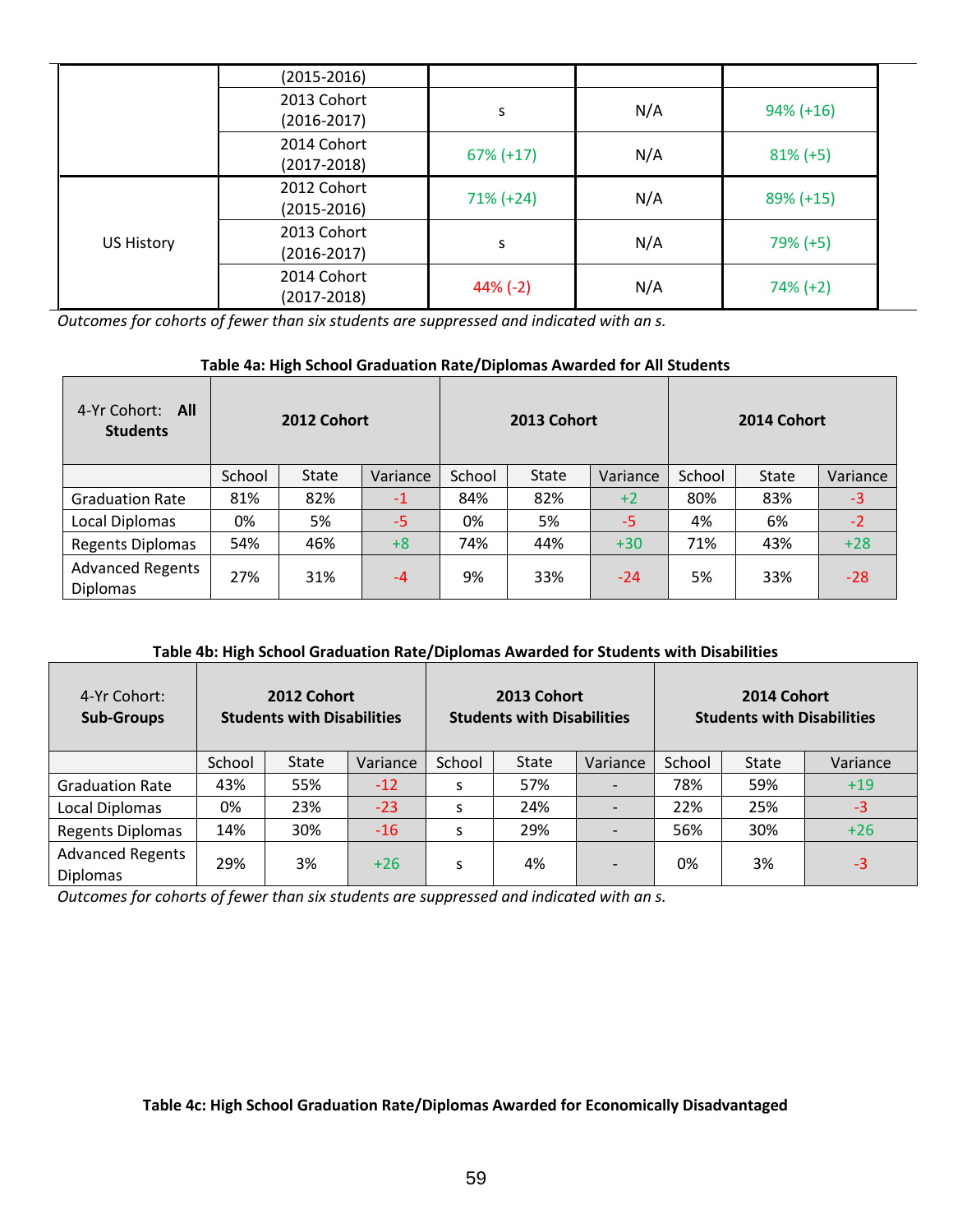| 4-Yr Cohort:<br><b>Sub-Groups</b>          | 2012 Cohort<br><b>Economically Disadvantaged</b> |              |          |        | 2013 Cohort<br><b>Economically Disadvantaged</b> |          |        | 2014 Cohort<br><b>Economically Disadvantaged</b> |          |
|--------------------------------------------|--------------------------------------------------|--------------|----------|--------|--------------------------------------------------|----------|--------|--------------------------------------------------|----------|
|                                            | School                                           | <b>State</b> | Variance | School | <b>State</b>                                     | Variance | School | <b>State</b>                                     | Variance |
| <b>Graduation Rate</b>                     | 80%                                              | 75%          | $+5$     | 85%    | 76%                                              | $+9$     | 79%    | 76%                                              | $+3$     |
| <b>Local Diplomas</b>                      | 0%                                               | 6%           | $-6$     | 0%     | 7%                                               | $-7$     | 5%     | 8%                                               | $-3$     |
| <b>Regents Diplomas</b>                    | 49%                                              | 51%          | $-2$     | 76%    | 50%                                              | $+26$    | 67%    | 49%                                              | $+18$    |
| <b>Advanced Regents</b><br><b>Diplomas</b> | 31%                                              | 18%          | $+13$    | 9%     | 19%                                              | $-10$    | 7%     | 19%                                              | $-12$    |

According to the 2017-2018 school year ESEA accountability designations, SACS is a "*Focus Charter*".

### **Key Performance Area: Organizational Viability**

## Financial Condition

SACS appears to be in good or sound financial condition as evidenced by performance on key indicators derived from the school's independently audited financial statements. The NYCDOE reviews the financial performance and management of charter schools using quantitative and qualitative methods. Near‐term indicators, such as the current ratio and unrestricted days cash, are measures of liquidity and of the charter school's capacity to maintain operations. Long‐term indicators, such as total margin and debt‐to asset ratio, are measures of the charter school's capacity to remain viable and to meet financial obligations.<sup>16</sup>

### Financial Management

The NYCDOE reviewed SACS' audited financial statements from Fiscal Year 2017 and Fiscal Year 2018 to determine whether the independent auditor observed sufficient internal controls over financial reporting. The auditor did not identify any deficiencies in internal controls that could be considered material weaknesses.

### **Key Performance Area: Faithfulness to the Charter and Law**

### Enrollment, Recruitment and Retention

SACS has strong enrollment and backfills students on all grades from its waitlist. Through efforts towards increasing the percentage of at-risk students enrolled, the school is approaching the targets for SWDs and ELLs/MLLs) and exceeding the target for ED students (see Table 5). The school has had consistent percentages of these groups over the charter term. The school is making good faith efforts to recruit, serve, and retain at-risk students $^{17}$  .

<sup>&</sup>lt;sup>16</sup> These rigorous indicators of fiscal soundness are aligned with those recommended by the National Association of Charter School Authorizers.

<sup>&</sup>lt;sup>17</sup> Education Law §2854(2)(a) requires that schools demonstrate good faith efforts to attract and retain a comparable or greater enrollment of students with disabilities, FRPL eligible students and English language learners when compared to the enrollment figures for such students in the school district in which the charter is located. SUNY and the Regents were charged with setting specific enrollment and retention targets for each charter school, and have done so. Education Law §2852(9-a)(b)(i). All charter schools that were initially chartered after August 2010 or renewed after January 1, 2011, are expected to meet or exceed the enrollment and retention targets set by the Regents and SUNY. When submitting an application for renewal of the charter, schools are required to provide information detailing the means by which they will meet the enrollment and retention targets (Education